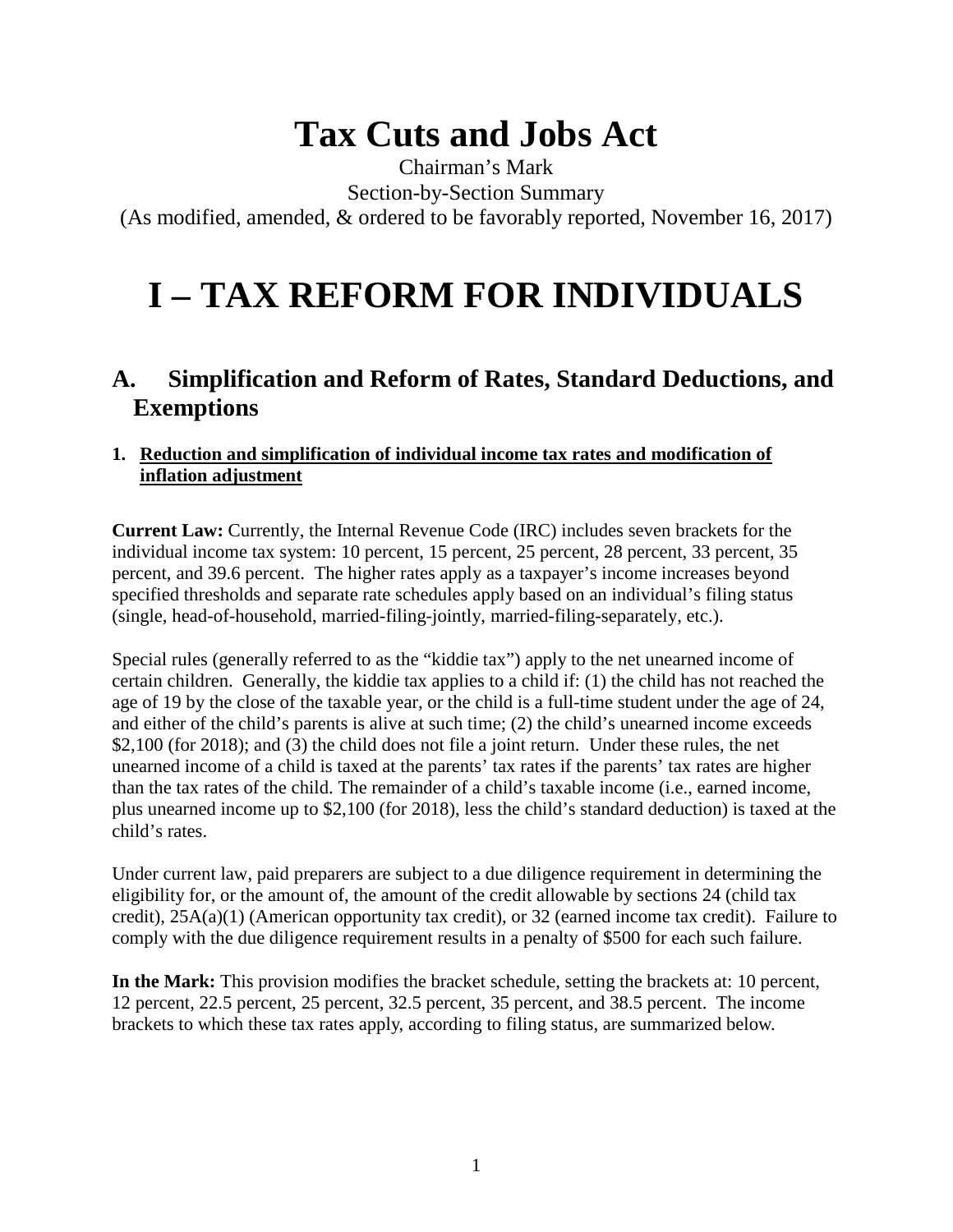#### **Single Taxpayers**

| Taxable Income:       | <b>Marginal Rate:</b> |
|-----------------------|-----------------------|
| \$0-\$9,525           | 10%                   |
| \$9,526-\$38,700      | 12%                   |
| \$38,701-\$60,000     | 22.5%                 |
| \$60,001-\$195,400    | 25%                   |
|                       |                       |
| \$195,401 - \$250,000 | 32.5%                 |
| \$250,001-\$500,000   | 35%                   |
| $$500,001+$           | 38.5%                 |

#### **Married, Joint Filing**

| <b>Taxable Income:</b> | <b>Marginal Rate:</b> |
|------------------------|-----------------------|
| 0-\$19,050             | 10%                   |
| \$19,051-\$77,400      | 12%                   |
| \$77,401-\$120,000     | 22.5%                 |
| \$120,001-\$237,900    | 25%                   |
|                        |                       |
| \$237,901-\$300,000    | 32.5%                 |
| \$300,001-\$1,000,000  | 35%                   |
| $$1,000,001+$          | 38.5%                 |

#### **Head of Household**

| <b>Taxable Income:</b> | <b>Marginal Rate:</b> |
|------------------------|-----------------------|
| 0-\$13,600             | 10%                   |
| \$13,601-\$51,800      | 12%                   |
| \$51,801-\$60,000      | 22.5%                 |
| \$60,001-\$195,400     | 25%                   |
| \$195,401 - \$250,000  | 32.5%                 |
| \$250,001-\$500,000    | 35%                   |
| $$500,001 +$           | 38.5%                 |

### **Estates and Trusts**

| <b>Taxable Income:</b> | <b>Marginal Rate:</b> |
|------------------------|-----------------------|
| \$0-\$2550             | 10%                   |
| n/a                    | 12%                   |
| n/a                    | 22.5%                 |
| \$2,551-\$9,150        | 25%                   |
| n/a                    | 32.5%                 |
| \$9,151-\$12,500       | 35%                   |
| $$12,501 +$            | 38.5%                 |

No changes to the tax treatment of capital gains or dividends are included in the mark.

This provision also simplifies the "kiddie tax" by applying ordinary and capital gains applicable to estates and trusts to the net unearned income of a child.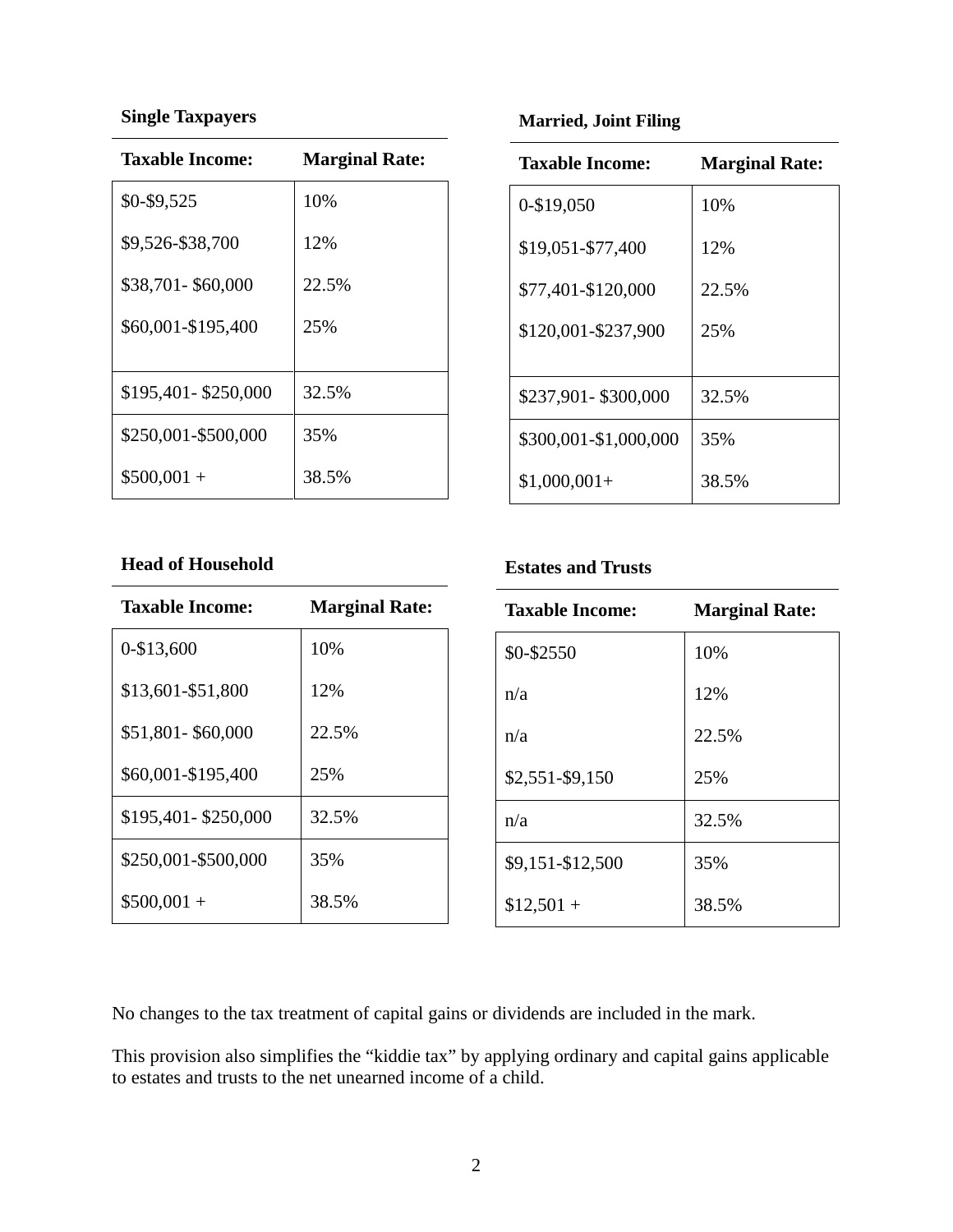The provision also expands the due diligence requirements for paid preparers in determining eligibility for a taxpayer to file as head of household. A penalty of \$500 is imposed for each such failure.

**Adopted in the Modified Mark:** The modification adjusts the rate bracket structure. The modified income brackets to which the adjusted tax rates apply, according to filing status, are summarized below.

(If taxable income is: Then income tax equals)

#### **Single Individuals**

Not over \$9,525 10% of the taxable income

Over \$9,525 but not over \$38,700: \$952.50 plus 12% of the excess over \$9,525 Over \$38,700 but not over \$70,000: \$4,453.50 plus 22% of the excess over \$38,700 Over \$70,000 but not over \$160,000: \$11,339.50 plus 24% of the excess over \$70,000 Over \$160,000 but not over \$200,000: \$32,929.50 plus 32% of the excess over \$160,000 Over \$200,000 but not over \$500,000: \$45,739.50 plus 35% of the excess over \$200,000 Over \$500,000: \$150,739.50 plus 38.5% of the excess over \$500,000

#### **Heads of Households**

Not over \$13,600 10% of the taxable income

Over \$13,600 but not over \$51,800 \$1,360 plus 12% of the excess over \$13,600 Over \$51,800 but not over \$70,000 \$5,944 plus 22% of the excess over \$51,800 Over \$70,000 but not over \$160,000 \$9,948 plus 24% of the excess over \$70,000 Over \$160,000 but not over \$200,000 \$31,548 plus 32% of the excess over \$160,000 Over \$200,000 but not over \$500,000 \$44,348 plus 35% of the excess over \$200,000 Over \$500,000 \$149,348 plus 38.5% of the excess over \$500,000

#### **Married Individuals Filing Joint Returns and Surviving Spouses**

Not over \$19,050 10% of the taxable income Over \$19,050 but not over \$77,400 \$1,905 plus 12% of the excess over \$19,050 Over \$77,400 but not over \$140,000 \$8,907 plus 22% of the excess over \$77,400 Over \$140,000 but not over \$320,000 \$22,679 plus 24% of the excess over \$140,000 Over \$320,000 but not over \$400,000 \$65,879 plus 32% of the excess over \$320,000 Over \$400,000 but not over \$1,000,000 \$91,479 plus 35% of the excess over \$400,000 Over \$1,000,000 \$301,479 plus 38.5% of the excess over \$1,000,000

#### **Married Individuals Filing Separate Returns**

Not over \$9,525 10% of the taxable income

Over \$9,525 but not over \$38,700 \$952.50 plus 12% of the excess over \$9,525 Over \$38,700 but not over \$70,000 \$4,453.50 plus 22% of the excess over \$38,700 Over \$70,000 but not over \$160,000 \$11,339.50 plus 24% of the excess over \$70,000 Over \$160,000 but not over \$200,000 \$32,939.50 plus 32% of the excess over \$160,000 Over \$200,000 but not over \$500,000 \$45,739.50 plus 35% of the excess over \$200,000 Over \$500,000 \$150,739.50 plus 38.5% of the excess over \$500,000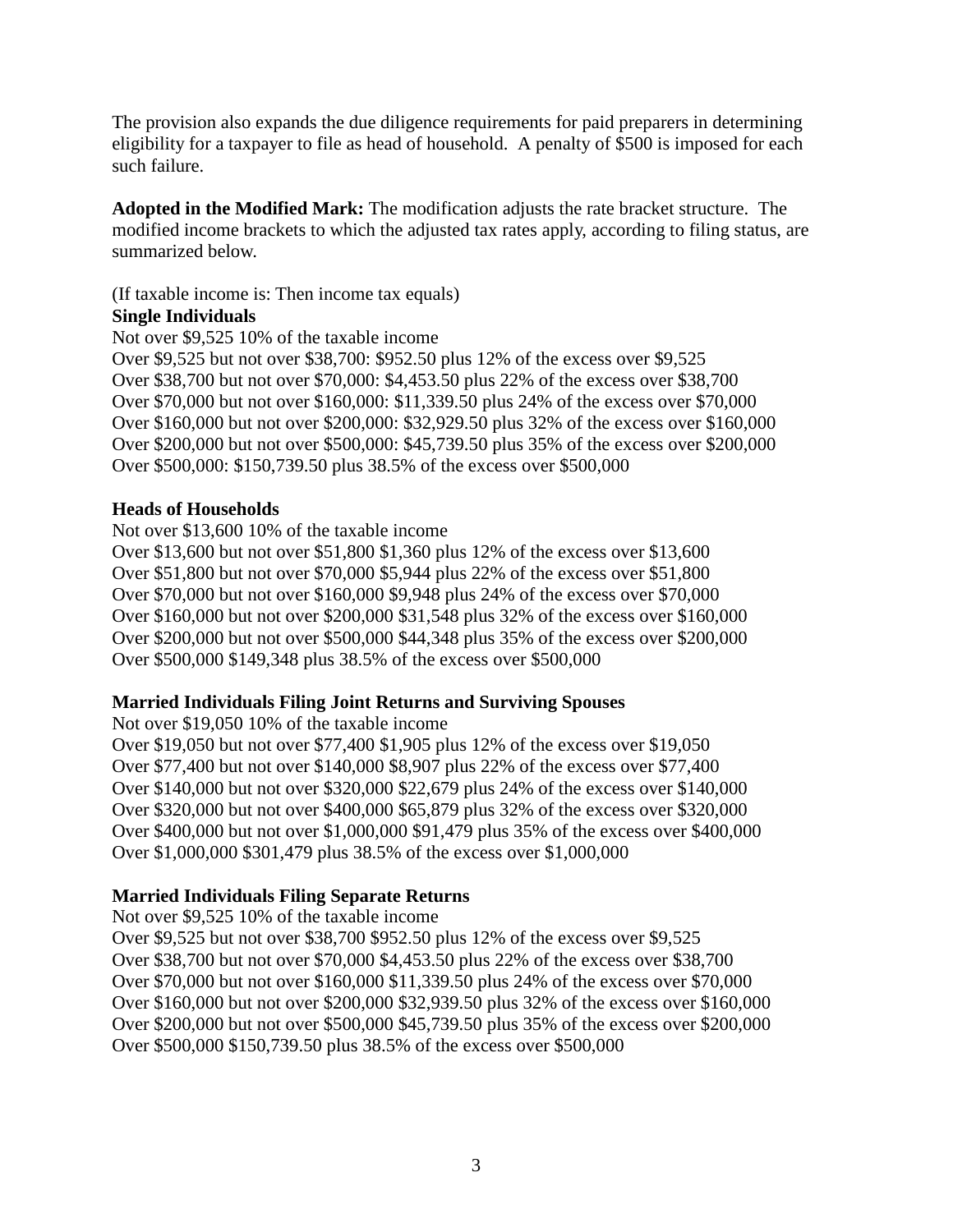#### **Estates and Trusts**

Not over \$2,550 10% of the taxable income Over \$2,550 but not over \$9,150 \$255 plus 24% of the excess over \$2,550 Over \$9,150 but not over \$12,500 \$1,839 plus 35% of the excess over \$9,150 Over \$12,500 \$3,011.50 plus 38.5% of the excess over \$12,500

This provision, under the modification, sunsets on December 31, 2025.

**JCT Estimate:** This provision, as modified, would reduce revenues by \$1.173.8 trillion over 10 years.

#### **2. Increase in standard deduction**

**Current Law:** Under current law, taxpayers reduce their adjusted gross income (AGI) by the standard deduction or the sum of itemized deductions to determine taxable income. For 2018, the standard deduction amounts, indexed to inflation, are: \$6,500 for single individuals and married individuals filing separately; \$9,550 for heads of household, and \$13,000 for married individuals filing jointly (including surviving spouses). Additional standard deductions may be claimed by taxpayers who are elderly or blind.

**In the Mark:** This provision increases the basic standard deduction. Beginning in 2018, the basic standard deduction amounts would be increased to: \$12,000 for single individuals and married individuals filing separately; \$18,000 for heads of household, and; \$24,000 for married individuals filing jointly (including surviving spouses).

**Adopted in the Modified Mark:** This provision, under the modification, sunsets on December 31, 2025.

**JCT Score:** Expanding the standard deduction in the manner described and applying the sunset included in the modification would reduce revenues by \$736.9 billion over 10 years.

#### **3. Repeal of deduction for personal exemptions**

**Current Law:** Under current law, taxpayers determine their taxable income by subtracting from their adjusted gross income any personal exemption deductions. Personal exemptions generally are allowed for the taxpayer, the taxpayer's spouse, and any dependents. For 2018, the amount deductible for each personal exemption is \$4,150. The personal exemption phases out for taxpayers above certain AGI thresholds.

**In the Mark:** This provision repeals the deduction for personal exemptions.

**Adopted in the Modified Mark:** This provision, under the modification, sunsets on December 31, 2025.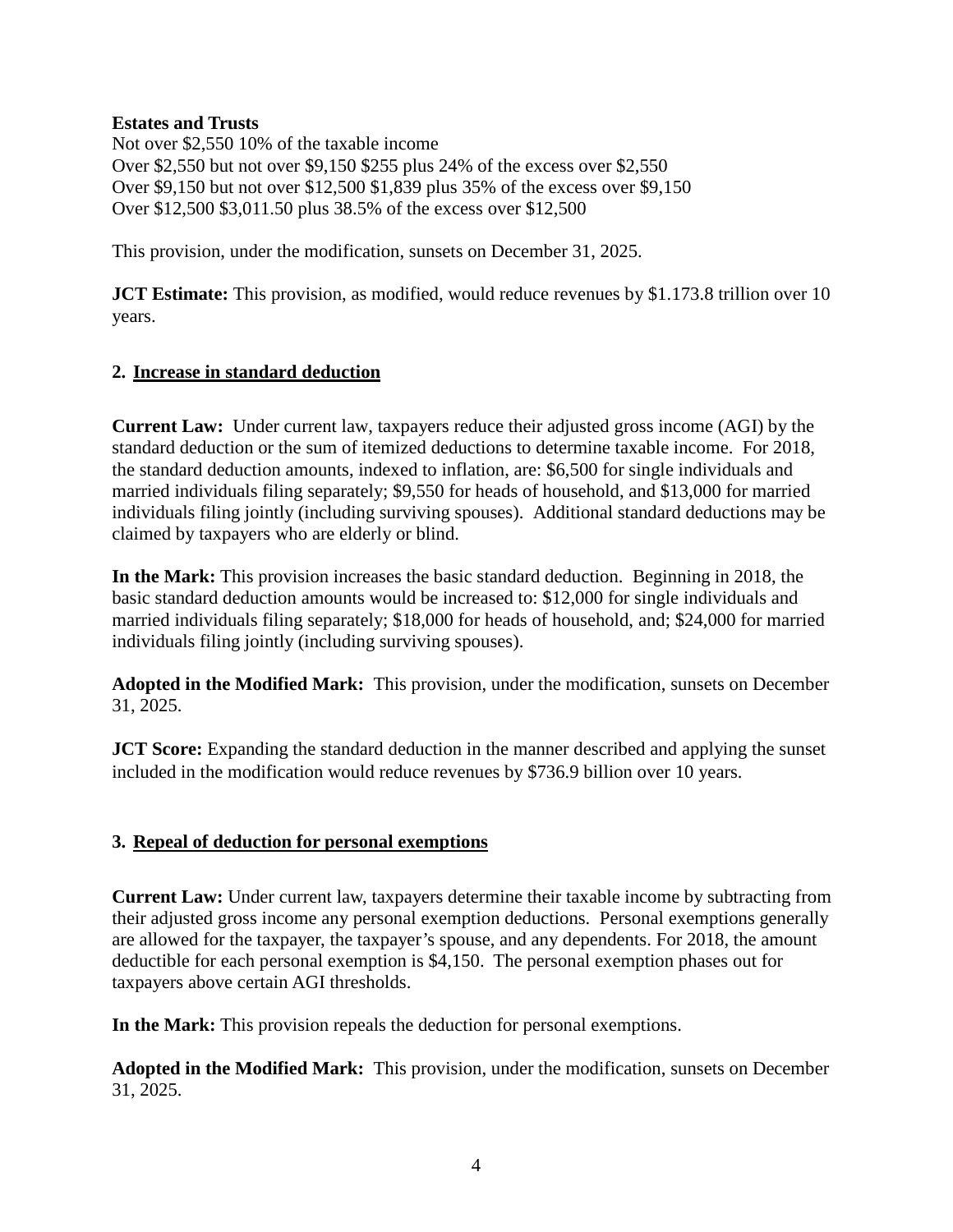**JCT Estimate:** This provision, as modified, would increase revenues by \$1.2206 trillion over 10 years.

# **4. Alternative inflation measure**

**Current Law:** Under current law, many parameters of the tax system are adjusted for inflation to protect taxpayers from the effects of rising prices. Most of the adjustments are based on annual changes in the level of the Consumer Price Index for all Urban Consumers ("CPI-U"). Inflation-indexed parameters in the individual tax system include: (1) the regular income tax brackets; (2) the basic standard deduction; (3) the additional standard deduction for aged and blind; (4) the personal exemption amount; (5) the thresholds for the overall limitation on itemized deductions and the personal exemption phase-out; (6) the phase-in and phase-out thresholds of the earned income credit; (7) IRA contribution limits and deductible amounts; and (8) the saver's credit.

**In the Mark:** This provision requires the use of a more accurate measure of inflation than the CPI-U for the adjustment of parameters in the individual tax system.

**JCT Estimate:** This provision, under the modification, would increase revenues by \$134 billion over 10 years.

# **B. Treatment of Business Income of Individuals**

# **1. Allow 17.4-percent deduction to certain pass-through income**

**Current law:** In general, businesses organized or conducted as sole proprietorships, partnerships, limited liability companies, and S corporations are not subject to an entity level income tax. Instead, the net income of these pass-through businesses is reported by the owners or shareholders on their individual income tax returns and is subject to ordinary income tax rates.

**In the Mark:** This provision allows for a deduction in an amount equal to 17.4 percent of domestic qualified business income ("QBI") of pass-through entities. QBI is defined as all domestic business income other than investment income (e.g. dividends (other than qualified real estate investment trust dividends and cooperative dividends), investment interest income, shortterm capital gains, long-term capital gains, commodities gains, foreign currency gains, etc.). For pass-through entities, other than sole proprietorships, the deduction cannot exceed 50 percent of wages paid (including wages of both employees and owners/shareholders).

QBI does not include any amount paid by an S corporation that is treated as reasonable compensation of the taxpayer (as determined under current law). QBI also does not include any amount paid by a partnership that is a guaranteed payment under section 707(c) or a section 707(a) payment for services.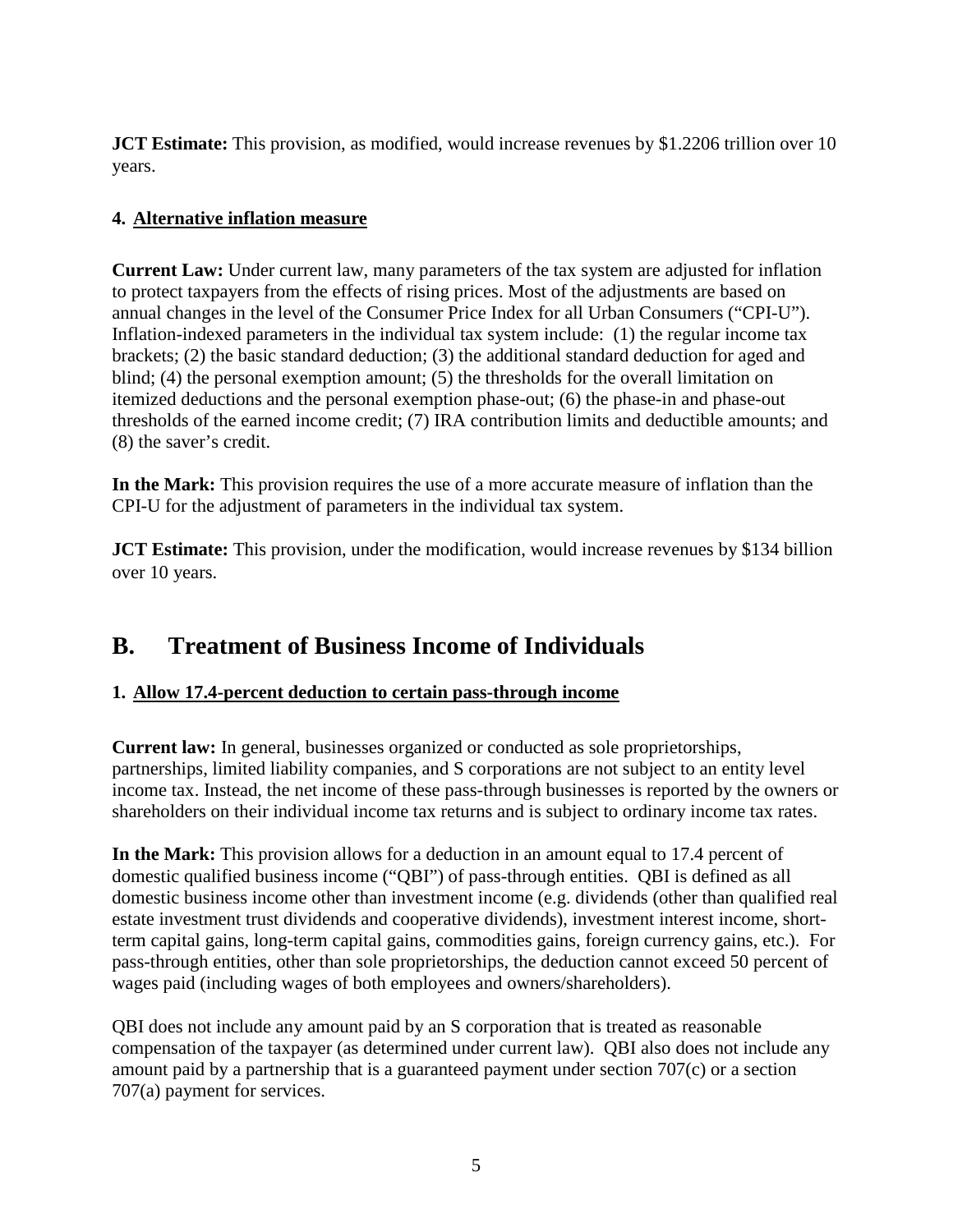The deduction is not available for specified services, as defined in section 1202(e)(3)(A); however, an exception is provided for taxpayers under a certain taxable income threshold (\$75,000 for singles; \$150,000 for married filing jointly; both indexed for inflation). The benefit of the deduction for service providers is fully phased out at taxable income levels of \$100,000 for singles and \$200,000 for married filing jointly (both indexed for inflation).

**Adopted in the Modified Mark:** The Chairman's modification provides that in the case of a taxpayer who has qualified business income from a partnership, S corporation or sole proprietorship, the amount of the 17.4- percent deduction is generally limited to 50 percent of the taxpayer's allocable or pro rata share of W-2 wages of the partnership or S corporation, or 50 percent of the W-2 wages of the sole proprietorship. W-2 wages of a partnership, S corporation, or sole proprietorship is the sum of wages subject to wage withholding, elective deferrals, and deferred compensation paid by the partnership, S corporation, or sole proprietorship during the calendar year ending during the taxable year. Under a special rule, the W-2 wage limit does not apply in the case of a taxpayer with taxable income not exceeding \$500,000 for married individuals filing jointly or \$250,000 for other individuals. The application of the W-2 wage limit is phased in for individuals with taxable income exceeding this \$500,000 (or \$250,000) amount over the next \$100,000 of taxable income for married individuals filing jointly or \$50,000 for other individuals. The modification further provides that the exception allowing the 17.4-percent deduction in the case of certain taxpayers with income from a specified service business applies to those whose taxable income does not exceed \$500,000 for married individuals filing jointly or \$250,000 for other individuals. The benefit of the deduction for service businesses is phased out over the next \$100,000 of taxable income for married individuals filing jointly or \$50,000 for other individuals.

This provision, under the modification, sunsets on December 31, 2025.

**JCT Estimate:** This provision, as modified, would reduce revenues by \$362.2 billion over 10 years.

#### **2. Limitation on losses for taxpayers other than corporations**

**Current Law:** Under current law, passive loss rules limit deductions and credits from passive trade or business activities. The passive loss rules apply to individuals, estates and trusts, and closely held corporations. In general, a passive activity is a trade or business activity in which the taxpayer owns an interest, but in which the taxpayer does not materially participate. Under the rules, deductions attributable to passive activities, to the extent they exceed income from passive activities, generally may not be deducted against other income. Deductions and credits that are suspended under these rules are carried forward and treated as deductions and credits from passive activities in the subsequent year. The suspended losses from a passive activity are allowed in full when a taxpayer disposes of his entire interest in the passive activity to an unrelated person.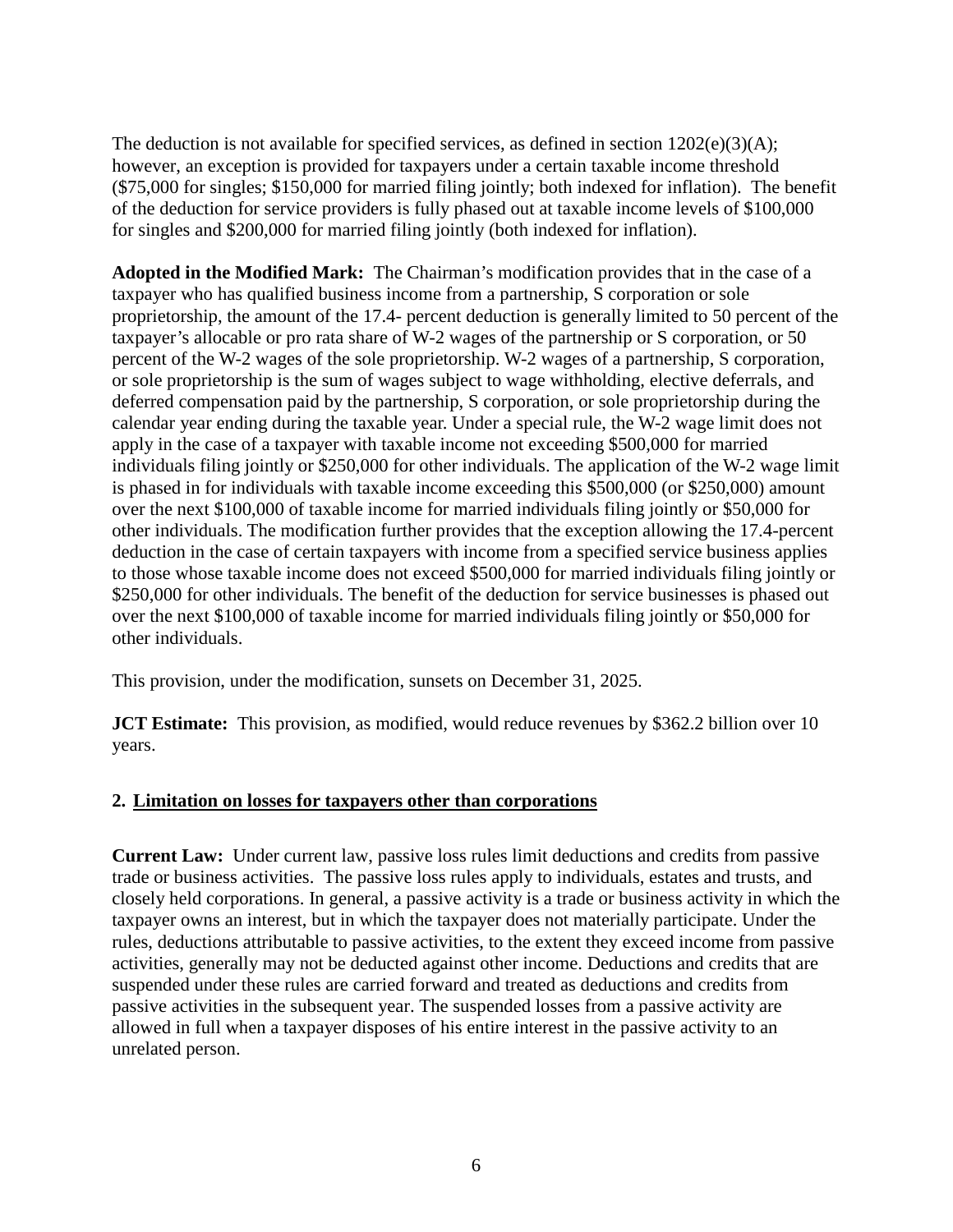**In the Mark:** This provision would provide that excess business losses of a taxpayer other than a C corporation (e.g., losses from sole proprietorships) are not allowed for the taxable year. They are carried forward and treated as part of the taxpayer's net operating loss carryforward in subsequent taxable years.

An excess business loss is a taxpayer's net, aggregate current-year pass-through loss above \$250,000 for singles and \$500,000 for married filing jointly (both indexed for inflation). As a result of this provision, up to \$250,000/\$500,000 of net, aggregate current-year pass-through losses can offset current-year non-pass-through income (i.e., investment income and wage income, including such income earned by a spouse on a married-filing-jointly return).

The provision generally would affect individuals who are active in trade or business activities they own and whose trade or business throws off relatively large losses. As noted above, passive losses of individuals are limited under the present-law passive loss rules.

In the case of a partnership or S corporation, the provision applies at the partner or shareholder level. Each partner's or S corporation shareholder's share of items of income, gain, deduction, or loss of the partnership or S corporation are taken into account in applying the limitation under this provision for the taxable year of the partner or S corporation shareholder.

**Adopted in the Modified Mark:** This provision, under the modification, sunsets on December 31, 2025.

**JCT Estimate:** This provision, as modified, would increase revenues by \$137.4 billion over 10 years.

# **C. Reform of Child Tax Benefits**

# **1. Reform of the child tax credit**

**Current Law:** Under current law, a taxpayer may claim a child tax credit (CTC) of up to \$1,000 per qualifying child under the age of 17. The aggregate amount of CTCs that can be claimed phases out by \$50 for each \$1,000 of AGI over \$75,000 for single filers, \$110,000 for married filers, and \$55,000 for married individuals filing separately.

To the extent that the CTC exceeds a taxpayer's liability, a taxpayer is eligible for a refundable credit, known as the additional child tax credit.

Current law requires a taxpayer claiming the CTC to include a valid Taxpayer Identification Number (TIN) for each qualifying child on their return. In most cases, the TIN will be the child's Social Security Number (SSN), although Individual Taxpayer Identification Numbers (ITINs) are also accepted.

**In the Mark:** This provision increases the value of the CTC to \$1,650 per qualifying child, with up to \$1,000 being refundable. The provision also includes a nonrefundable \$500 tax credit for a taxpayer's non-child dependents. In addition, it increases the phase-out threshold for the CTC to \$500,000 for both single, head of household, and married joint filers. The provision also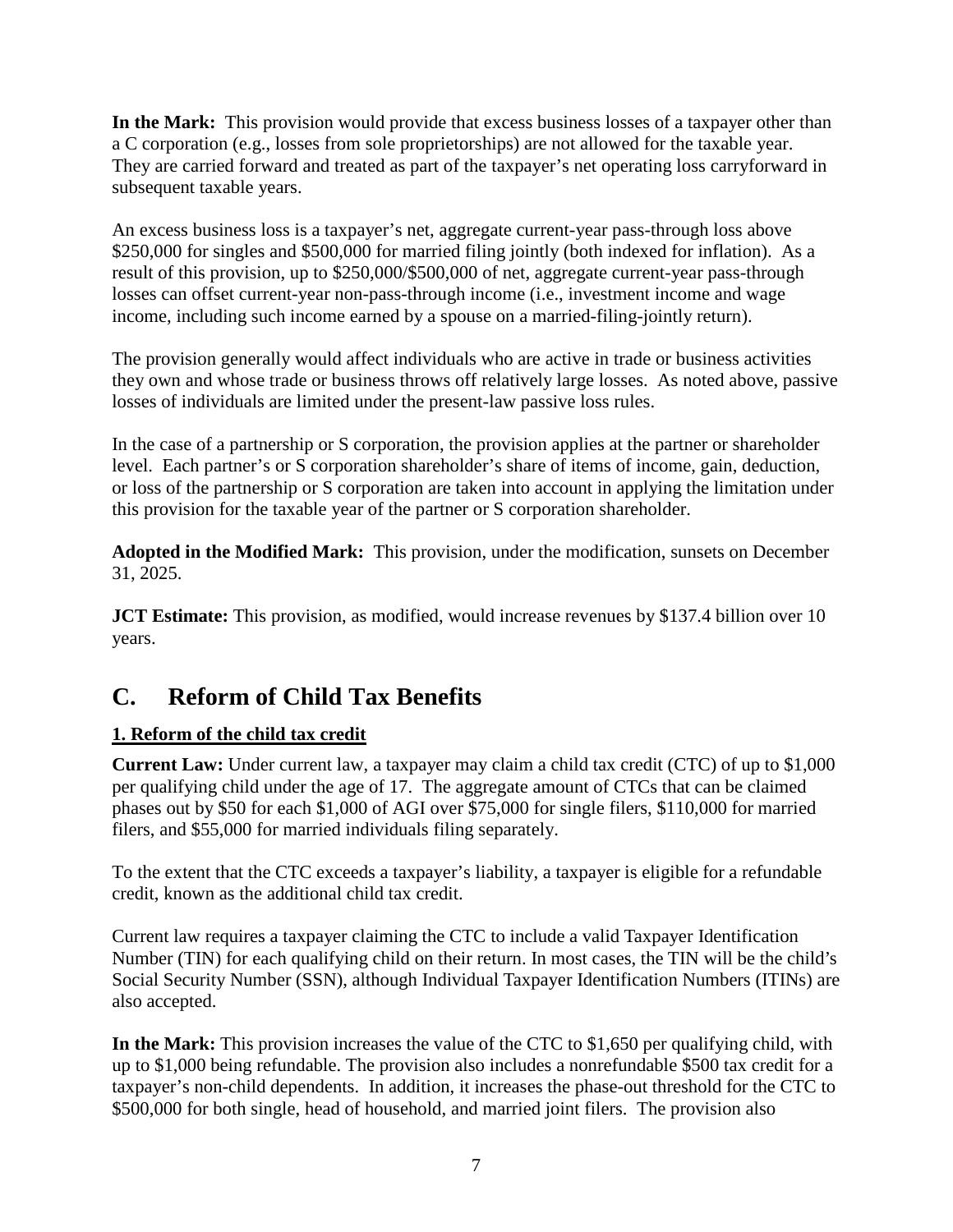increases the age of a qualifying child to 18 years. In addition, it requires taxpayers to provide a SSN for each qualifying child in order to claim the refundable portion of the CTC.

**Adopted in the Modified Mark:** The Chairman's modification increases the child tax credit to \$2,000 and modifies the threshold amount where the credit begins to phase out to \$500,000 for married taxpayers filing a joint return. This modification is effective for taxable years beginning after December 31, 2017.

This provision, under the modification, sunsets on December 31, 2025.

**JCT Estimate:** The expansion of the CTC, as modified, would decrease revenues by \$584.3 billion over ten years. Under the modification, the requirement for a valid SSN for each child would increase revenues by \$23.9 billion over 10 years.

# **2. Modification of section 529 education**

**Current Law:** Section 529 provides specified income tax and transfer tax rules for the treatment of accounts and contracts established under qualified tuition programs. In the case of a program established and maintained by a State or agency or instrumentality thereof, a qualified tuition program also includes a program under which a person may make contributions to an account that is established for the purpose of satisfying the qualified higher education expenses of the designated beneficiary of the account, provided it satisfies certain specified requirements (a "savings account program"). Under both types of qualified tuition programs, a contributor establishes an account for the benefit of a particular designated beneficiary to provide for that beneficiary's higher education expenses. In general, prepaid tuition contracts and tuition savings accounts established under a qualified tuition program involve prepayments or contributions made by one or more individuals for the benefit of a designated beneficiary.

**In the Mark:** The provision provides that an unborn child may be treated as a designated beneficiary or an individual under section 529 plans. An unborn child means a child in utero. A child in utero means a member of the species homo sapiens, at any stage of development, who is carried in the womb.

**Adopted in the Modified Mark:** This provision, under the modification, sunsets on December 31, 2025.

**JCT Estimate:** This provision, as modified, would decrease revenues by \$0.1 billion over 10 years.

# **D. Simplification and Reform of Deductions**

# **1. Repeal of deduction for taxes not paid or accrued in a trade or business**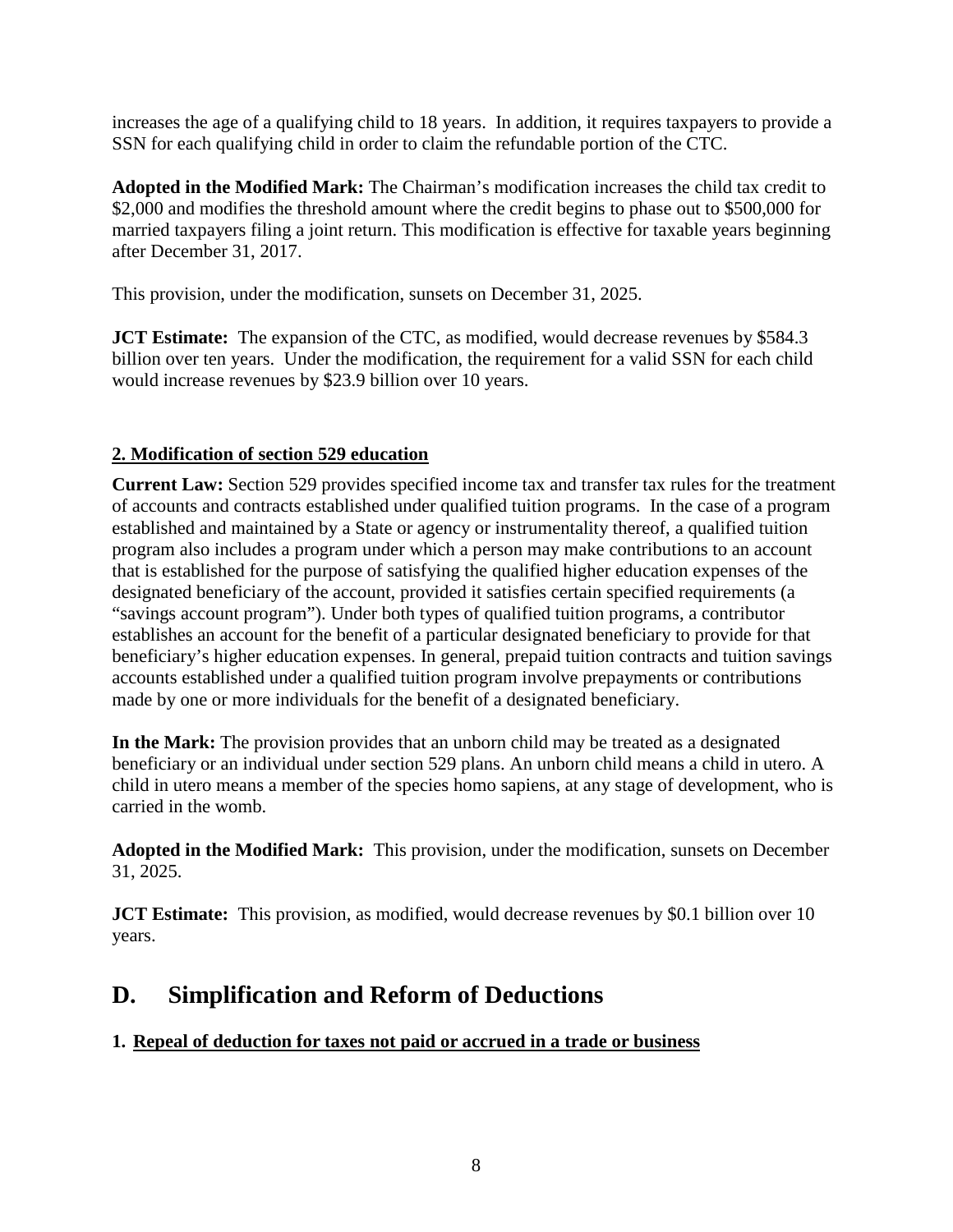**Current Law:** Current law allows taxpayers to deduct from their taxable income as an itemized deduction several types of taxes paid at the state and local level, including real and personal property taxes, income taxes, and/or sales taxes.

**In the Mark:** This provision repeals the deduction for the payment of any state and local taxes not incurred in carrying on a trade or business or an activity for the production of income. This provision would be effective for tax years beginning after December 31, 2017.

**Adopted in the Modified Mark:** This provision, under the modification, sunsets on December 31, 2025.

**JCT Estimate:** See note below.

#### **2. Modification of deduction for home mortgage interest**

**Current Law:** Under current law, a taxpayer may claim an itemized deduction for "qualified residence interest," which includes interest paid on a mortgage secured by a principal residence or a second residence. The underlying mortgage loans can represent acquisition indebtedness of up to \$1 million, plus home equity indebtedness of up to \$100,000.

**In the Mark:** This provision eliminates the deduction for home equity loan interest.

**Adopted in the Modified Mark:** This provision, under the modification, sunsets on December 31, 2025.

**JCT Estimate:** See note below.

# **3. Modification of deduction for personal casualty and theft losses**

**Current Law:** Current law generally allows taxpayers to claim an itemized deduction for uncompensated personal casualty losses, including those arising from fire, storm, shipwreck, or other casualty, or from theft.

**In the Mark:** This provision strikes "fire, storm, shipwreck, or other casualty, or from theft" and inserts "a disaster declared by the President under section 401 of the Robert T. Stafford Disaster Relief and Emergency Assistance Act'' for all losses incurred in taxable years beginning after December 31, 2017.

**Adopted in the Modified Mark:** This provision, under the modification, sunsets on December 31, 2025.

**JCT Estimate:** See note below.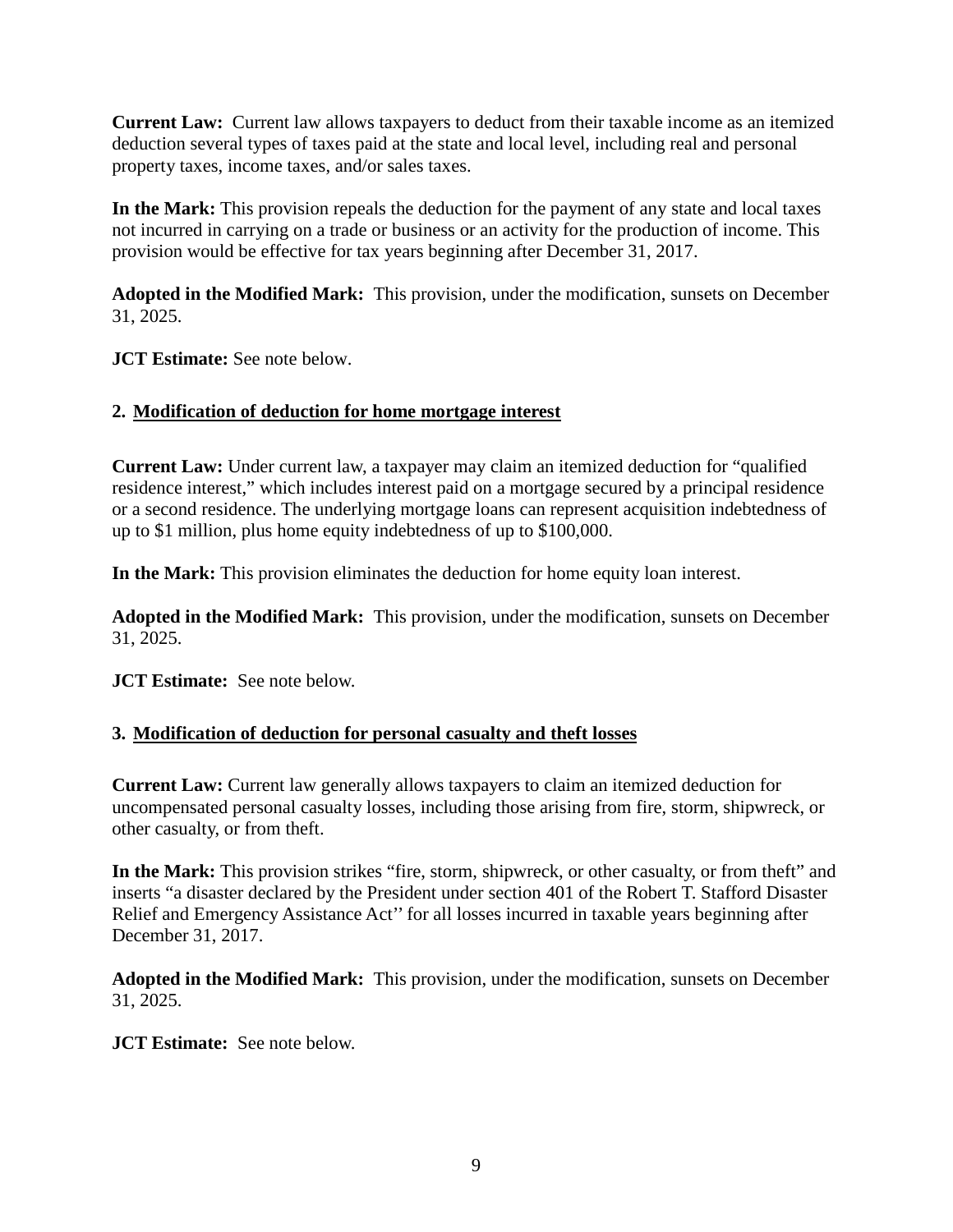#### **4. Increase percentage limit for charitable contributions of cash to public charities**

**Current Law:** In general, contributions to charitable organizations may be deducted up to 50 percent of adjusted gross income. Contributions to certain private foundations, veterans organizations, fraternal societies, and cemetery organizations are limited to 30 percent of adjusted gross income. The 50-percent limitation applies to public charities and certain private foundations.

**In the Mark:** The 50-percent limitation for cash contributions to public charities and certain private foundations is increased to 60 percent. The provision would retain the 5-year carryover period to the extent that the contribution amount exceeds 60 percent of the donor's AGI.

**Adopted in the Modified Mark:** This provision, under the modification, sunsets on December 31, 2025.

**JCT Estimate:** See note below.

#### **5. Repeal of the overall limitation on itemized deductions**

**Current Law:** Under current law, certain higher-income taxpayers who itemize their deductions are subject to a limitation on such deductions, commonly known as the "Pease limitation." For taxpayers who exceed the threshold, the otherwise allowable amount of itemized deductions is reduced by 3 percent of the amount of the taxpayers' adjusted gross income exceeding the threshold. The total reduction, however, cannot be greater than 80 percent of all itemized deductions, and certain itemized deductions are exempt from the Pease limitation.

**In the Mark:** This provision repeals the "Pease limitation" on itemized deductions for taxable years beginning after 2017.

**Adopted in the Modified Mark:** This provision, under the modification, sunsets on December 31, 2025.

**JCT Estimate:** See note below.

#### **6. Repeal of deduction for tax preparation expenses**

**Current Law:** Taxpayers are allowed under current law to deduct expenses paid or incurred in connection with the determination, collection or refund of any tax.

**In the Mark:** This provision repeals this deduction for tax years beginning after 2017.

**Adopted in the Modified Mark:** This provision, under the modification, sunsets on December 31, 2025.

**JCT Estimate:** See note below.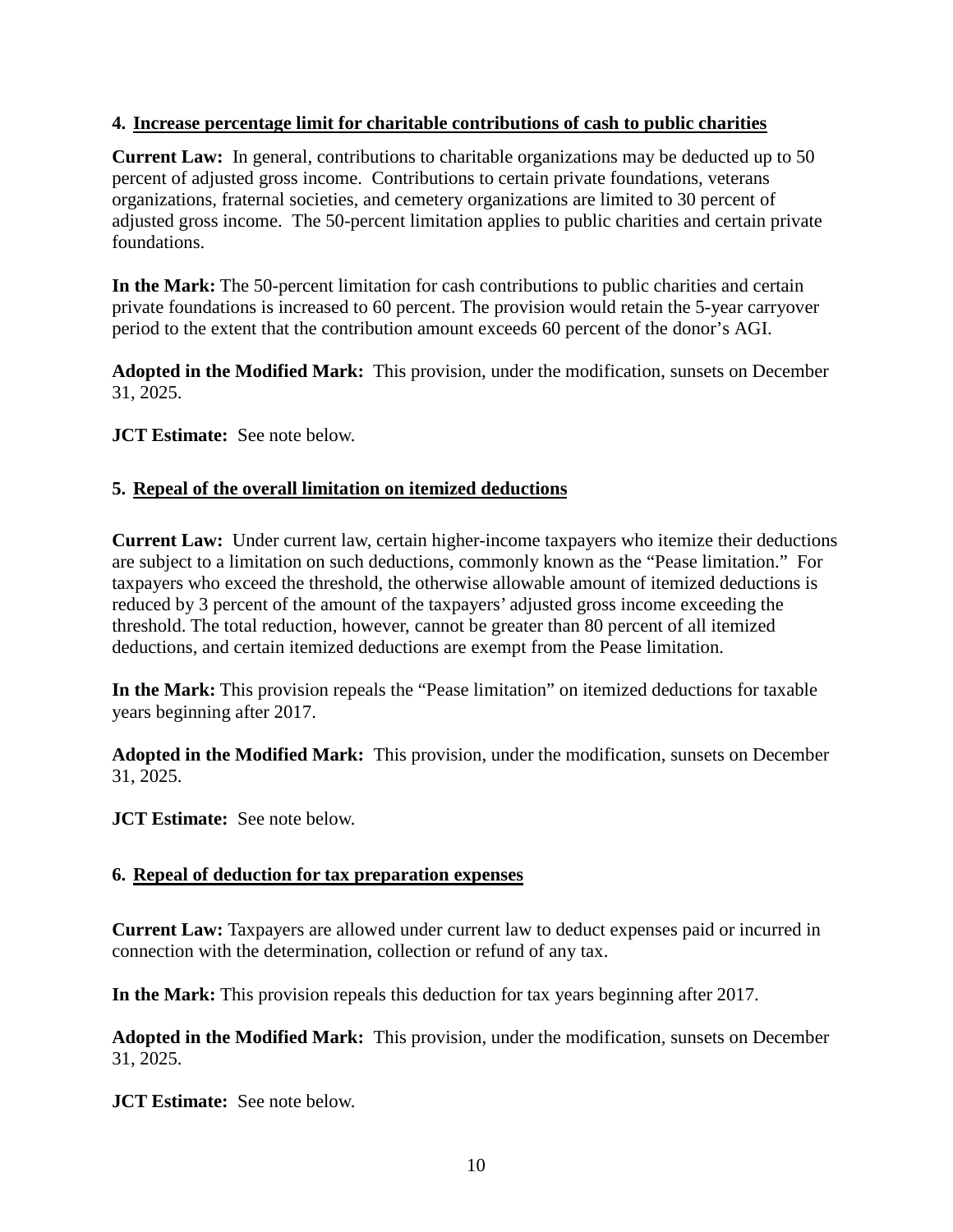#### **7. Repeal of miscellaneous itemized deductions subject to the two-percent floor**

**Current Law:** Individuals may claim itemized deductions for various expenses. Some of these itemized deductions, referred to as miscellaneous itemized deductions, are not deductible unless they exceed, in the aggregate, two percent of the taxpayer's adjusted gross income.

**In the Mark:** The provision repeals all miscellaneous itemized deductions that are subject to the two-percent floor.

**Adopted in the Modified Mark:** This provision, under the modification, sunsets on December 31, 2025.

#### **JCT Estimate:** See note below.

**Note:** According to estimates by the Joint Committee on Taxation, the provisions, as modified, repealing the itemized deductions for taxes not paid or accrued in a trade or business, interest on home equity debt, non-disaster casualty losses, tax preparation expenses, and certain miscellaneous expenses, as well as the provision to increase the percentage limit for charitable contributions of cash to public charities would increase revenues by \$977.7 billion over 10 years.

#### **8. Modification of exclusion of gain from sale of principal residence**

**Current Law:** Currently, a taxpayer may exclude from gross income up to \$250,000 of gain (\$500,000 in the case of married taxpayers filing jointly) from the sale or exchange of a principal residence. The taxpayer (or spouse) must have owned and occupied the residence for at least two of the previous five years.

**In the Mark:** This provision changes the ownership qualification time for the exclusion, requiring the taxpayer (or spouse) to have owned and occupied the residence for at least five of the previous eight years. A taxpayer who fails to meet these requirements by reason of a change of place of employment, health, or, to the extent provided under regulations, unforeseen circumstances, is able to exclude an amount equal to a percent of the \$250,000 (\$500,000 if married filing a joint return) that is equal to the fraction of the five years that the ownership and use requirements are met.

**Adopted in the Modified Mark:** This provision, under modification, sunsets on December 31, 2025.

**JCT Estimate:** This provision, as modified, would increase revenues by \$0.8 billion over 10 years.

#### **9. Repeal of exclusion for qualified bicycle commuting reimbursement**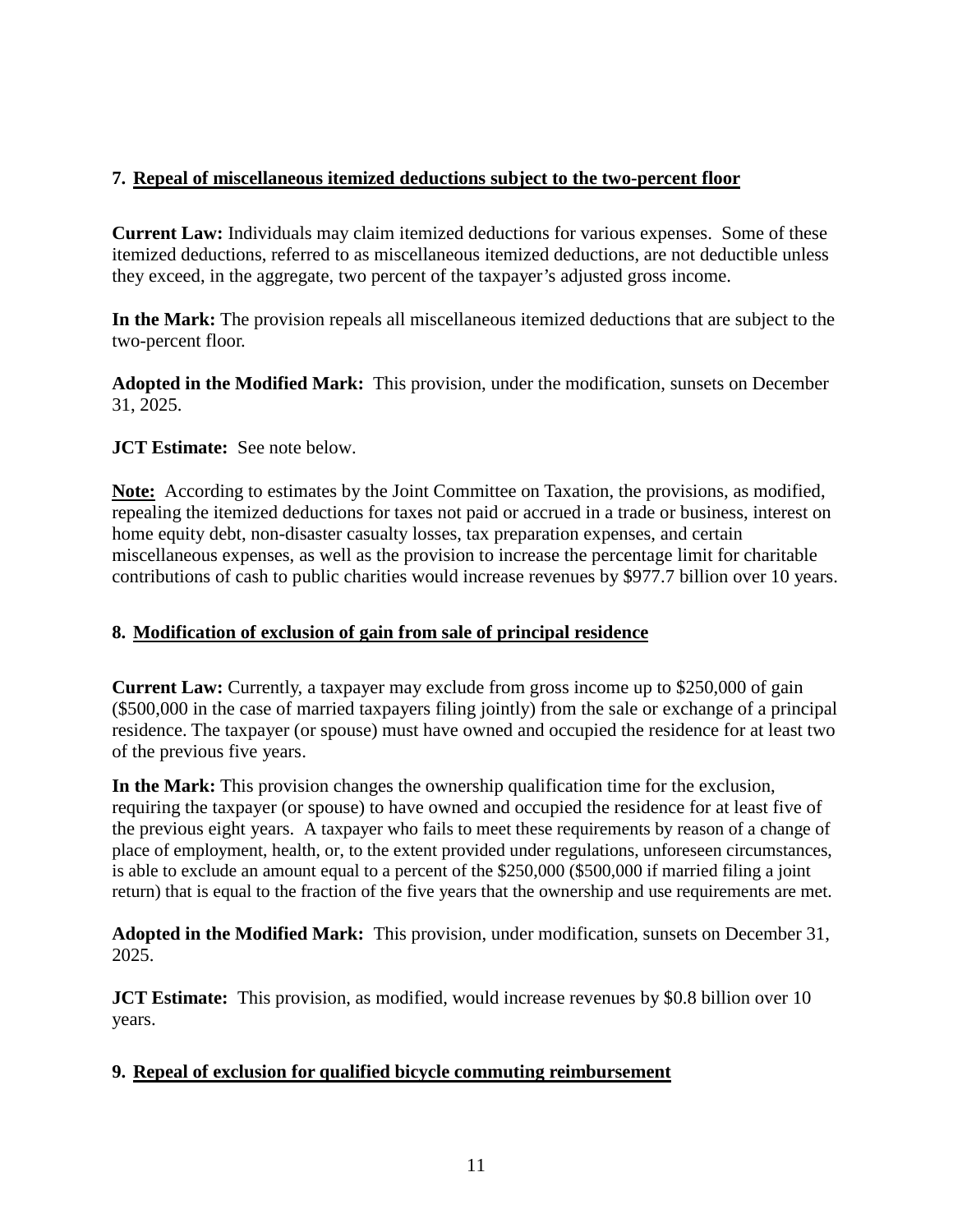**Current Law:** Current law allows an employee to exclude up to \$20 per month in qualified bicycle commuting reimbursements. Qualified reimbursements are any amount received from an employer during a 15-month period beginning with the first day of the calendar year as payment for reasonable expenses during a calendar year.

**In the Mark:** The provision repeals the exclusion from gross income and wages for qualified bicycle commuting reimbursements.

**Adopted in the Modified Mark:** This provision, under the modification, sunsets on December 31, 2025.

**JCT Estimate:** This provision, as modified, would increase revenues by less than \$50 million over 10 years.

#### **10. Repeal of exclusion for qualified moving expense reimbursement**

**Current Law:** Qualified moving expense reimbursements are excluded from an employee's gross income, and are defined as any amount received (directly or indirectly) from an employer as payment for (or reimbursement of) expenses which would be deductible as moving expenses under section 217 if directly paid or incurred by the employee. However, qualified moving expense reimbursements do not include amounts actually deducted by the individual. Amounts excludible from gross income for income tax purposes as qualified moving expense reimbursements are also excluded from wages for employment tax purposes.

**In the Mark:** This provision repeals the exclusion for qualified moving expense reimbursements for tax years beginning after 2017.

**Adopted in the Modified Mark:** This provision, under the modification, sunsets on December 31, 2025.

**JCT Estimate:** This provision, as modified, would increase revenues by \$4.8 billion over 10 years.

# **11. Repeal of deduction for moving expenses**

**Current Law:** Taxpayers may currently claim a deduction for moving expenses incurred in connection with starting a new job. The new workplace must be at least 50 miles farther from a taxpayer's former residence than the former place of work.

**In the Mark:** This provision repeals the deduction for moving expenses for tax years beginning after 2017, retaining it only for members of the Armed Forces.

**Adopted in the Modified Mark:** This provision, under the modification, sunsets on December 31, 2025.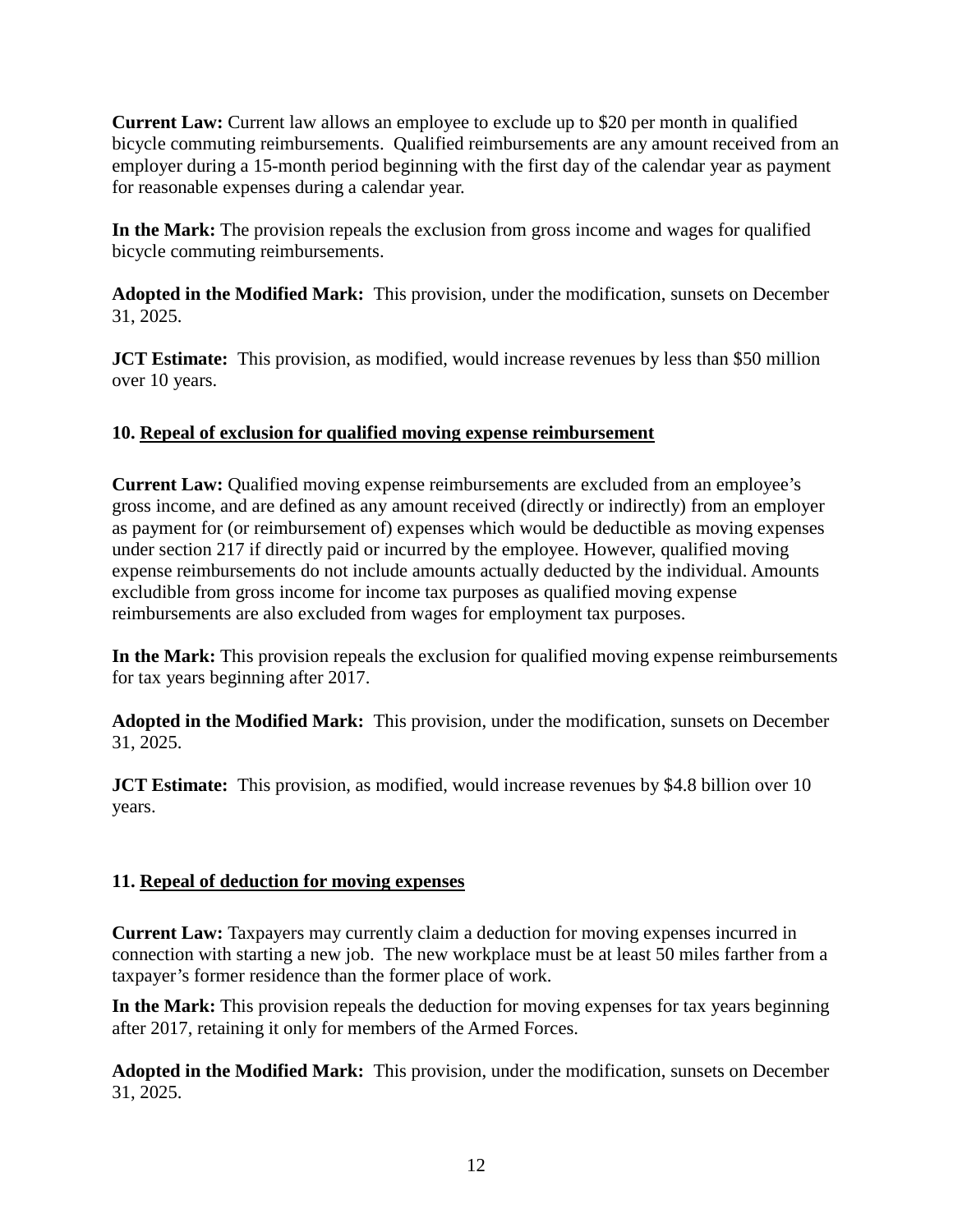**JCT Estimate:** This provision, as modified, would increase revenues by \$7.6 billion over 10 years.

# **12. Modification to the limitation on wagering losses**

**Current Law:** Under current law, taxpayers can claim a deduction for wagering losses to the extent of wagering winnings. Other deductions connected to wagering may also be claimed regardless of wagering winnings.

**In the Mark:** Effective for tax years beginning after 2017, this provision modifies current law to require that all deductions for expenses incurred in relation to wagering be limited to the extent of wagering winnings.

**Adopted in the Modified Mark:** This provision, under the modification, sunsets on December 31, 2025.

**JCT Estimate:** This provision, as modified, would increase revenues by \$100 million over 10 years.

# **E. Increase in Estate and Gift Tax Exemption**

**Current Law:** Current law generally subjects property in an estate to a top estate tax rate of 40 percent prior to transfer to the estate's beneficiaries. Property transferred during the life of the donor is subject to a top gift tax rate of 40 percent, with an exclusion for the first \$14,000 per year, per donee. Property transferred beyond a single generation is subject to a top generationskipping tax rate of 40 percent. All three taxes include an exemption that is adjusted annually for inflation. For 2017, the exemption amount is \$5.49 million. Any unused exemption amount passes to a donor's surviving spouse and the combined exemption amount for a married couple is \$10.98 million for 2017.

**In the Mark:** This provision roughly doubles the basic exemption amount for estate, gift, and generation-skipping transfer taxes, beginning for tax years after 2017 (approximately \$11 million for individuals, \$22 million for couples).

**Adopted in the Modified Mark:** This provision, under the modification, sunsets on December 31, 2025.

**JCT Estimate:** This provision, as modified, would reduce revenues by \$83 billion over 10 years.

# **F. Repeal of Alternative Minimum Tax for Individuals**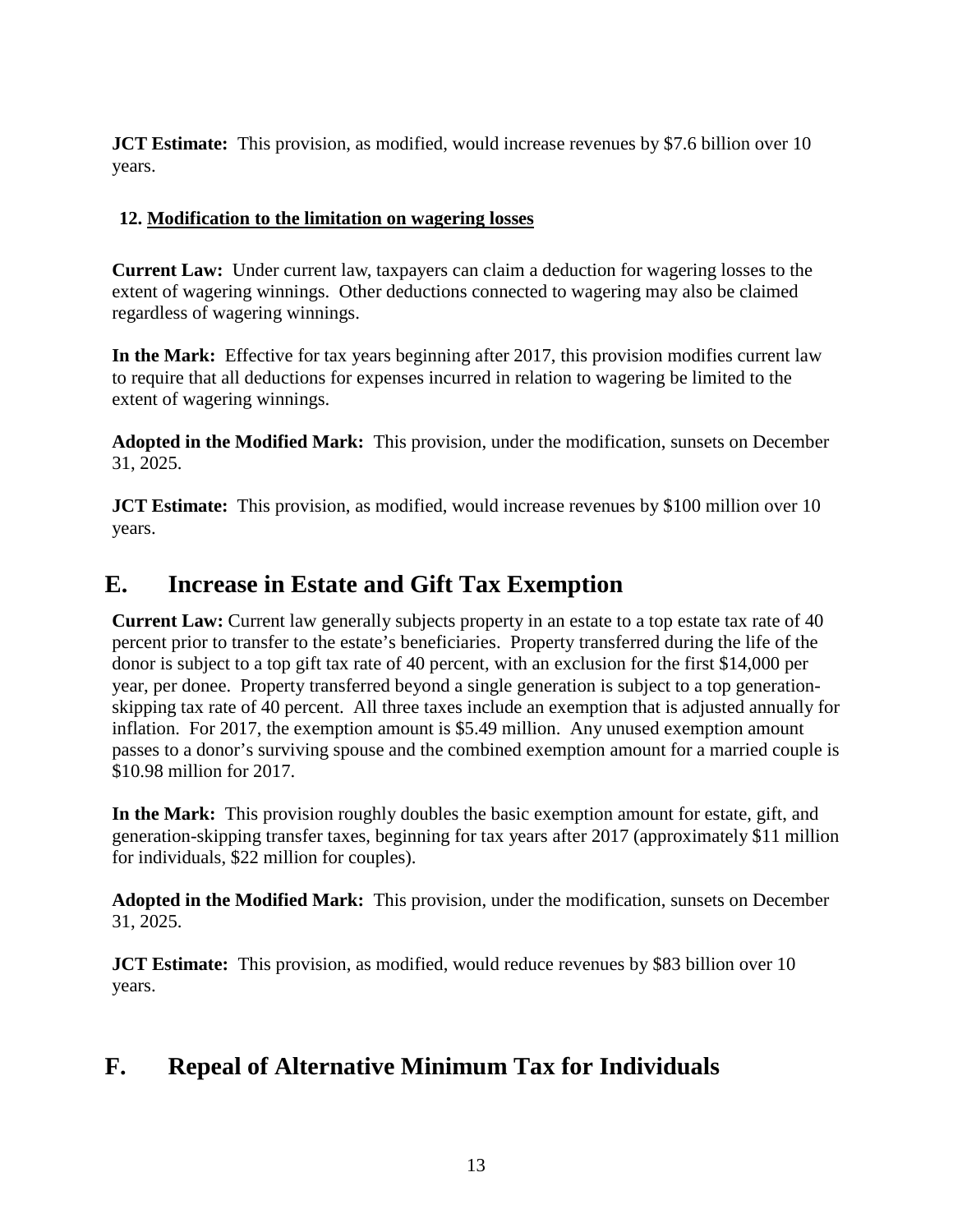**Current Law:** Current law requires individuals to compute their income for purposes of both the regular income tax and the alternative minimum tax (AMT), and their tax liability is equal to the greater of the two. The AMT has a 26% bracket and a 28% bracket with an exemption amount that phases out at various income ranges.

**In the Mark:** This provision repeals the individual AMT for tax years beginning after 2017. The provision also allows any AMT credit carryforwards to offset the taxpayer's regular tax liability for any taxable year. In addition, the AMT credit is refundable for any taxable year beginning after 2018 and before 2023 in an amount equal to 50% (100% in the case of taxable years beginning in 2022) of the excess of the minimum tax credit for the taxable year over the amount of the credit allowable for the year against regular tax liability.

**Adopted in the Modified Mark:** This provision, under the modification, sunsets on December 31, 2025.

**JCT Estimate:** The provision, as modified, decreases revenues by \$769.1 billion over 10 years.

# **G. Reduce ACA Individual Shared Responsibility Payment to Zero**

**Current Law:** Under the Patient Protection and Affordable Care Act (also called the Affordable Care Act, or "ACA"), individuals must be covered by a health plan that provides at least minimum essential coverage or be subject to a tax (also referred to as a penalty) for failure to maintain the coverage (commonly referred to as the "individual mandate"). Minimum essential coverage includes government-sponsored programs, eligible employer-sponsored plans, plans in the individual market, grandfathered group health plans and grandfathered health insurance coverage, and other coverage as recognized by the Secretary of Health and Human Services in coordination with the Secretary of the Treasury. The tax is imposed for any month that an individual does not have minimum essential coverage unless the individual qualifies for an exemption for the month as described below.

**Adopted in the Modified Mark:** The modification reduces the amount of the individual shared responsibility payment enacted as part of the ACA to zero. The provision is effective with respect to health coverage status for months beginning after December 31, 2018.

**JCT Estimate:** This provision increases revenues by \$318.4 billion over 10 years.

# **H. Other Provisions**

# **1. Allow for increased contributions to ABLE accounts; allow saver's credit for ABLE contributions**

**Current Law:** ABLE Accounts (Code section 529A) are designed to provide individuals with disabilities and their families the ability to fund a tax preferred savings account to pay for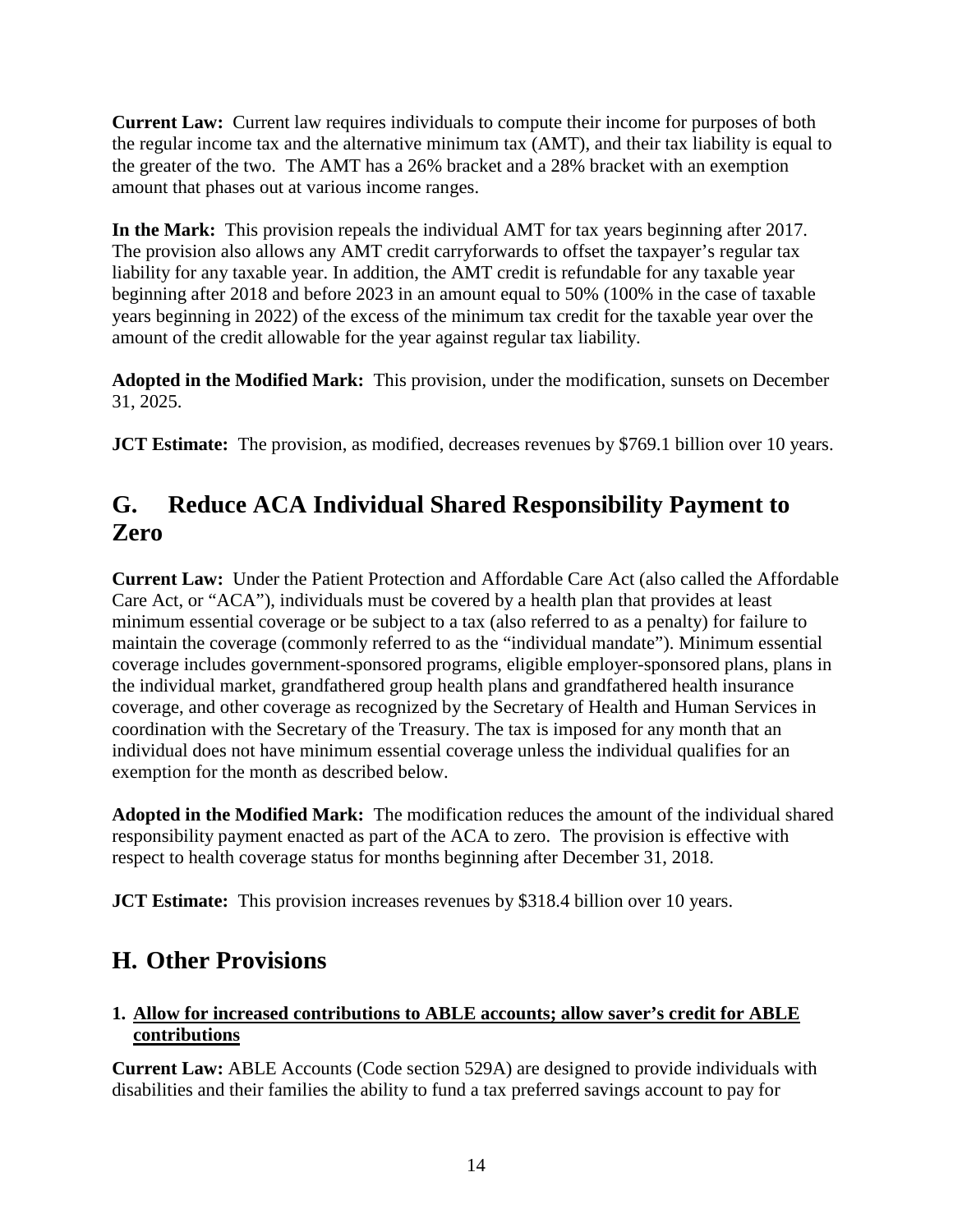"qualified" disability related expenses. Contributions may be made by the person with a disability (the "designated beneficiary"), parents, family members or others. The annual limitation on contributions is an amount up to the annual gift-tax exemption; \$14,000 in 2017.

**Adopted in the Modified Mark:** The contribution limitation to ABLE accounts is increased with respect to contributions made by the designated beneficiary of the ABLE account. Under the proposal, after the overall limitation on contributions is reached, an ABLE account's designated beneficiary may contribute an additional amount, up to the lesser of (a) the Federal poverty line for a one-person household; or (b) the individual's compensation for the taxable year. A designated beneficiary also is allowed to claim the saver's credit for contributions made to his or her ABLE account.

The proposal sunsets after December 31, 2025.

**JCT Estimate:** This provision would reduce revenues by less than \$50 million over 10 years.

# **2. Rollovers from qualified tuition programs to qualified ABLE programs**

**Current Law:** Funds in a section 529 college savings account may only be used for qualified higher education expenses. If funds are withdrawn from the account for other purposes, each withdrawal is treated as containing a pro-rata portion of earnings and principal. The earnings portion of a nonqualified withdrawal is taxable as ordinary income. In addition, a 10% additional tax applies to the earnings portion of the withdrawal, unless an exception applies. An exception exists in the case of the disability of the beneficiary, but only from the 10% additional tax.

**Adopted in the Modified Mark:** The provision allows for amounts from 529 accounts to be rolled over to an ABLE account without penalty, provided that the ABLE account is owned by the designated beneficiary of that 529 account, or a member of such designated beneficiary's family. Such rolled-over amounts count towards the overall limitation on amounts that can be contributed to an ABLE account within a taxable year. Any amount rolled over that is in excess of this limitation shall be includible in the gross income of the distributee.

The proposal sunsets after December 31, 2025.

**JCT Estimate:** This provision would reduce revenues by less than \$50 million over 10 years.

# **3. Extend time limit for contesting IRS levy**

**Current Law:** Current law provides that the IRS is authorized to return property that has been wrongfully levied upon. In general, monetary proceeds from the sale of levied property may be returned within nine months of the date of the levy.

**Adopted in Modified Mark:** The Chairman's modification extends from nine months to two years the period for returning the monetary proceeds from the sale of property that has been wrongfully levied upon. The proposal also extends from nine months to two years the period for bringing a civil action for wrongful levy. This provision is effective with respect to: (1) levies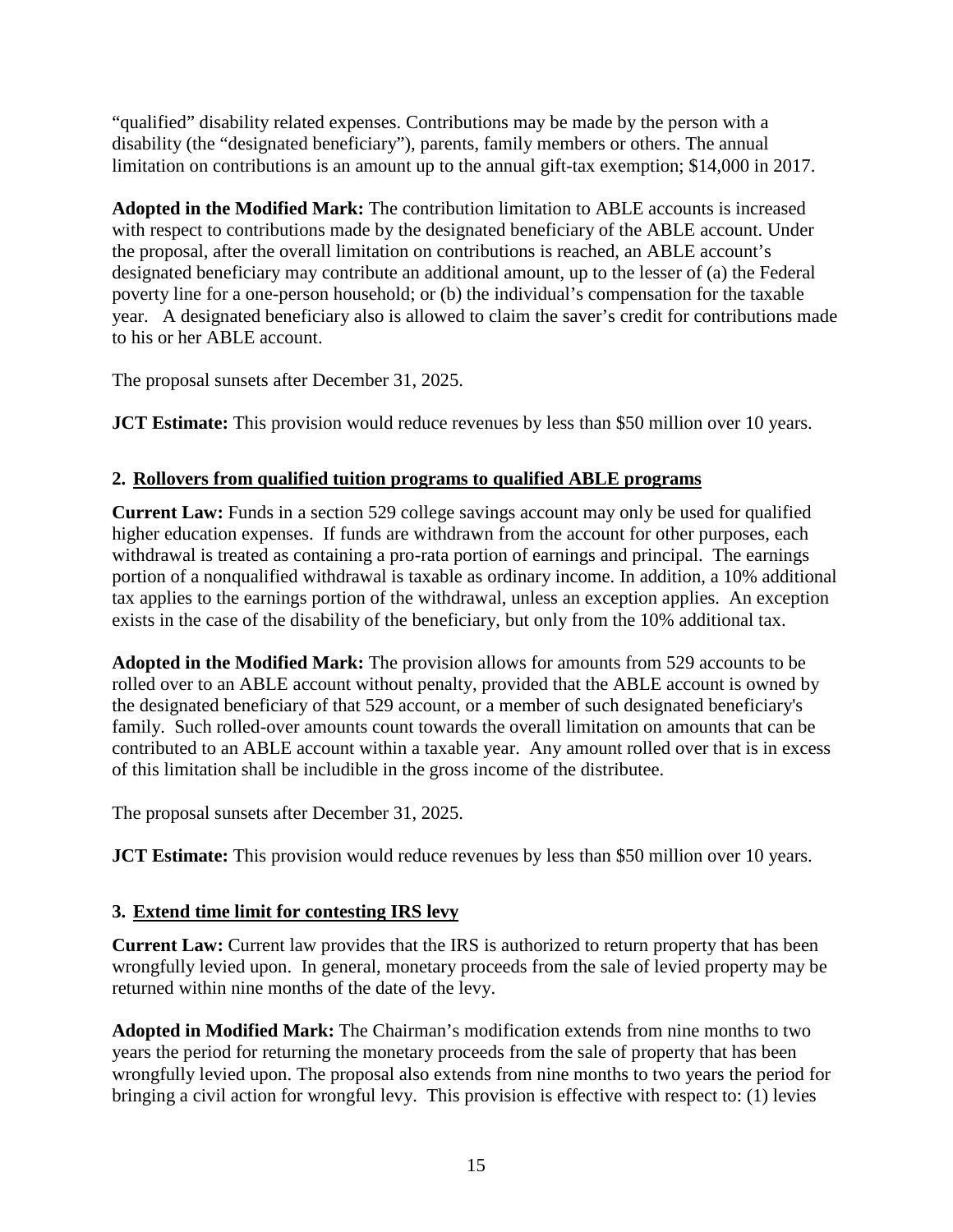made after the date of enactment; and (2) levies made on or before the date of enactment provided that the nine-month period has not expired as of the date of enactment. The provision sunsets after December 31, 2025.

**JCT Estimate:** This provision would reduce revenues by less than \$50 million over 10 years.

# **4. Individuals held harmless on improper levy on retirement plans**

**Current Law:** Current law provides rules under which the IRS returns amounts subject to an incorrect levy. However, current law does not provide special rules to allow an individual to recontribute to an IRA or employer-sponsored plan an amount withdrawn pursuant to a levy and later returned to the individual by the IRS, or interest thereon. Thus, if an individual wishes to contribute such returned amounts to an IRA or employer-sponsored plan, the contribution is subject to the normally applicable rules, including limits on contributions and the time for making a rollover.

**Adopted in Modified Mark:** Under the Chairman's modification, if an amount withdrawn from an IRA ("original IRA") or employer sponsored plan pursuant to a levy is returned to an individual by the IRS, the individual may contribute the amount returned, and any interest thereon, either to the original IRA or to the employer-sponsored plan, if permissible, or to a different IRA to which a rollover from the original IRA or employer-sponsored plan would be permitted. The contribution is allowed without regard to the normally applicable limits on IRA contributions and rollovers. This provision is effective for levied amounts, and interest thereon, returned to individuals after December 31, 2017. The provision sunsets after December 31, 2025.

**JCT Estimate:** This provision has a negligible revenue effect.

# **5. Treatment of certain individuals performing services in the Sinai Peninsula of Egypt.**

**Current Law:** Members of the Armed Forces serving in a combat zone are afforded a number of tax benefits.

**Adopted in the Modified Mark:** This proposal grants combat zone tax benefits to certain individuals performing services in the Sinai Peninsula of Egypt, if as of the date of enactment of the proposal any member of the Armed Forces of the United States is entitled to special pay under section 310 of title 37, United States Code (relating to special pay; duty subject to hostile fire or imminent danger), for services performed in such location. This benefit lasts only during the period such entitlement is in effect. The proposal is generally effective beginning June 9, 2015. The portion of the proposal related to wage withholding applies to remuneration paid after the date of enactment.

**JCT Estimate:** This provision is estimated to decrease revenues by less than \$50 million over 10 years.

# **6. Modifications to user fee requirements for installment agreements**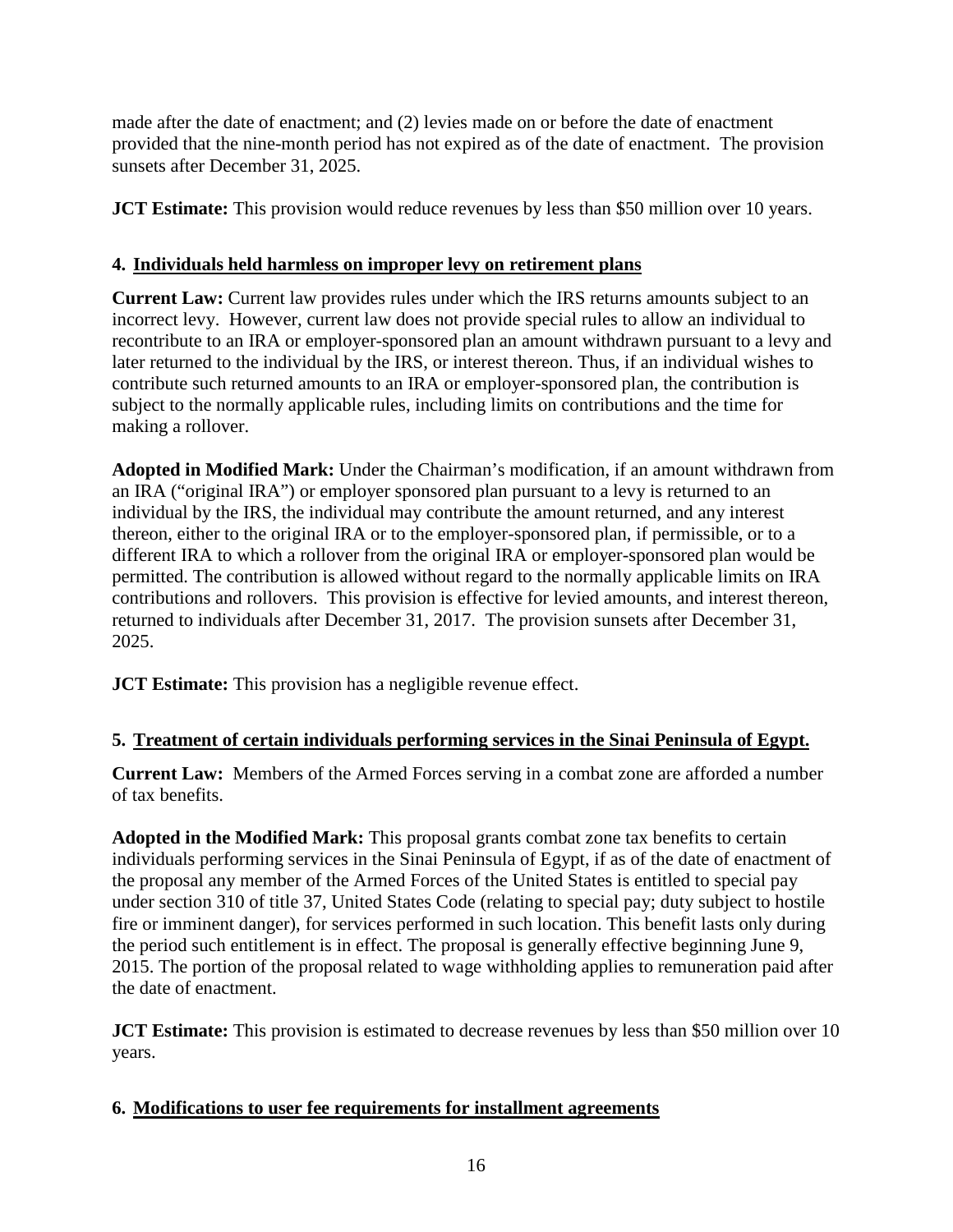**Current Law:** Current law authorizes the IRS to enter into written agreements with any taxpayer under which the taxpayer agrees to pay taxes owed, as well as interest and penalties, in installments over an agreed schedule, if the IRS determines that doing so will facilitate collection of the amounts owed.Taxpayers can request an installment agreement by filing Form 9465, Installment Agreement Request. If the request for an installment agreement is approved by the IRS, the IRS charges a user fee.

**Adopted in Modified Mark:** The Chairman's modification generally prohibits increases in the amount of user fees charged by the IRS for installment agreements. For low-income taxpayers (those whose income falls below 250 percent of the Federal poverty guidelines), it alleviates the user fee requirement in two ways. First, it waives the user fee if the low-income taxpayer enters into an installment agreement under which the taxpayer agrees to make automated installment payments through a debit account. Second, it provides that low-income taxpayers who are unable to agree to make payments electronically remain subject to the required user fee, but the fee is reimbursed upon completion of the installment agreement. This provision applies to agreements entered into on or after the date that is 60 days after the date of enactment. The provision sunsets after December 31, 2025.

**JCT Estimate:** This provision would increase revenues by less than \$50 million over 10 years.

### **7. Extend the limitations period with respect to excluding amounts received by wrongfully incarcerated individuals**

**Current Law:** As of December 18, 2015, current law provides that, with respect to any wrongfully incarcerated individual, gross income does not include any civil damages, restitution, or other monetary award (including compensatory or statutory damages and restitution imposed in a criminal matter) relating to the incarceration of that individual for the covered offense for which that individual was convicted. Current law contains a special rule allowing individuals to make a claim for credit or refund of any overpayment of tax resulting from the exclusion, even if such claim would be disallowed, if the claim for credit or refund is filed before the close of the one-year period beginning on December 18, 2015.

**Adopted in Modified Mark:** The Chairman's modification would extend the waiver on the statute of limitations with respect to filing a claim for a credit or refund of an overpayment of tax resulting from the exclusion described above for an additional year. Thus, under this provision, such claim for credit or refund must be filed before December 18, 2017. The provision is effective on the date of enactment.

**JCT Estimate:** This provision would reduce revenues by less than \$50 million over 10 years.

# **8. Treatment of student loans discharged on account of death or disability**

**Current Law:** Current law provides that gross income generally includes the discharge of indebtedness of the taxpayer. Under an exception to this general rule, gross income does not include any amount from the forgiveness (in whole or in part) of certain student loans, provided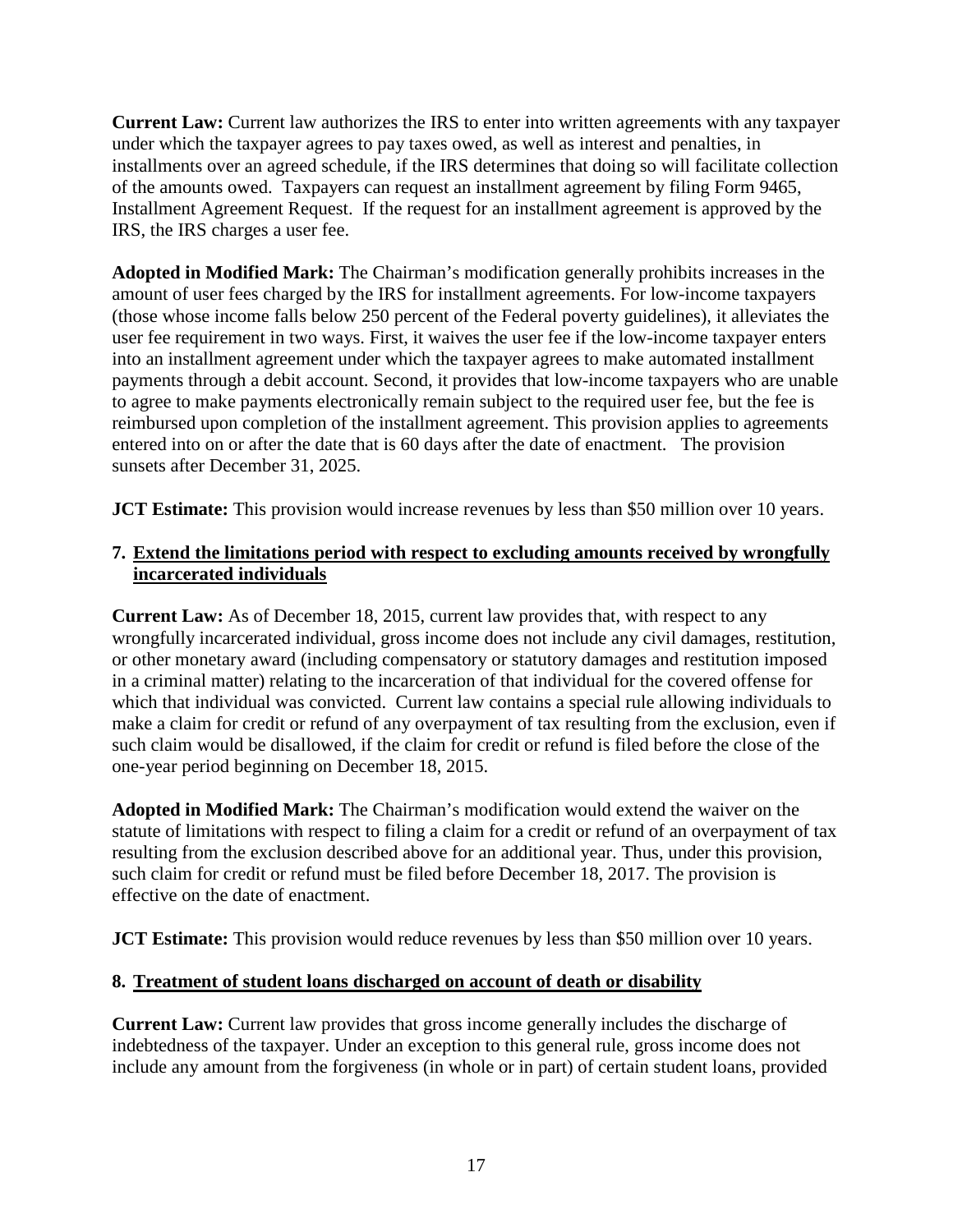that the forgiveness is contingent on the student's working for a certain period of time in certain professions for any of a broad class of employers

**Adopted in Modified Mark:** The Chairman's modification modifies the exclusion of student loan discharges from gross income, by including within the exclusion certain discharges on account of death or total and permanent disability of the student. This provision applies to discharges of loans after December 31, 2017. The provision sunsets after December 31, 2025.

**JCT Estimate:** This provision would reduce revenues by \$100 million over 10 years.

#### **9. Double the deduction for educator expenses**

**Current Law:** Under current law, in general, business expenses incurred by an employee are deductible, but only as an itemized deduction and only to the extent the expenses exceed two percent of adjusted gross income. However, in the case of certain employees and certain expenses, a deduction may be taken in determining adjusted gross income (referred to as an "above-the-line" deduction), including certain expenses of eligible educators. For 2017, an eligible educator may take an "above-the-line" deduction for certain expenses not to exceed \$250.

**Adopted in Modified Mark:** The Chairman's modification increases the limit for the deduction of certain expenses of eligible educators to \$500, for tax years beginning after December 31, 2017. The provision sunsets after December 31, 2025.

**JCT Estimate:** This provision would reduce revenues by \$1.5 billion over 10 years.

# **10. Simplified filing requirements for individuals over 65 years of age**

**Current Law:** Current law provides that persons required to file tax returns do so in the form prescribed by the Secretary of the Treasury in regulations. The standard form available for individuals subject to income tax are in the series of form known as Form 1040, and include two simplified versions, the Form 1040A and the Form 1040EZ.

**Adopted in Modified Mark:** The Chairman's modification requires that the IRS publish a simplified income tax return form designated a Form 1040SR, for use by persons who are age 65 or older by the close of the taxable year. The form is to be as similar as possible to the Form 1040EZ. The use of Form 1040SR is not to be restricted based on the amount of taxable income to be shown on the return, or the fact that the income to be reported for the taxable year includes social security benefits, distributions from qualified retirement plans, annuities or other such deferred payment arrangements, interest and dividends, or capital gains and losses taken into account in determining adjusted net capital gain. This provision is effective for taxable years beginning after December 31, 2018. The provision sunsets after December 31, 2025.

**JCT Estimate:** This provision has no revenue effect.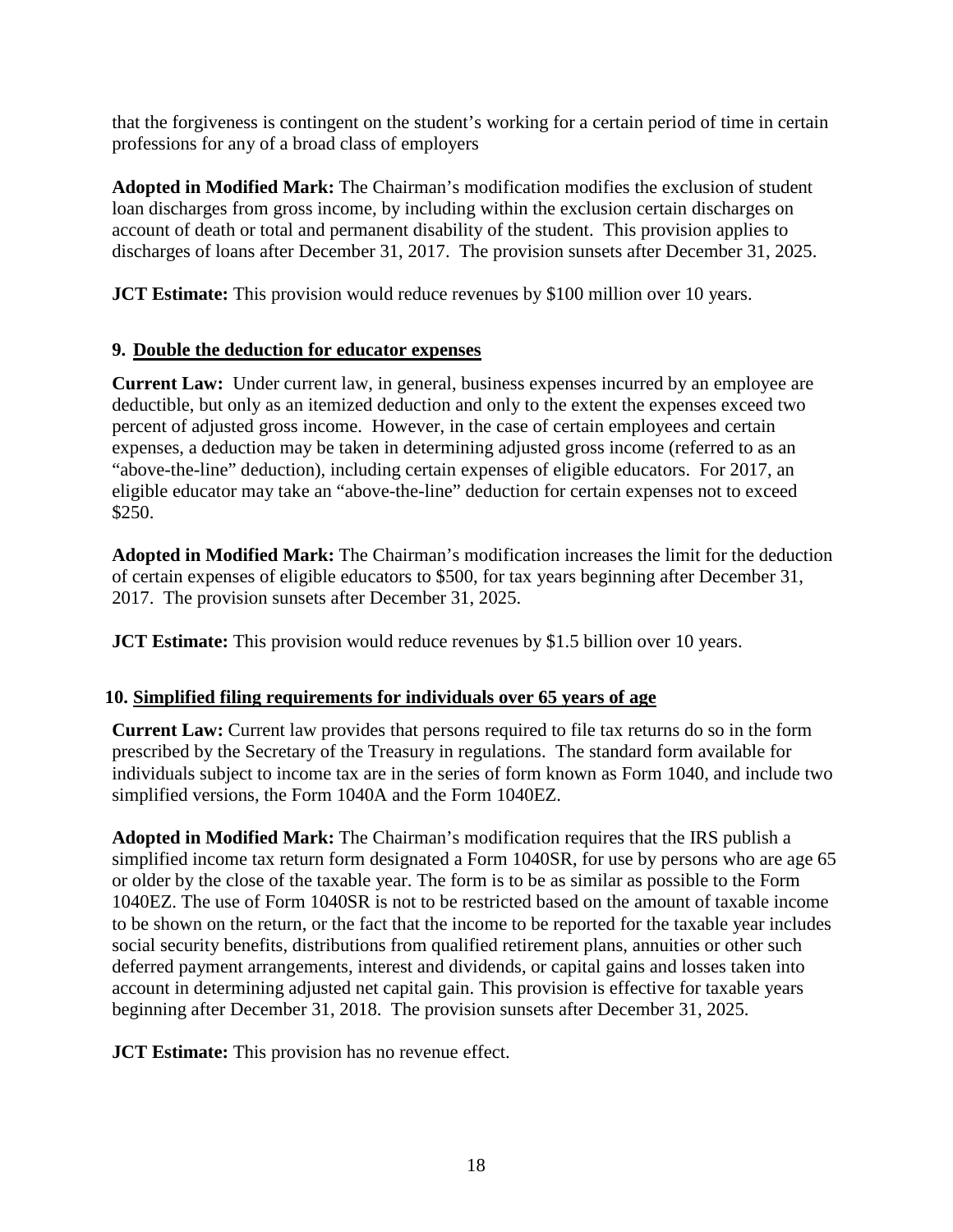#### **11. Sense of the Senate to improve customer service and protections for taxpayers by reinstating appropriate IRS funding levels**

**Adopted in Modified Mark:** The Chairman's modification expresses the sense of the Senate that politically motivated budget cuts are counterproductive to deficit reduction, diminish the IRS's ability to adequately serve taxpayers and protect taxpayer information, and reduce the IRS's ability to enforce the law. The provision sunsets after December 31, 2025.

**JCT Estimate:** This provision has no revenue effect.

#### **12. Return preparation programs for low-income taxpayers**

**Current Law:** Under current law, in 2017, Congress appropriated approximately \$2.157 billion to the IRS for taxpayer services, of which not less than \$15 million is to be made available for a Community Volunteer Income Tax Assistance ("VITA") matching grants program for tax return preparation assistance. VITA is a program created by the IRS in 1969 which utilizes volunteers to provide tax return preparation and filing service assistance to certain low-income taxpayers and members of underserved populations.

**Adopted in Modified Mark:** The Chairman's modification codifies the VITA program and provides that Treasury, unless otherwise provided by specific appropriation, may allocate from otherwise appropriated funds up to \$30 million per year in matching grants to qualified entities for the development, expansion, or continuation of qualified tax return preparation programs assisting low-income taxpayers and members of underserved populations. The provision sunsets after December 31, 2025.

**JCT Estimate:** This provision has no revenue effect.

# **13. Codify and permanently extend the Free File program**

**Adopted in the Manager's Amendment:** The amendment codifies and permanently extends the Free File Program, first created by negotiated public rulemaking in 2002. The provision sunsets after December 31, 2025.

**JCT Estimate:** This provision has no revenue effect.

# **14. Allow 529 contributions for the in utero**

**Current Law:** Current law provides specified income tax and transfer tax rules for the treatment of accounts and contracts established under qualified tuition programs. In the case of a program established and maintained by a State or agency or instrumentality thereof, a qualified tuition program also includes a program under which a person may make contributions to an account that is established for the purpose of satisfying the qualified higher education expenses of the designated beneficiary of the account, provided it satisfies certain specified requirements (a "savings account program"). Under both types of qualified tuition programs, a contributor establishes an account for the benefit of a particular designated beneficiary to provide for that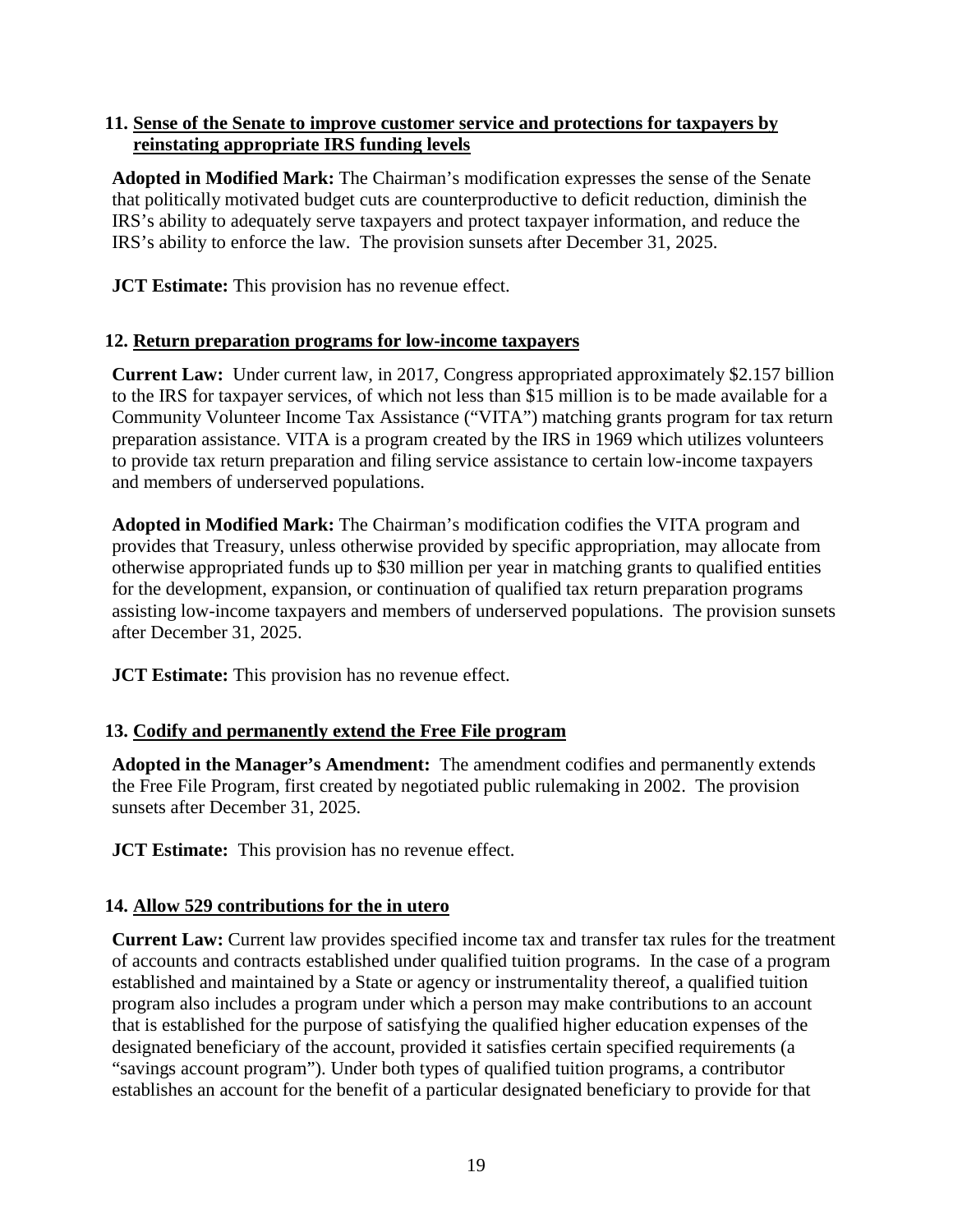beneficiary's higher education expenses. In general, prepaid tuition contracts and tuition savings accounts established under a qualified tuition program involve prepayments or contributions made by one or more individuals for the benefit of a designated beneficiary.

**In the Mark:** The provision provides that an unborn child may be treated as a designated beneficiary or an individual under section 529 plans. An unborn child means a child in utero. A child in utero means a member of the species homo sapiens, at any stage of development, who is carried in the womb.

**Adopted in the Modified Mark:** This provision sunsets on December 31, 2025.

**JCT Estimate:** This provision, as modified, would decrease revenues by \$100 million over 10 years.

# **15. Mississippi River Delta flooding relief**

**Current Law:** Current law provides that distributions from eligible retirement plans generally are included in income for the year distributed. In addition, unless an exception applies, a distribution from an eligible retirement plan received before age 59½ is subject to a 10-percent additional tax (referred to as the "early withdrawal tax") on the amount includible in income. Also under current law, a taxpayer may generally claim a deduction for any loss sustained during the taxable year and not compensated by insurance or otherwise. For individual taxpayers, deductible losses must be incurred in a trade or business or other profit-seeking activity or consist of property losses arising from fire, storm, shipwreck, or other casualty, or from theft. Personal casualty or theft losses are deductible only if they exceed \$100 per casualty or theft. In addition, aggregate net casualty and theft losses are deductible only to the extent they exceed 10 percent of an individual taxpayer's adjusted gross income.

**Adopted in Modified Mark:** The Chairman's modification provides tax relief relating to the Presidential declared "Mississippi River Delta flood disaster area," by reason of severe storms and flooding occurring in Louisiana during August of 2016.That tax relief includes an exception to the 10-percent early withdrawal tax in the case of a qualified Mississippi River Delta flooding distribution from an eligible retirement plan. The tax relief also includes modification of rules related to casualty losses, whereby personal casualty losses arising in the Mississippi River Delta flood disaster area on or after August 11, 2016 are deductible without regard to whether aggregate net losses exceed 10-percent of a taxpayer's adjusted gross income, although in order to be deductible the losses must exceed \$500 per casualty. Additionally, these losses may be claimed in addition to the standard deduction. This provision is effective on the date of enactment. The provision sunsets December 31, 2025.

**Adopted in the Manager's Amendment:** The amendment modifies the Chairman's modification to the Chairman's mark by adding to the definition of the Presidential declared "Mississippi River Delta flood disaster area" an area with respect to which a major disaster was declared by reason of severe storms and flooding occurring in Louisiana, Texas, and Mississippi during March of 2016. The amendment also provides that a qualified Mississippi River Delta flooding distribution is a distribution from an eligible retirement plan made on or after March 1,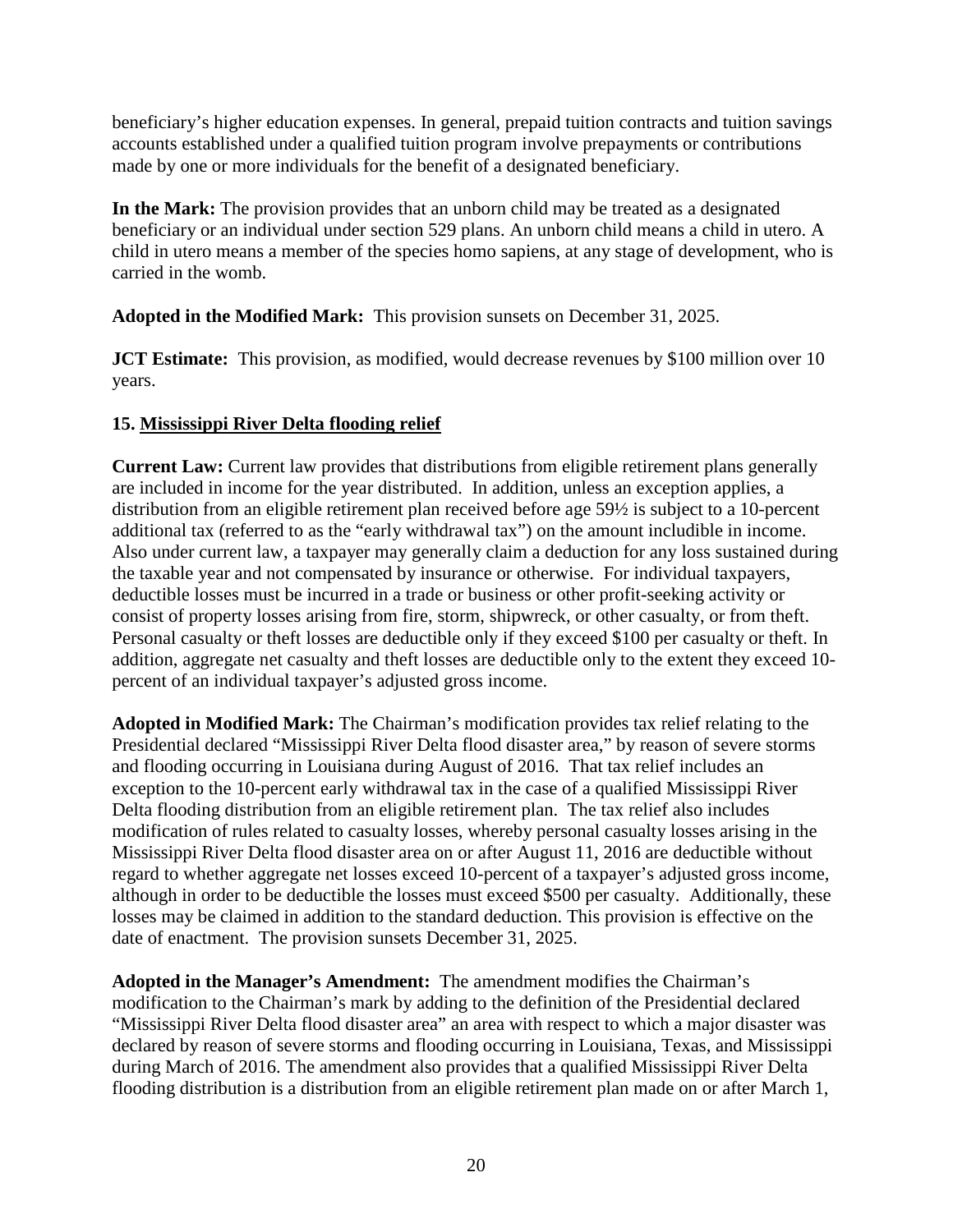2016, and before January 1, 2018, to an individual whose principal place of abode on March 1, 2016, was located in the Mississippi River Delta disaster area and who has sustained an economic loss by reason of the severe storms and flooding giving rise to the Presidential disaster declarations. Finally, the amendment provides that in in the case of a personal casualty loss which arose in the Mississippi River Delta flood disaster area on or after March 1, 2016, where such loss was attributable to the severe storms and flooding giving rise to the Presidential declarations, such losses are deductible without regard to whether aggregate net losses exceed ten percent of a taxpayer's adjusted gross income, although in order to be deductible the losses must exceed \$500 per casualty. Additionally, such losses may be claimed in addition to the standard deduction. The provision sunsets December 31, 2025.

**JCT Estimate:** This provision, as modified and amended, would reduce revenues by \$500 million over 10 years.

#### **16. Unify the tax treatment of whistleblower awards**

**Current Law:** Current law provides an above-the-line deduction for attorney fees and court costs paid by, or on behalf of, a whistleblower in connection with any action involving a claim under the IRS Whistleblower program.

**Adopted in the Manager's Amendment:** The amendment provides an above-the-line deduction for attorney fees and courts costs paid by, or on behalf of, a taxpayer in connection with any action involving a claim under State False Claims Acts, the SEC whistleblower program, and the Commodity Futures Trading Commission whistleblower program. The provision sunsets December 31, 2025.

**JCT Estimate:** This provision would reduce revenues by \$100 million over 10 years.

# **17. Clarification of IRS whistleblower awards**

**Current Law:** Current law provides that, if the IRS institutes an administrative or judicial action against a taxpayer and collects proceeds as a result of information provided by a whistleblower, the whistleblower will be monetarily rewarded with a portion of the collected proceeds.

**Adopted in the Manager's Amendment:** The amendment modifies the definition of collected proceeds eligible for awards to include: (1) penalties, interest, additions to tax, and additional amounts, and (2) any proceeds under enforcement programs that the Treasury has delegated to the IRS the authority to administer, enforce, or investigate, including criminal fines and civil forfeitures, and violations of reporting requirements. This definition would also be used to determine eligibility for the enhanced reward program under which proceeds and additional amounts in dispute exceed \$2,000,000. Collected proceeds amounts would be determined without regard to whether such proceeds are available to the IRS.

**JCT Estimate:** This provision would reduce revenues by \$100 million over 10 years.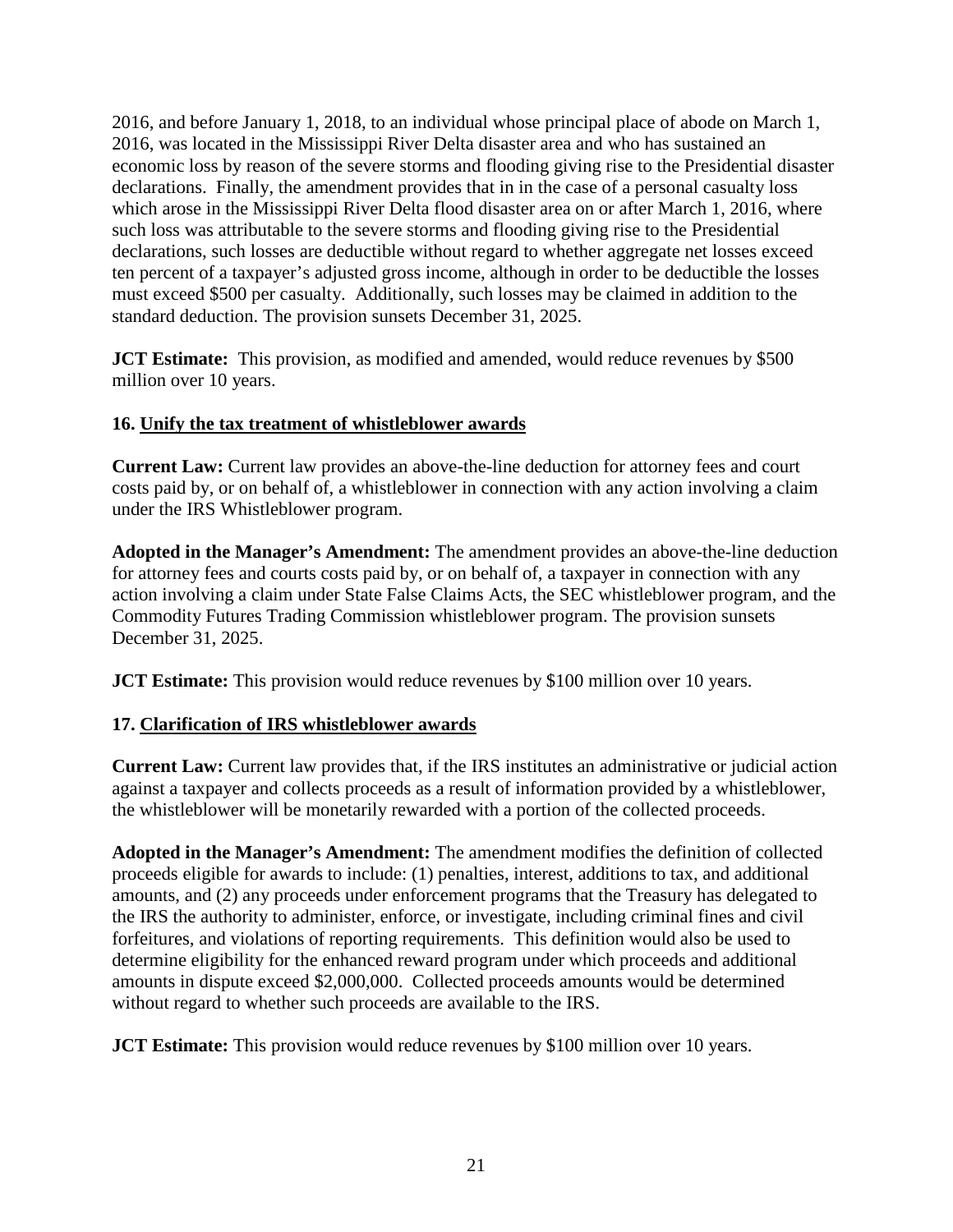# **II – BUSINESS TAX REFORM**

# **A. Tax Rates**

# **1. Reduction in corporate tax rate**

**Current Law:** There is a graduated rate structure imposed on the taxable income of corporations of 15 percent, 25 percent, 34 percent, and 35 percent. Two additional surtaxes can apply, the first of which eliminates the benefits of the 15 percent and 25 percent rates for taxable income between \$100,000 and \$335,000. The second surtax eliminates the benefit of the 34 percent rate for taxable income between \$15 million and \$18,333,333. Certain personal service corporations pay the 35 percent tax rate on all taxable income.

**In the Mark:** This provision eliminates the graduated corporate rate structure and replaces it with a single corporate tax rate of 20 percent, effective January 1, 2019.

**JCT Estimate:** This provision would decrease revenues by \$1.3292 trillion over 10 years.

# **2. Reduction of dividends-received-deduction percentages**

**Current Law:** Under current law, corporations that receive dividends from other corporations are entitled to a deduction for dividends received. Affiliated firms (firms with a common parent owning 80 percent of the stock) are allowed a 100-percent dividends received deduction. If the corporation owns at least 20 percent of the stock of another corporation, an 80-percent dividends received deduction is allowed. Otherwise a 70-percent deduction is allowed. There is also a limit on the deduction of dividends when portfolio stock is debt financed that disallows the share that is debt financed. Portfolio stock is stock in a firm that is less than 50-percent owned.

**In the Mark:** This provision would reduce the 80-percent dividends received deduction to 65 percent and the 70-percent dividends received deduction to 50 percent.

**JCT Estimate:** This provision would increase revenues by \$5.1 billion over 10 years.

# **3. Zero-percent dividends paid deduction and reporting penalty**

**Current law:** Current law does not provide a deduction for dividends paid by a corporation to its shareholders.

**Adopted in the Managers Amendment:** The provision permits corporations to deduct 0 percent of dividends in computing taxable income subject to tax under section 11. The amendment adds a new requirement for corporate taxpayers that pay dividends to shareholders. Such taxpayers are required to report the total amount of dividends paid during the taxable year and the first 2½ months of the succeeding year. The provision would be effective for taxable years beginning after December 31, 2018.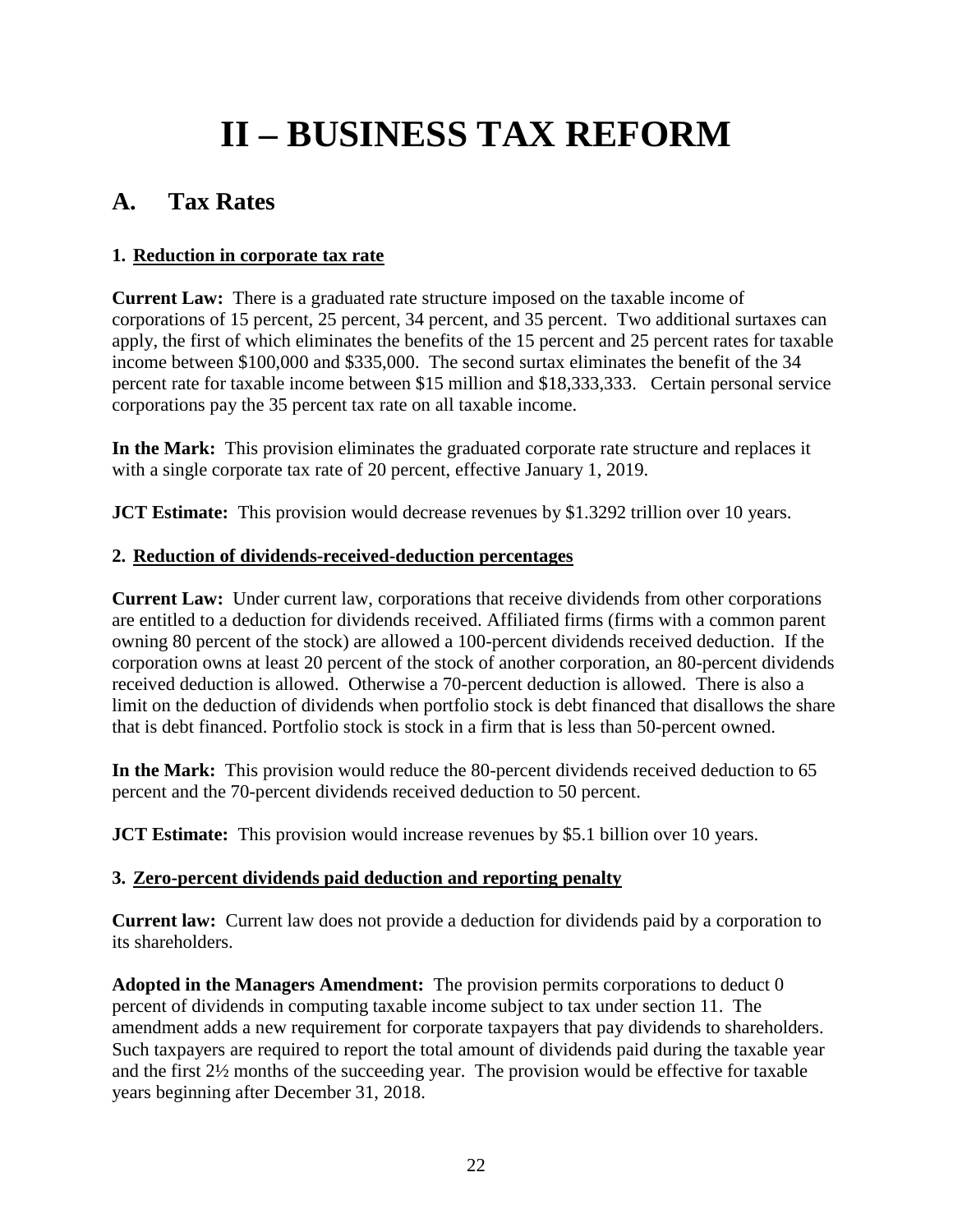In the case of any failure to make the return required under this section containing the information required by such section on the date prescribed thereof (determined with regard to any extension of time for filing), there shall be paid (on notice and demand by the Secretary and in the same manner as tax) by the person failing to file such return, an amount equal to \$1,000 for each day during which such failure continues, but the total amount imposed under this subsection with respect to any return shall not exceed \$250,000.

**JCT Estimate:** This provision would have negligible revenue effect.

# **B. Repeal of Alternative Minimum Tax for Corporations**

**Current Law:** Under current law, the corporate Alternative Minimum Tax (AMT) is 20 percent, with an exemption amount of up to \$40,000. Corporations with average gross receipts of less than \$7.5 million for the preceding three tax years are exempt from the AMT. The exemption amount phases out starting at \$150,000 of alternative minimum taxable income.

**In the Mark:** This provision repeals the corporate AMT. If there is currently a carryforward AMT credit available, the taxpayer would be able to claim a refund of 50 percent of the remaining credits in tax years beginning in 2019, 2020, and 2021. Taxpayers would be able to claim a refund of all remaining credits in the tax year beginning in 2022.

**JCT Estimate:** This provision would reduce revenues by \$40.3 billion over 10 years.

# **C. Small Business Reforms**

# **1. Modification of rules for expensing depreciable business assets**

**Current Law:** Current law generally requires taxpayers to capitalize the cost of property used in a trade or business or held for the production of income and recover such cost over time through annual deductions for depreciation or amortization. Section 179 allows taxpayers to expense up to \$500,000 in qualified property costs placed in service during the taxable year. That amount is reduced by the amount by which the costs of the qualified properties exceeds \$2,000,000. Both the \$500,000 and \$2,000,000 amounts are indexed for inflation.

**In the Mark:** This provision increases the maximum expensing under Section 179 to \$1,000,000 and increases the phase-out threshold amount to \$2,500,000 (both amounts are indexed for inflation).

**JCT Estimate:** This provision would decrease revenues by \$24 billion over 10 years.

#### **2. Modifications of gross receipts test for use of cash method of accounting by corporations and partnerships**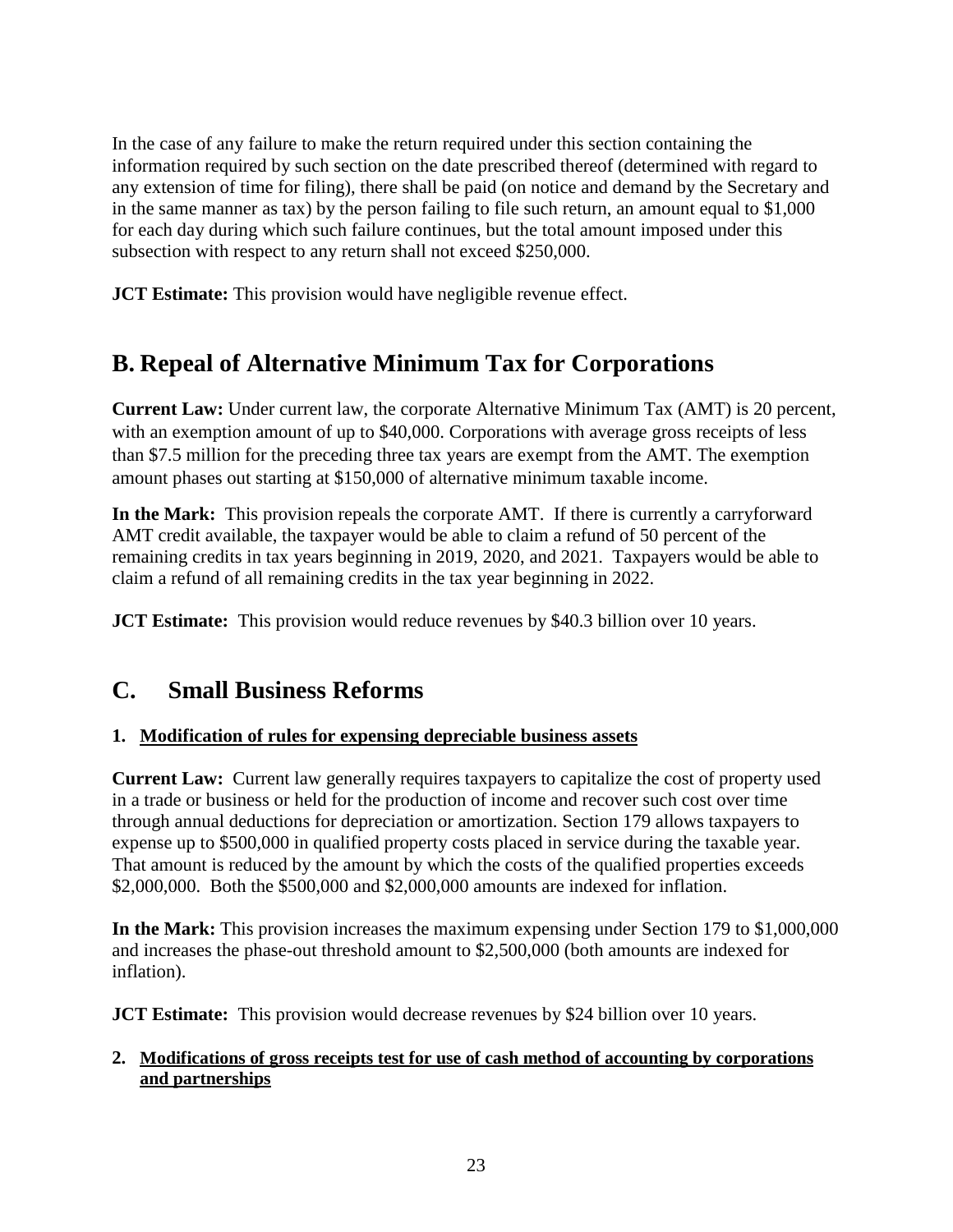**Current Law:** The cash method of accounting generally allows a business to recognize income and deduct expenses when the cash is received or paid, rather than having to accrue income and expenses. Under current law, C corporations and partnerships with a C corporation partner may only use the cash method if they have average annual gross receipts of \$5 million or less during the preceding three years. Businesses structured or conducted as sole proprietorships, partnerships (with non-C corporation partners), LLCs, and S corporations generally may use the cash method regardless of the amount of their gross receipts. Farm corporations and farm partnerships with a corporate partner may only use the cash method if their gross receipts do not exceed \$1 million in any year. An exception allows certain family farm corporations to use the cash method if their gross receipts do not exceed \$25 million.

**In the Mark:** The provision would increase to \$15 million the threshold for small corporations and partnerships with a corporate partner to qualify for the cash method of accounting. The provision also would increase the general farm corporation limit to \$15 million, but not reduce the limit for family farm corporations.

**JCT Estimate:** See note below.

#### **3. Clarification of inventory accounting rules for small businesses**

**Current Law:** Under current law, businesses that are required to use an inventory method also must use the accrual method of accounting for tax purposes (except for certain small businesses with average gross receipts of not more than \$1 million).

**In the Mark:** The provision exempts certain taxpayers from the requirement to keep inventories. Specifically, taxpayers that meet the \$15 million gross receipts test as described above are not required to account for inventories under section 471, but rather may use a method of accounting for inventories that either (1) treats inventories as non-incidental materials and supplies, or (2) conforms to the taxpayer's financial accounting treatment of inventories.

**JCT Estimate:** See note below.

# **4. Modification of rules for uniform capitalization of certain expenses**

**Current Law:** The uniform capitalization (UNICAP) rules generally require a business to capitalize the direct and indirect costs associated with inventory and recover such costs when the inventory is sold, rather than when the costs are incurred. Under current law, a business with average annual gross receipts of \$10 million or less in the preceding three years is not subject to the UNICAP rules for personal property acquired for resale. The exemption does not apply to real property (e.g., buildings) or personal property that is manufactured by the business.

**In the Mark:** The provision would provide a comprehensive exemption from the UNICAP rules for businesses meeting the \$15 million threshold proposed for the cash method of accounting described above. The provision also would expand the exemption to apply to real or personal property acquired for resale or manufactured by the business, provided it meets the \$15 million threshold.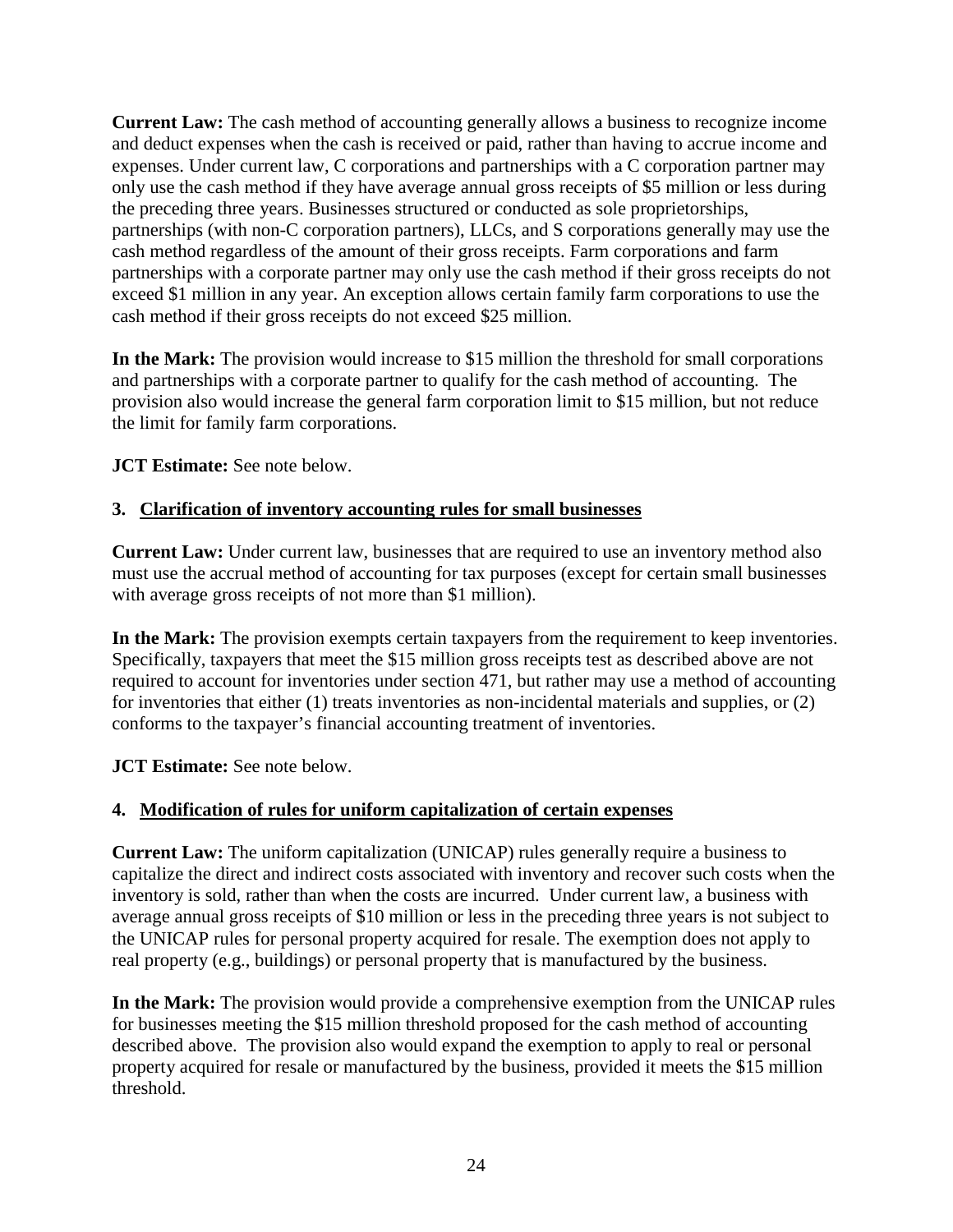#### **JCT Estimate:** See note below.

#### **5. Increase in gross receipts test for construction contract exception to percentage of completion method**

**Current Law:** Under current law, construction companies with average annual gross receipts of \$10 million or less in the preceding three years are permitted to deduct costs associated with construction when they are paid and recognize income when the building is completed. Other businesses generally are required to account for longer-term contracts under the percentage-ofcompletion method, which allows for deductions and income recognition each year based on the percentage of the contract completed.

**In the Mark:** The provision would increase the threshold to \$15 million for the completedcontract method, which is used primarily to account for small construction contracts.

**JCT Estimate:** See note below.

**Note:** According to estimates by the Joint Committee on Taxation, the reforms to accounting rules for small businesses listed as **Numbers 2-5 above** would reduce revenues by a total of \$27.6 billion over 10 years.

# **D. Cost Recovery, etc.**

# **1. Limitation on deduction for interest**

**Current Law:** Under current law, section 163(j) limits the ability of a corporation to deduct disqualified interest paid or accrued in a taxable year if two threshold tests are met: (1) the corporation's debt-to-equity ratio exceeds 1.5 to 1.0 (the safe harbor ratio); and (2) the corporation's net interest expense exceeds 50 percent of its adjusted taxable income. Generally, adjusted taxable income is the corporation's taxable income computed without regard to deductions for net interest expense, net operating losses, domestic production activities under section 199, depreciation, amortization, and depletion. Interest amounts disallowed under these rules can be carried forward indefinitely. In addition, any excess limitation (i.e., the excess, if any, of 50 percent of the adjusted taxable income of the corporation over the corporation's net interest expense) can be carried forward three years.

**In the Mark:** Under the provision, every business, regardless of its form, would be subject to a disallowance of deduction for net interest expense in excess of 30 percent of the business' adjusted taxable income. The net interest expense disallowance would be determined at the tax filer level; however, a special rule applies to pass-through entitles, which requires the determination to be made at the entity level – for example, at the partnership level instead of the partner level.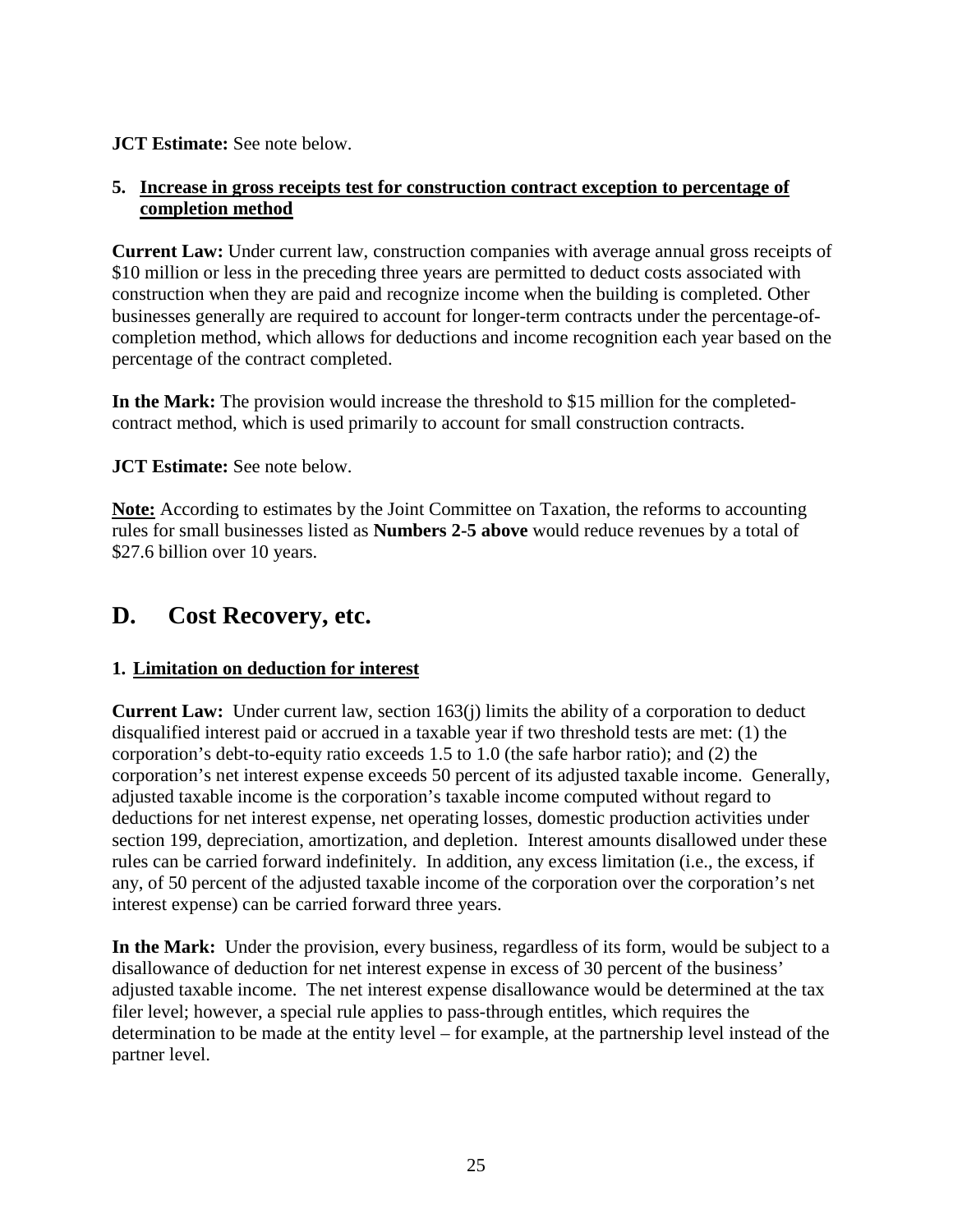Adjusted taxable income is a business' taxable income computed without regard to business interest expense, business interest income, the 17.4-percent deduction for certain pass-through income, net operating losses, and other adjustments as provided by the Secretary of Treasury. Any interest amounts disallowed under the provision would be carried forward to future taxable years.

The provision would provide an exemption from these rules for businesses with average annual gross receipts under \$15 million during the three preceding years, indexed for inflation. The provision would not apply to certain regulated public utilities. Additionally, electing realproperty trades or businesses may elect out provided they use the alternative depreciation system to depreciate applicable real property used in the trade or business.

**Adopted in the Modified Mark:** The Chairman's modification revises the limitation on the deduction of business interest to allow a farming business (as defined in section 263A(e)(4)) to elect not to be subject to the limitation. The Chairman's modification requires a farming business electing not to be subject to the limitation to use the alternative depreciation system to depreciate any property used in the farming business with a recovery period of ten years or more.

**Adopted in the Managers Amendment:** The provision, which does not apply to certain regulated public utilities, also would not apply to certain electric cooperatives.

**JCT Estimate:** This provision, as modified and amended, would increase revenues by \$308.1 billion over 10 years.

#### **2. Temporary 100-percent expensing for certain business assets**

**Current Law:** Current law generally requires taxpayers to capitalize the cost of property used in a trade or business or held for the production of income and recover such cost over time through annual deductions for depreciation or amortization. Currently, taxpayers may take additional depreciation in the year in which certain qualified property is placed in service through 2019 (with an additional year for property with a longer production period).

**In the Mark:** This provision allows taxpayers to immediately expense 100 percent of the cost of qualified property acquired and placed into service after September 27, 2017, and before the end of 2022 (with an additional year for property with a longer production period). The provision also excludes from the definition of qualified property certain public utility property.

**Adopted in the Modified Mark:** The Chairman's modification expands the definition of qualified property eligible for the additional first-year depreciation allowance to include qualified film, television and live theatrical productions, effective for productions placed in service after September 27, 2017, and before January 1, 2023. For this purpose, a production is considered placed in service at the time of initial release, broadcast, or live staged performance (i.e., at the time of the first commercial exhibition, broadcast, or live staged performance of a production to an audience).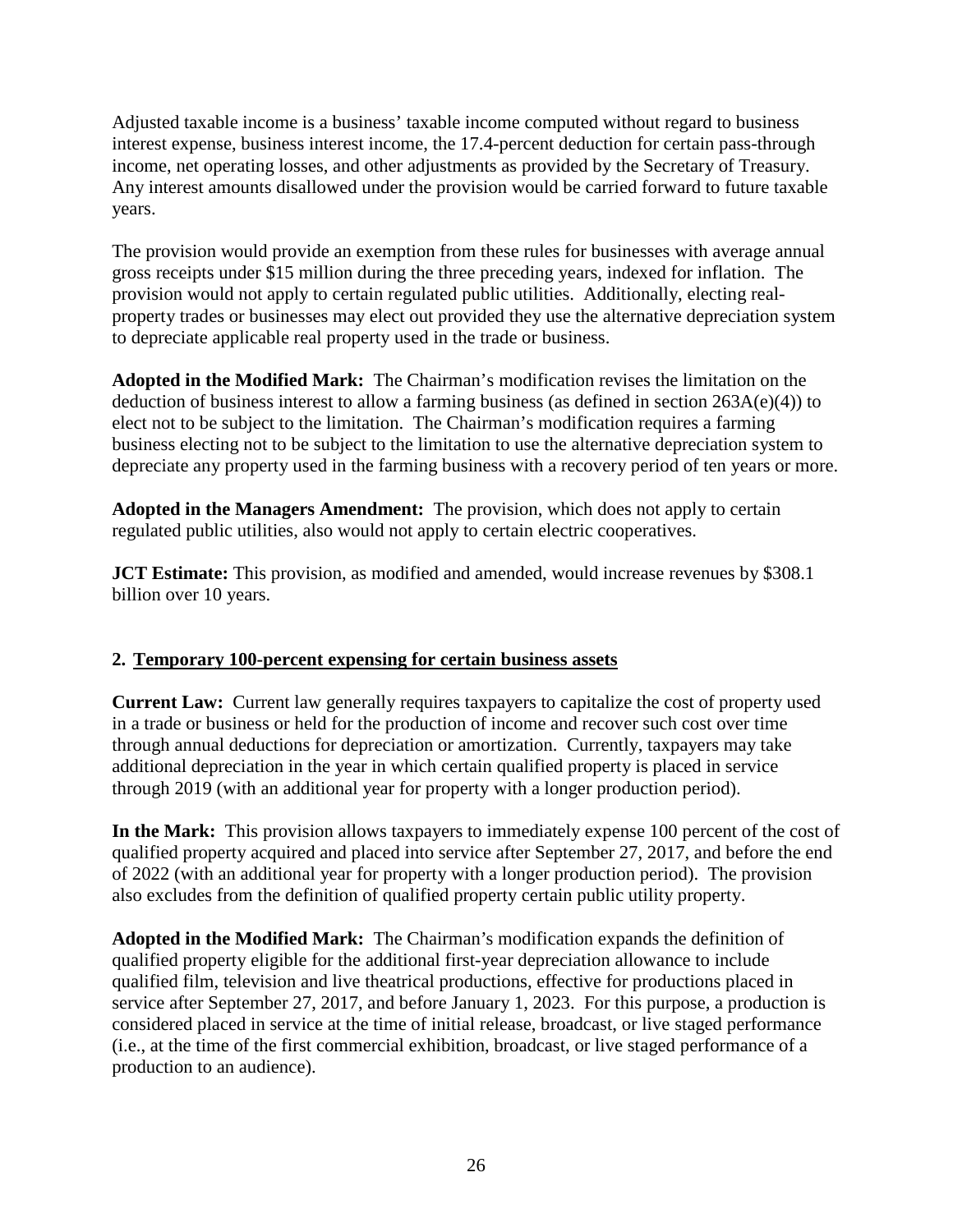**JCT Estimate:** This provision, as modified, would reduce revenues by \$63 billion over 10 years.

# **3. Modifications to depreciation limitations on luxury automobiles and personal use property**

**Current Law:** Section 280F(a) limits the annual cost recovery deduction with respect to certain passenger automobiles. This limitation is commonly referred to as the "luxury automobile depreciation limitation." For passenger automobiles placed in service in 2017, and for which the additional first-year depreciation deduction under section 168(k) is not claimed, the maximum amount of allowable depreciation deduction is \$3,160 for the year in which the vehicle is placed in service, \$5,100 for the second year, \$3,050 for the third year, and \$1,875 for the fourth and later years in the recovery period. This limitation is indexed for inflation and applies to the aggregate deduction provided under present law for depreciation and section 179 expensing. Hence, passenger automobiles subject to section 280F are eligible for section 179 expensing only to the extent of the applicable limits contained in section 280F. For passenger automobiles eligible for the additional first-year depreciation allowance in 2017, the first-year limitation is increased by an additional \$8,000.

In the case of certain listed property, special rules apply. Listed property generally is defined as (1) any passenger automobile; (2) any other property used as a means of transportation; (3) any property of a type generally used for purposes of entertainment, recreation, or amusement; (4) any computer or peripheral equipment; and (5) any other property of a type specified in Treasury regulations.

**In the Mark:** The provision increases the depreciation limitations under section 280F that apply to listed property. For passenger automobiles placed in service after December 31, 2017, and for which the additional first-year depreciation deduction under section 168(k) is not claimed, the maximum amount of allowable depreciation is \$10,000 for the year in which the vehicle is placed in service, \$16,000 for the second year, \$9,600 for the third year, and \$5,760 for the fourth and later years in the recovery period. The limitations are indexed for inflation for passenger automobiles placed in service after 2018.

The provision removes computer or peripheral equipment from the definition of listed property. Such property is therefore not subject to the heightened substantiation requirements that apply to listed property.

**JCT Estimate:** Reflected in estimate of bonus depreciation above**.**

# **4. Modifications of treatment of certain farm property**

**Current Law:** Property used in a farming business is assigned various cost recovery periods in the same manner as other business property. For example, depreciable assets used in agriculture activities that are assigned a recovery period of 7 years include machinery and equipment, grain bins, and fences (but no other land improvements), that are used in the production of crops or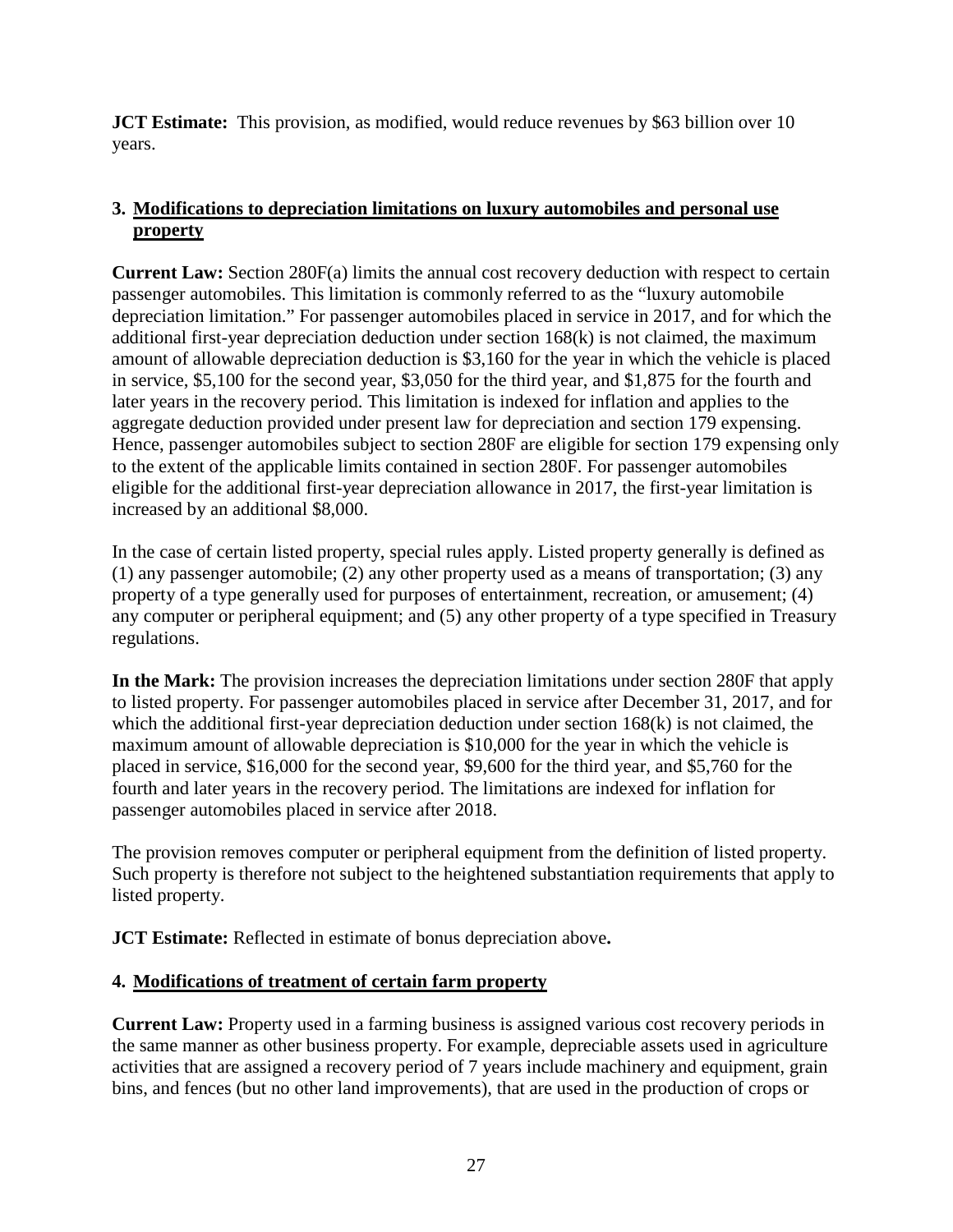plants, vines, and trees; livestock; the operation of farm dairies, nurseries, greenhouses, sod farms, mushrooms cellars, cranberry bogs, apiaries, and fur farms; and the performance of agriculture, animal husbandry, and horticultural services. Cotton ginning assets are also assigned a recovery period of 7 years, while land improvements such as drainage facilities, paved lots, and water wells are assigned a recovery period of 15 years. A 5-year recovery period was assigned to new farm machinery or equipment (other than any grain bin, cotton ginning asset, fence, or other land improvement) which was used in a farming business, the original use of which commenced with the taxpayer after December 31, 2008, and which was placed in service before January 1, 2010.

Any property (other than nonresidential real property, residential rental property, and trees or vines bearing fruits or nuts) used in a farming business is subject to the 150-percent declining balance method.

Under a special accounting rule, certain taxpayers engaged in the business of farming who elect to deduct preproductive period expenditures are required to depreciate all farming assets using the alternative depreciation system (i.e., using longer recovery periods and the straight line method).

**In the Mark:** The provision would restore the provision, which expired at the end of 2009, that permitted farmers and ranchers to depreciate most farm machinery and equipment over five years rather than seven years. The provision also would repeal the rule under current law that requires property used in a farm business to be depreciated more slowly than in other industries.

**JCT Estimate:** This provision would reduce revenue by \$1.1 billion over 10 years.

#### **5. Modification of net operating loss deduction**

**Current Law:** Under current law, taxpayers can carry a net operating loss (NOL) deduction back two years and forward 20 years in offsetting taxable income. Additionally, a special fiveyear carryback applies to farming NOLs.

**In the Mark:** This provision eliminates the carryback option, but allows for indefinite carryforward of NOLs. The provision includes an exception for farming NOLs, which are permitted a 2-year carryback. The provision limits the NOL deduction to 90 percent of taxable income (determined without regard to the deduction).

**Adopted in the Modified Mark:** The Chairman's modification limits the NOL deduction to 80 percent of taxable income (determined without regard to the deduction) in taxable years beginning after December 31, 2023. The Chairman's modification preserves present law for NOLs of property and casualty insurance companies. Under the modification, NOLs of property and casualty insurance companies may be carried back two years and carried over 20 years to offset 100 percent of taxable income in such years.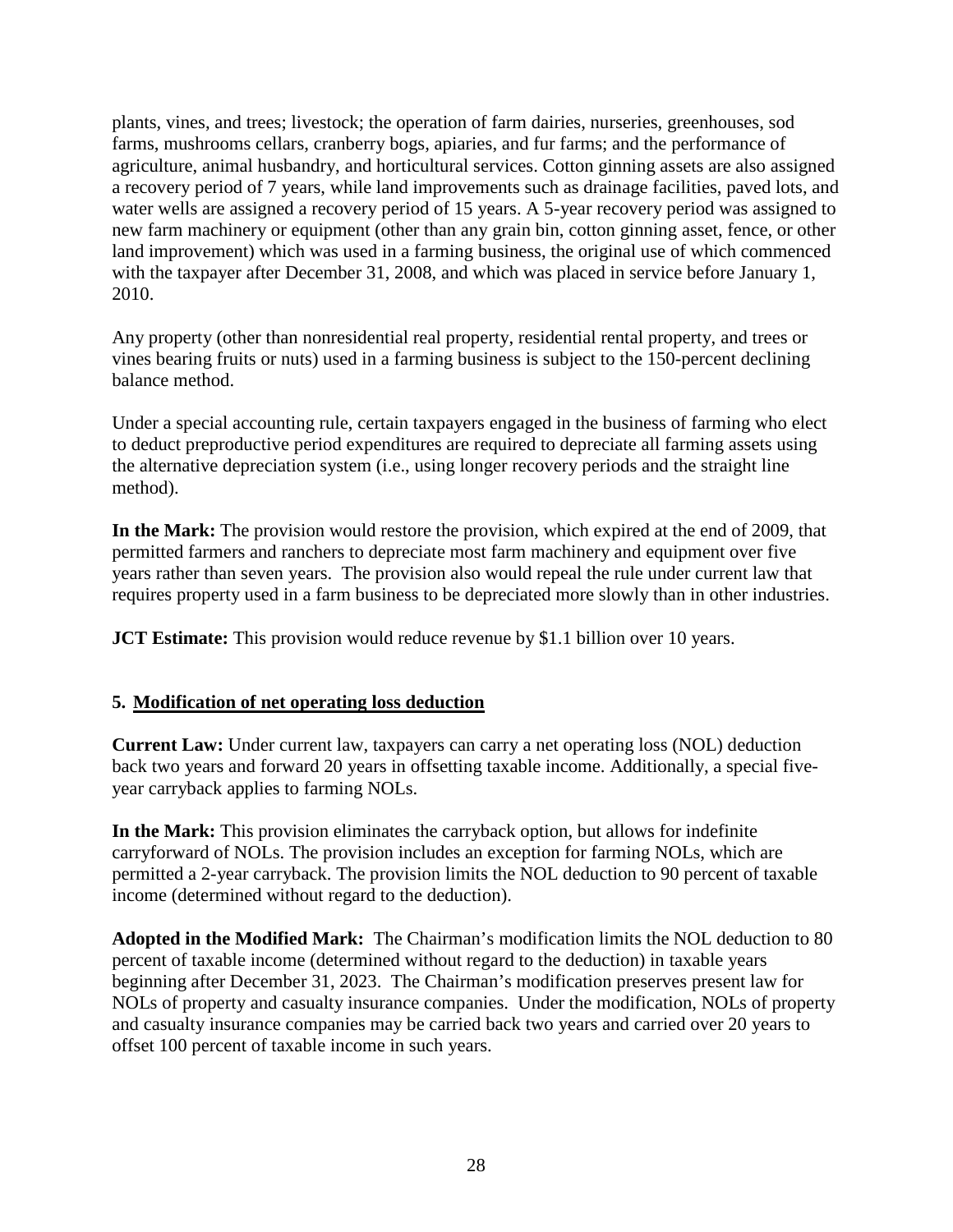**Adopted in the Manager's Amendment:** The amendment provides that the effective date for the provision described in the Chairman's modification to the Chairman's mark is taxable years beginning after December 31, 2022.

**JCT Estimate:** This provision, as modified and amended, would increase revenues by \$157.8 billion over 10 years.

#### **6. Like-kind exchanges of real property**

**Current Law:** Gain or loss generally is recognized for Federal income tax purposes on realization of that gain or loss (for example, through the sale of property giving rise to the gain or loss). An exception to the recognition of gain or loss is provided if property held for use in a trade or business or for investment is exchanged for property of a like kind that is to be held in a trade or business or for investment. Personal property or real property may be the subject of like kind exchanges.

**In the Mark:** This provision modifies the current law non-recognition of gains from like-kind exchanges by limiting its application to real property that is not held primarily for sale.

**JCT Estimate:** This provision would increase revenues by \$30.5 billion over 10 years

#### **7. Applicable recovery period for real property**

**Current Law:** The cost recovery periods for most real property are 39 years for nonresidential real property and 27.5 years for residential rental property. The straight line depreciation method and mid-month convention are required for the aforementioned real property.

The recovery period for any addition or improvement to real or personal property begins on the later of (1) the date on which the addition or improvement is placed in service, or (2) the date on which the property with respect to which such addition or improvement is made is placed in service. Any MACRS deduction for an addition or improvement to any property is to be computed in the same manner as the deduction for the underlying property would be if such property were placed in service at the same time as such addition or improvement. Thus, for example, the cost of an improvement to a building that constitutes nonresidential real property is recovered over 39 years using the straight line method and mid-month convention. Certain improvements to nonresidential real property are eligible for the additional first-year depreciation deduction if the other requirements of section 168(k) are met (i.e., improvements that constitute "qualified improvement property").

**In the Mark:** The provision shortens the recovery period for determining the depreciation deduction with respect to nonresidential real and residential rental property to 25 years. The provision eliminates the separate definitions of qualified leasehold improvement, qualified restaurant property, and qualified retail improvement property, and provides a general 10-year recovery period for qualified improvement property, and a 20-year alternative depreciation system (ADS) recovery period for such property.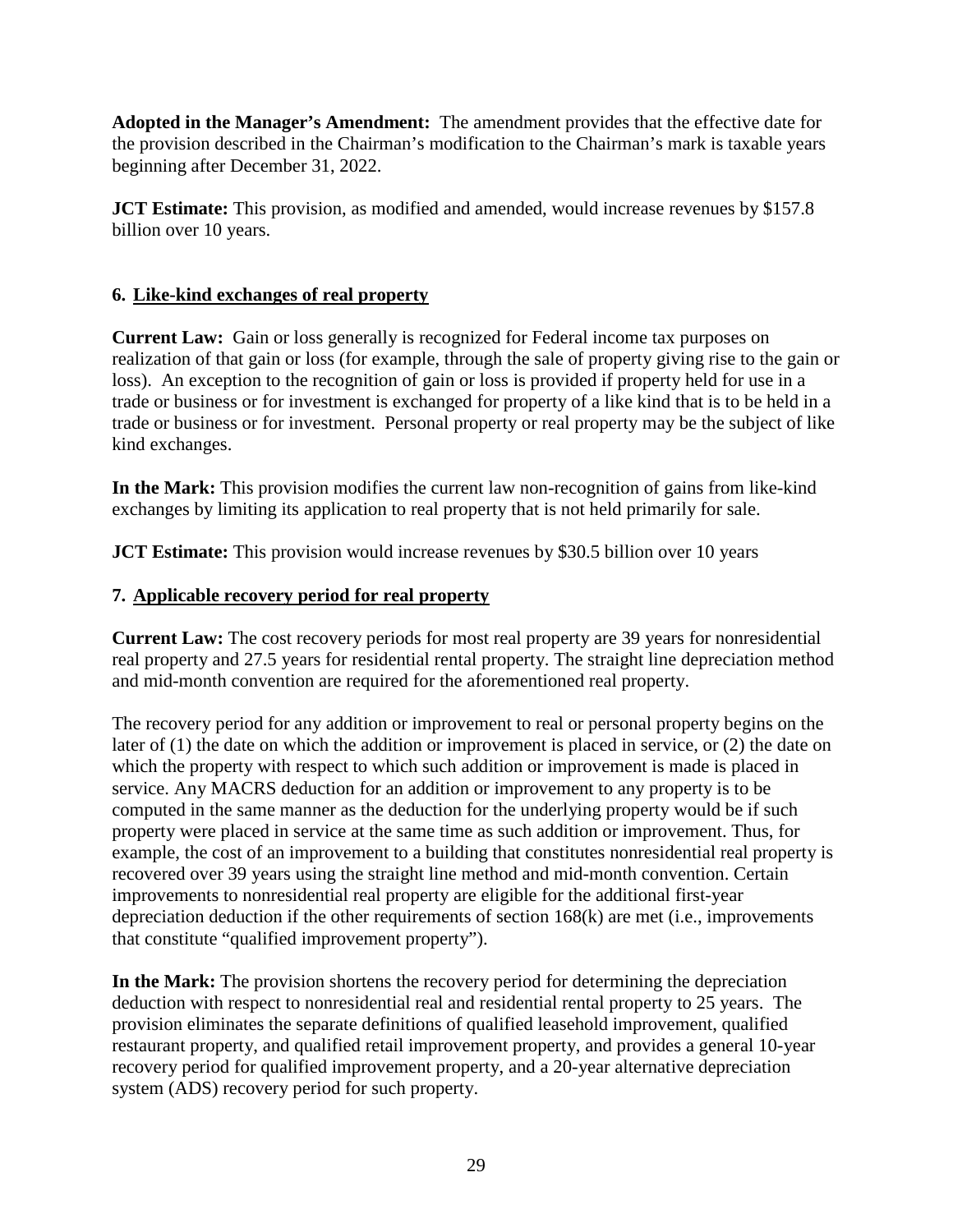The provision also requires a real property trade or business electing out of the limitation on the deduction for interest expense to use ADS to depreciate any of its nonresidential real property, residential rental property, and qualified improvement property.

**Adopted in the Modified Mark:** The Chairman's modification shortens the alternative depreciation system recovery period for residential rental property from 40 years to 30 years, effective for property placed in service after December 31, 2017.

**JCT Estimate:** This provision, as modified, would reduce revenues by \$11.1 billion over 10 years.

#### **8. Amortization of research and experimental expenditures**

**Current Law:** Business expenditures associated with the development and creation of an asset having a useful life extending beyond the current year generally must be capitalized and depreciated over such useful life. As an exception to this general rule, taxpayers may elect to deduct currently certain research or experimentation (R&E) expenditures paid or incurred in connection with a trade or business. Such deductions must be reduced by the amount of the taxpayer's research tax credit.

**Adopted in the Manager's Amendment:** Under the amendment, amounts defined as specified research or experimental expenditures are required to be capitalized and amortized ratably over a five-year period, beginning with the midpoint of the taxable year in which the specified research or experimental expenditures were paid or incurred. Specified research or experimental expenditures, which are attributable to research that is conducted outside of the United States, are required to be capitalized and amortized ratably over a period of 15 years, beginning with the midpoint of the taxable year in which such expenditures were paid or incurred. Specified research or experimental expenditures subject to capitalization include expenditures for software development.

Specified research or experimental expenditures do not include expenditures for land or for depreciable or depletable property used in connection with the research or experimentation, but do include the depreciation and depletion allowances of such property. Also excluded are exploration expenditures incurred for ore or other minerals (including oil and gas).

In the case of retired, abandoned, or disposed property with respect to which specified research or experimental expenditures are paid or incurred, any remaining basis may not be recovered in the year of retirement, abandonment, or disposal, but instead must continue to be amortized over the remaining amortization period.

The application of this rule is treated as a change in the taxpayer's method of accounting for purposes of section 481, initiated by the taxpayer, and made with the consent of the Secretary. This rule is applied on a cutoff basis to research or experimental expenditures paid or incurred in taxable years beginning after December 31, 2025 (hence there is no adjustment under section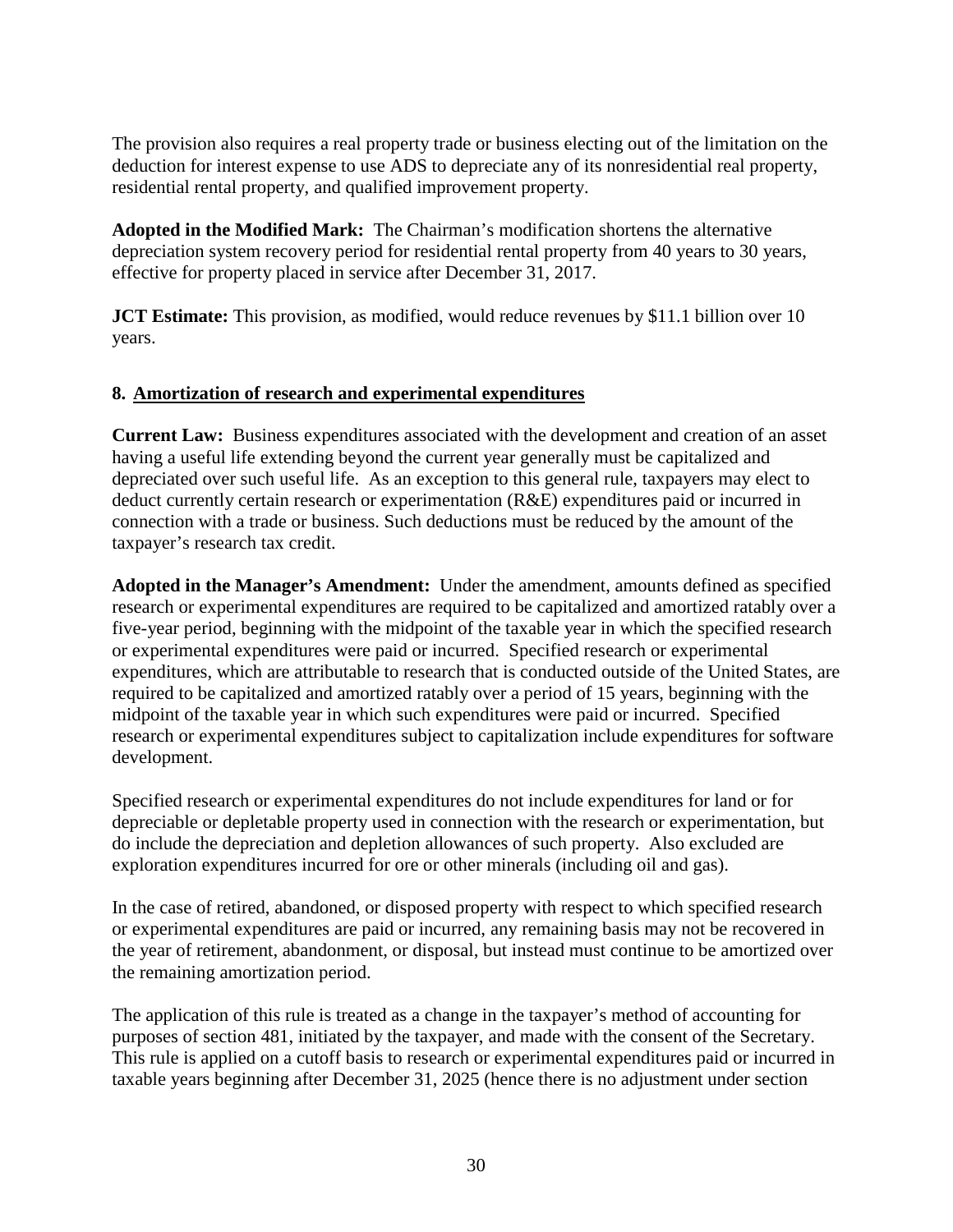481(a) for research or experimental expenditures paid or incurred in taxable years beginning before January 1, 2026).

The proposal applies to amounts paid or incurred in taxable years beginning after December 31, 2025.

**JCT Estimate:** This provision would reduce revenues by \$62.1 billion over 10 years.

# **9. Expensing of certain costs of replanting citrus plants lost by reason of casualty**

**Current Law:** Taxpayers that produce agricultural products generally are required to capitalize the cost of acquiring long-lived plant, such as trees, as well as the production costs. These costs are deductible when the plant begins to produce a product that can be sold in commercial quantities. In the case of citrus trees, these costs included the acquisition cost of the sapling and the costs incurred with respect to planting, cultivating, maintaining, and developing the tree. A special rule permits agricultural producers and certain co-owners in such businesses to deduct the costs of replacing plants damaged as a result of freezing temperatures, disease, droughts, pest or casualty. The rule generally requires the agricultural producer to own the plants at the time that the damage occurred and to replace them with the same type of crop on property located in the United States. The rule also requires that co-owners materially participate in the business to deduct their portion of the replacement costs.

**Adopted in the Manager's Amendment:** The amendment modifies the special rule for costs incurred by persons other than the taxpayer in connection with replanting an edible crop for human consumption following loss or damage due to casualty. Under the proposal, with respect to replanting costs paid or incurred after the date of enactment, but no later than a date which is ten years after such date of enactment, for citrus plants lost or damaged due to casualty, such costs may be deducted by a person other than the taxpayer if (1) the taxpayer has an equity interest of not less than 50 percent in the replanted citrus plants at all times during the taxable year in which the replanting costs are paid or incurred and such other person holds any part of the remaining equity interest, or (2) such other person acquires all of the taxpayer's equity interest in the land on which the lost or damaged citrus plants were located at the time of such loss or damage, and the replanting is on such land.

The proposal is effective for costs paid or incurred after the date of enactment.

**JCT Estimate:** This provision would reduce revenues by less than \$50 million over 10 years.

# **E. Reform of Business-Related Exclusions and Deductions**

# **1. Repeal of deduction for income attributable to domestic production activities**

**Current Law:** Under current law, section 199 allows a deduction equal to 9 percent of the lesser of taxable income derived from qualified production activities, or taxable income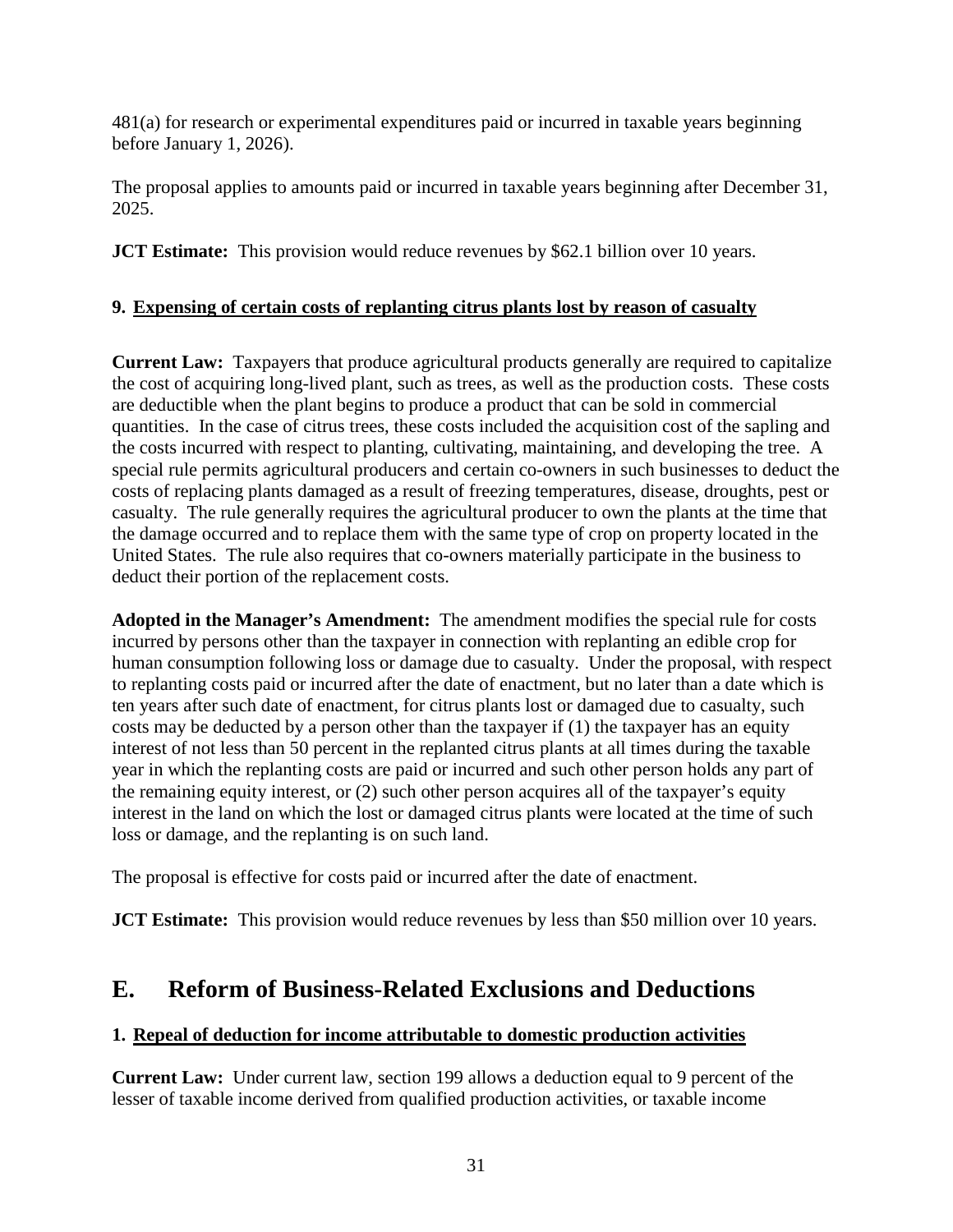(determined without regard to the section 199 deduction). Qualified production activities are defined to include manufacturing, mining, electricity and water production, film production, and domestic construction, among other activities. For oil- and gas-related activities, the deduction is limited to 6 percent. Qualifying oil and gas activities include the production, refining, processing, transportation, or distribution of oil, gas, or any primary product thereof. Across all sectors, the deduction cannot exceed 50 percent of W-2 wages paid by the taxpayer for qualifying activities.

**In the Mark:** This provision repeals the section 199 deduction for income attributable to domestic production activities.

**JCT Estimate:** This provision would increase revenues by \$80.7 billion over 10 years.

# **2. Limitation on deduction by employers of expenses for fringe benefits**

**Current Law:** Under current law, a taxpayer may deduct up to 50 percent of expenses relating to meals and entertainment.

Housing and meals provided for the convenience of the employer on the business premises of the employer are excluded from the employee's gross income. Various other fringe benefits provided by employers are not included in an employee's gross income, such as qualified transportation fringe benefits.

**In the Mark:** This provision would bar deductions for entertainment expenses, and eliminate the subjective determination of whether such expenses are sufficiently business related; expand the current 50 percent limit on the deductibility of business meals to meals provided through an inhouse cafeteria or otherwise on the premises of the employer; deny deductions for employee transportation fringe benefits (e.g., parking and mass transit) but retain the exclusion from income for such benefits received by an employee.

Additionally the provision will preclude deductions for transportation expenses that are the equivalent of commuting for employees (e.g., between the employee's home and the workplace), except as provided for the safety of the employee.

**Adopted in the Modified Mark:** The Chairman's modification disallows an employer's deduction for expenses associated with meals provided for the convenience of the employer on the employer's business premises, or provided on or near the employer's business premises through an employer-operated facility that meets certain requirements.

**Adopted in the Manager's Amendment:** The amendment provides that the effective date for the provision described in the Chairman's modification to the Chairman's mark is taxable years beginning after December 31, 2025.

**JCT Estimate:** This provision, as modified and amended, would increase revenues by \$40.3 billion over 10 years.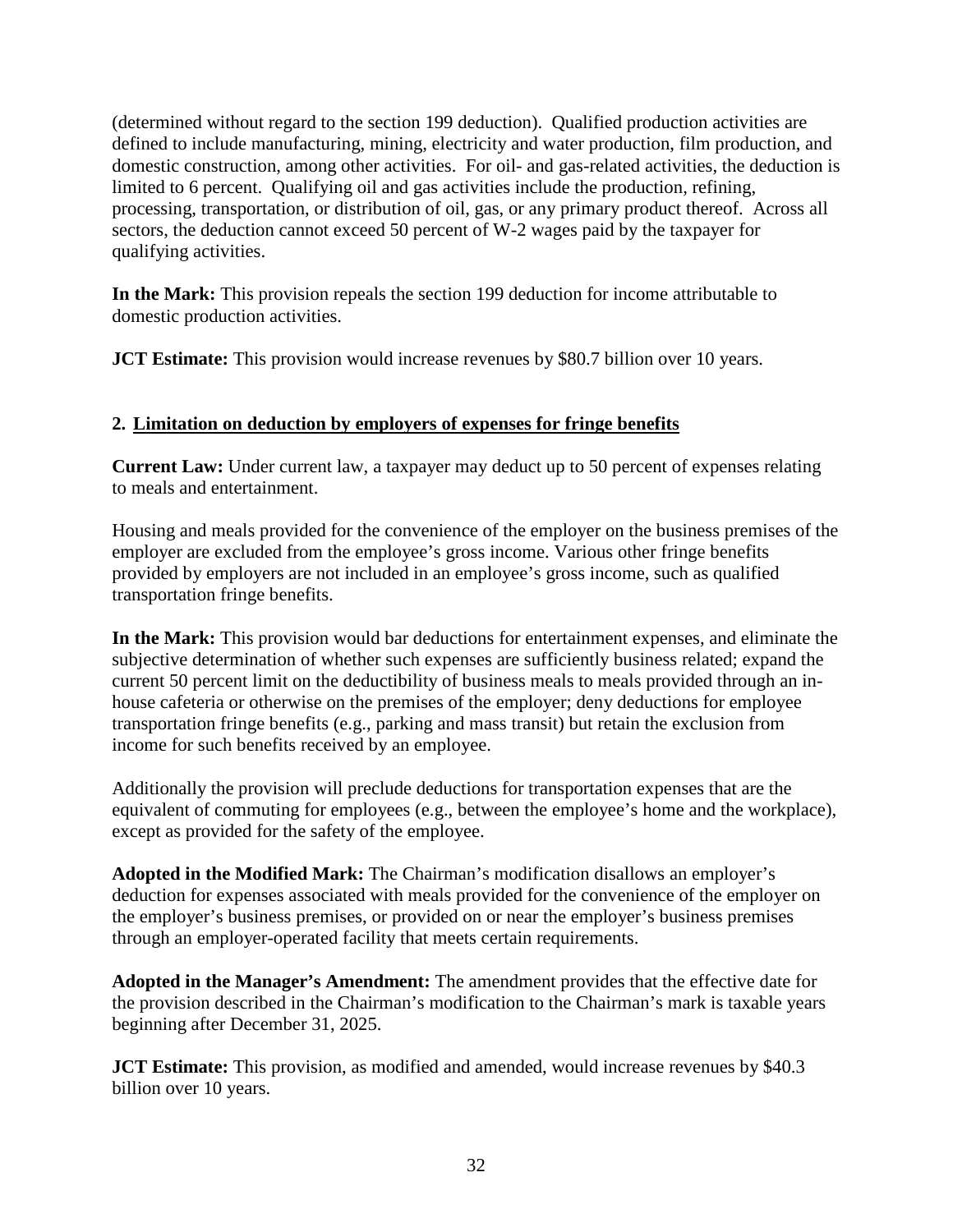# **F. Accounting Methods**

#### **1. Certain special rules for taxable year of inclusion**

**Current Law:** In general, a taxpayer is generally required to include an item in income no later than the time of its actual or constructive receipt, unless the item properly is accounted for in a different period under the taxpayer's method of accounting. If a taxpayer has an unrestricted right to demand the payment of an amount, the taxpayer is in constructive receipt of that amount whether or not the taxpayer makes the demand and actually receives the payment.

In general, for a cash basis taxpayer, an amount is included in income when actually or constructively received. For an accrual basis taxpayer, an amount is included in income the earlier of when such amount is earned by, due to, or received by the taxpayer, unless an exception permits deferral or exclusion.

A number of exceptions exist to permit deferral of income relate to advanced payments. Advance payment situations arise when amounts are received by the taxpayer in advance of when goods or services are provided by the taxpayer to its customer. The exceptions often allow tax deferral to mirror financial accounting deferral (e.g., income is recognized as the goods are provided or the services are performed).

**In the Mark:** This provision revises the rules associated with the recognition of income. Specifically, the provision requires a taxpayer to recognize income no later than the taxable year in which such income is taken into account as income on an audited financial statement or another financial statement under rules specified by the Secretary, but provides an exception for long-term contract income to which section 460 applies.

The provision also codifies the current deferral method of accounting for advance payments for goods and services provided by the IRS under Revenue Procedure 2004-34. That is, the provision allows taxpayers to defer the inclusion of income associated with certain advance payments to the end of the tax year following the tax year of receipt if such income is deferred for financial statement purposes.

Finally, the provision directs taxpayers to apply the revenue recognition rules under section 451 before applying the original issue discount rules under section 1272.

**JCT Estimate:** This provision would increase revenues by \$17.6 billion over 10 years.

# **G. Business Credits**

#### **1. Modification of credit for clinical testing expenses for certain drugs for rare diseases or conditions**

**Current Law:** Since 1983, businesses investing in the development of drugs to diagnose, treat, or prevent qualified rare diseases (affecting fewer than 200,000 persons in the United States) and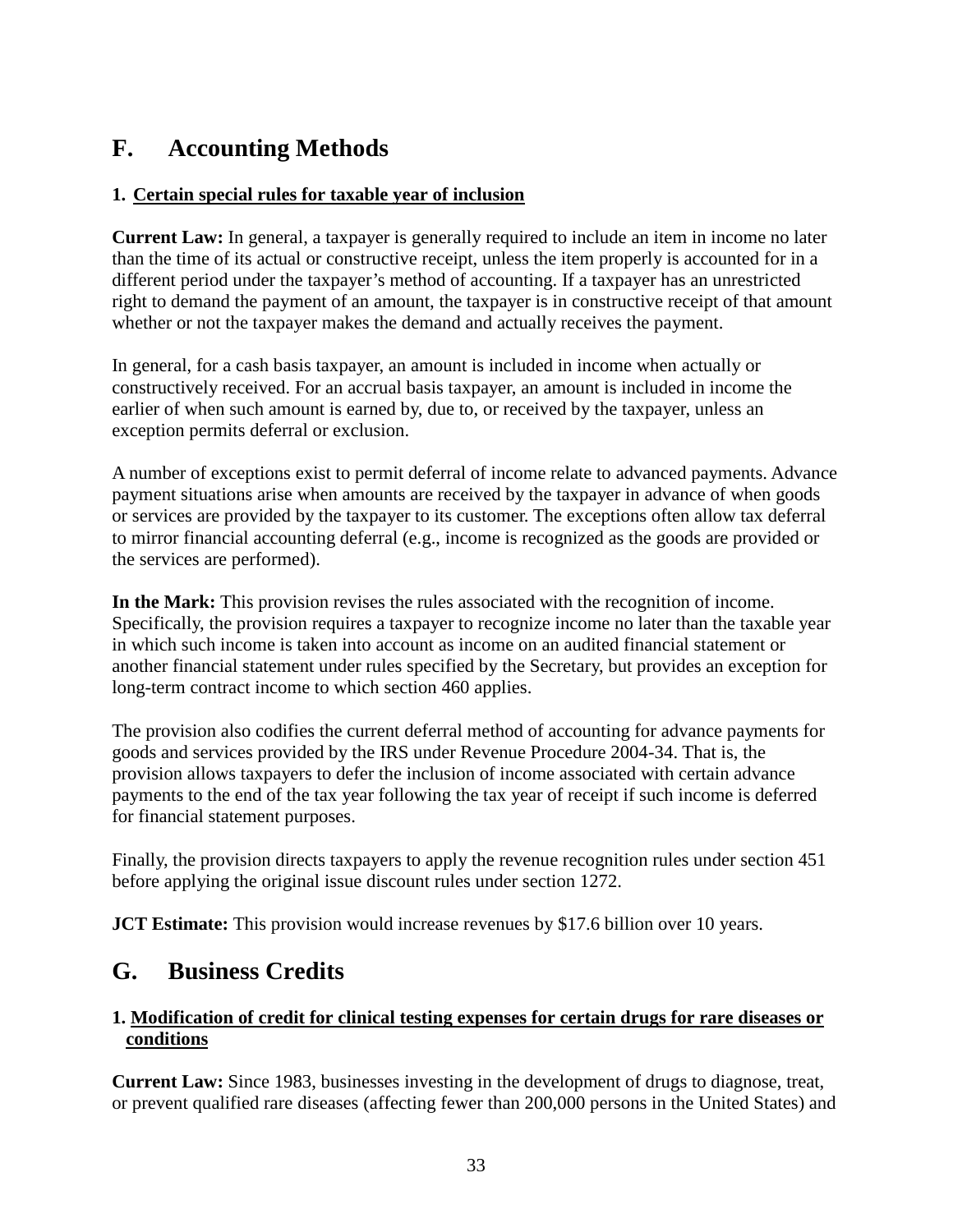conditions have been able to claim a non-refundable tax credit equal to 50% of certain qualified clinical testing expenses incurred or paid during the development process. These drugs are known as orphan drugs.

To prevent a company from receiving a double tax benefit for the same expenditure, the tax code restricts the credits and deductions a business claiming the orphan drug tax credit may take in the same year. More specifically, expenses used to claim the orphan drug tax credit cannot also be used to claim the section 41 research and development tax credit.

**In the Mark:** This provision limits the orphan drug credit to the qualified clinical testing expenses that exceed 50% of the average of such expenses for the three preceding taxable years. If there are no clinical testing expenditures, the rate will be 17.5% of expenses for that year. The credit would also not apply to testing a drug if the drug has previously been used to treat any other disease or condition, and if all diseases combined affect more than 200,000 people.

**Adopted in the Manager's Amendment:** The amendment puts the Orphan Drug Credit rate at 27.5 percent (instead of current law's 50 percent rate), would have reporting requirements similar to those required in sections 48C and 48D, and, would further modify the mark by striking any base amount calculation and by striking the limitation regarding qualified clinical testing expenses to the extent such testing relates to a drug which has previously been approved under section 505 of the Federal Food, Drug, and Cosmetic Act.

**JCT Estimate:** This provision, as amended, would increase revenues by \$29.9 billion over 10 years.

# **2. Modification of rehabilitation credit**

**Current Law:** Qualified rehabilitation expenditures with respect to certified historic structures qualify for a 20-percent tax credit. A certified historic structure means any building that is listed in the National Register, or that is located in a registered historic district and is certified by the Secretary of the Interior to the Secretary of the Treasury as being of historic significance to the district.

Section 47 also provides a 10-percent tax credit for qualified rehabilitation expenditures with respect to a qualified rehabilitated building, which generally means a building first placed in service before 1936.

**In the Mark:** This provision limits the credit to certified historic structures and reduces the credit rate from 20 percent to 10 percent. The 10-percent credit for structures other than certified historic structures is eliminated.

This provision is effective for tax years beginning after December 31, 2017. A transition rule provides that current law and not the provision will remain in effect for projects where the building is owned or leased by the taxpayer at all times on or after January 1, 2018, and where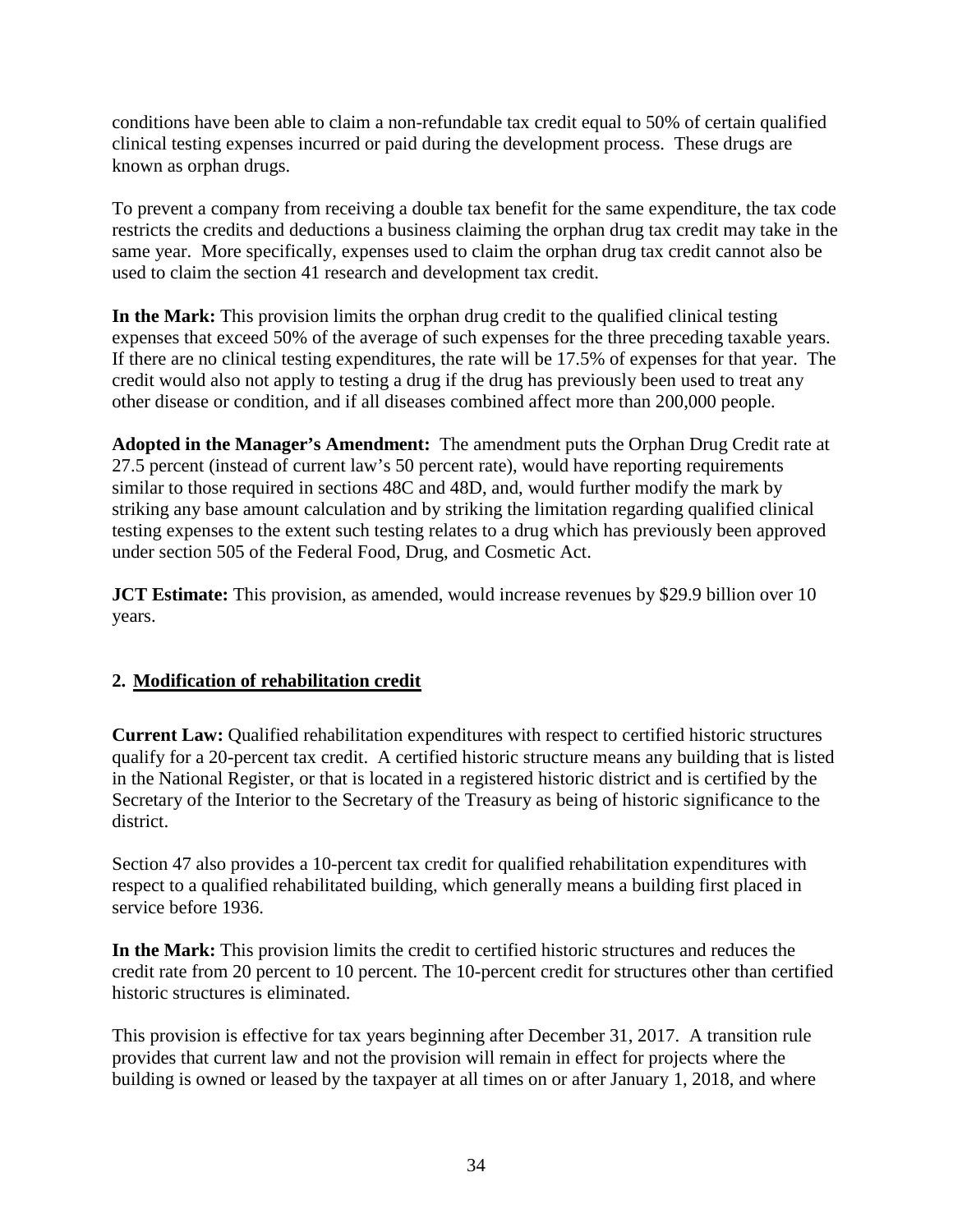the 24-month period selected by the taxpayer for claiming the credit begins not later than 180 days of enactment.

**Adopted in the Manager's Amendment:** The amendment provides: (1) a 20 percent credit for qualified rehabilitation expenditures with respect to a certified historic structure; and (2) that the 20 percent credit be claimed ratably over a five-year period beginning in the taxable year in which a qualified rehabilitated structure is placed in service.

**JCT Estimate:** This provision, as amended, would increase revenues by \$3.1 billion over 10 years.

# **3. Repeal of deduction for certain unused business credits**

**Current Law:** General Business Credits (GBCs) may be carried back one year and forward 20 years. If any GBCs go unutilized, then section 196 allows a deduction for them.

**In the Mark:** The provision repeals the deduction for certain unused business credits.

**JCT Estimate:** This provision has negligible revenue effect.

# **4. Employer credit for paid family and medical leave.**

**Current Law:** Current law does not provide a credit to employers for compensation paid to employees while on leave.

**Adopted in the Modified Mark**: This provision would allow eligible employers to claim a general business credit equal to 12.5 percent of the amount of wages paid to qualifying employees during any period in which such employees are on family and medical leave ("FMLA") if the rate of payment under the program is 50 percent of the wages normally paid to an employee. The credit is increased by 0.25 percentage points (but not above 25 percent) for each percentage point by which the rate of payment exceeds 50 percent.

The Government Accountability Office (GAO) would complete a study that examines the effectiveness of the tax credit for access to and promotion of paid family and medical leave policies, provide recommendations for ways to modify or enhance the tax credit to further promote access to paid family and medical leave, and provide suggestions of alternative policies that Federal and State governments could implement.

The proposal is generally effective for wages paid in taxable years beginning after December 31, 2017. This proposal would not apply to wages paid in taxable years beginning after December 31, 2019. The GAO study will be completed not later than four years after the date of enactment.

**JCT Estimate:** This provision would decrease revenues by \$4.3 billion over 10 years.

# **H. Banks and Financial Instruments**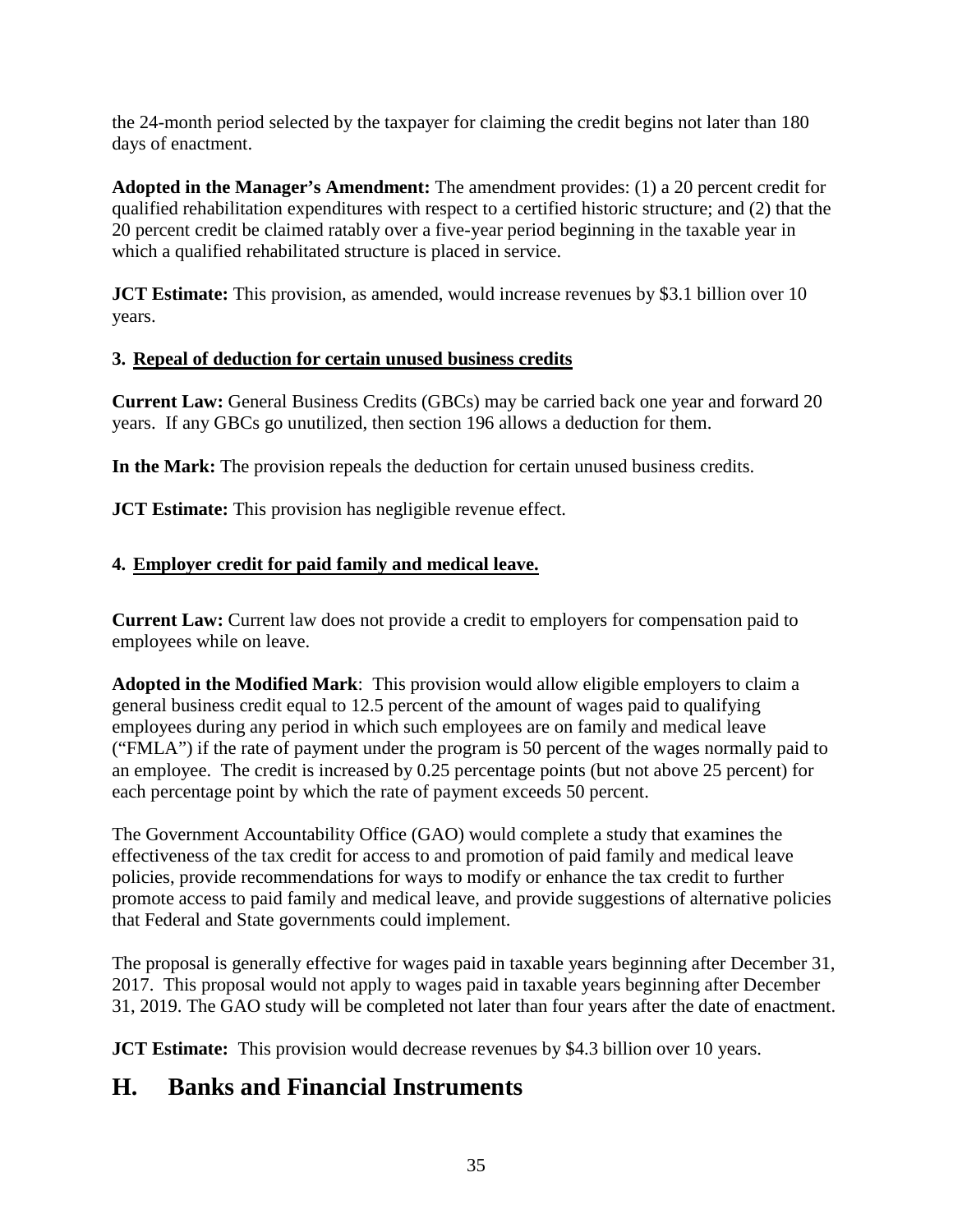#### **1. Limitation on deduction for FDIC premiums**

**Current Law:** The Federal Deposit Insurance Corporation ("FDIC") provides deposit insurance for banks and savings institutions. To maintain its status as an insured depository institution, a bank must pay semiannual assessments into the deposit insurance fund. Assessments for deposit insurance are treated as ordinary and necessary business expenses. These assessments, also known as premiums, are deductible once the all events test for the premium is satisfied.

**In the Mark:** No deduction is allowed for the applicable percentage of any FDIC premium paid or incurred by the taxpayer. For taxpayers with total consolidated assets of \$50 billion or more, the applicable percentage is 100 percent. Otherwise, the applicable percentage is the ratio of the excess of total consolidated assets over \$10 billion to \$40 billion. For example, for a taxpayer with total consolidated assets of \$20 billion, no deduction is allowed for 25 percent of FDIC premiums. The provision does not apply to taxpayers with total consolidated assets (as of the close of the taxable year) that do not exceed \$10 billion.

**JCT Estimate:** This provision would increase revenues by \$14.5 billion over 10 years.

#### **2. Repeal of advance refunding of bonds**

**Current Law:** Under current law, the exclusion from gross income for interest on State and local bonds applies to refunding bonds but with limits on advance refunding bonds. A refunding bond is any bond used to pay principal, interest, or redemption price on a prior bond issue (the refunded bond). A current refunding occurs when the refunded bond is redeemed within 90 days of issuance of the refunding bonds. An advance refunding occurs when the refunding bonds are issued more than 90 days before the redemption of the refunded bond.

**In the Mark:** The provision repeals the exclusion from gross income for interest on a bond issued to advance refund another bond.

**JCT Estimate:** This provision would increase revenues by \$16.8 billion over 10 years.

#### **3. Cost basis of specified securities determined without regard to identification**

**Current Law:** If a taxpayer has acquired stock in a corporation on different dates or at different prices and sells or transfers some of the shares of that stock, and the lot from which the stock is sold or transferred is not adequately identified, the shares deemed sold are the earliest acquired shares (the "first-in-first-out rule"). If a taxpayer makes an adequate identification ("specific identification") of shares of stock that it sells, the shares of stock treated as sold are the shares that have been identified. A taxpayer who owns shares in a regulated investment company ("RIC") generally is permitted to elect, in lieu of the specific identification or first-in-first-out methods, to determine the basis of RIC shares sold under one of two average-cost-basis methods described in Treasury regulations (together, the "average basis method").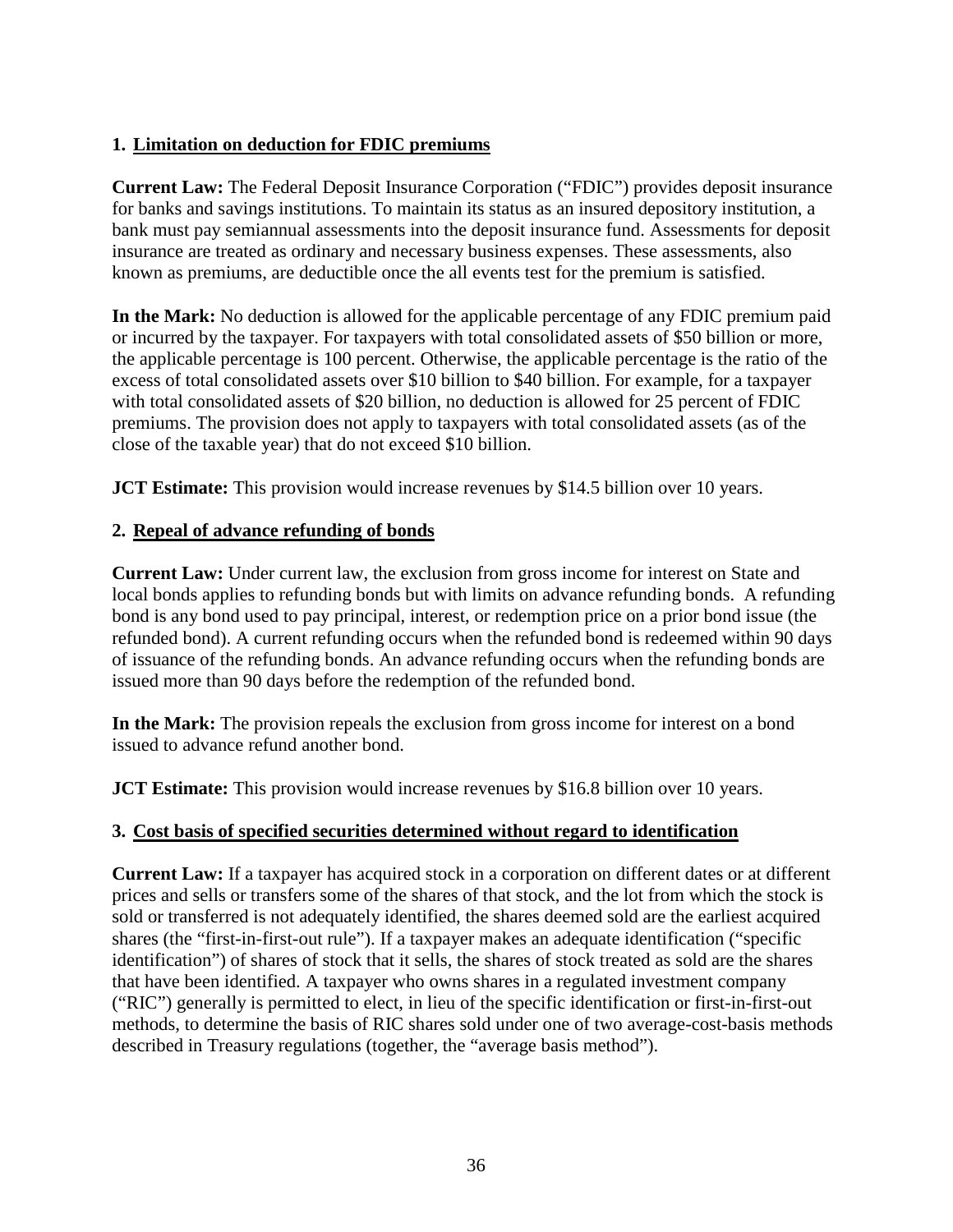A broker is required to report to the IRS a customer's adjusted basis in a covered security that the customer has sold and whether any gain or loss from the sale is long-term or short-term. A covered security is, in general, any specified security acquired after an applicable date specified in the basis reporting rules.

For purposes of satisfying the basis reporting requirements, a broker must determine a customer's adjusted basis in accordance with rules intended to ensure that the broker's reported adjusted basis numbers are the same numbers that customers must use in filing their tax returns.

**In the Mark:** This provision requires that the cost of any specified security sold, exchanged, or otherwise disposed of on or after January 1, 2018, be determined on a first-in first-out basis except to the extent the average basis method is otherwise allowed (as in the case of stock of a RIC). The provision includes several conforming amendments, including a rule restricting a broker's basis reporting method to the first-in first-out method in the case of the sale of any stock for which the average basis method is not permitted.

**Adopted in Manager's Amendment:** The amendment provides that regulated investment companies are exempt from the first-in first-out rule.

**JCT Estimate:** This provision, as amended, would increase revenues by \$2.4 billion over 10 years.

# **I. Compensation**

# **1. Modification of limitation on excessive employee remuneration**

**Current Law:** Under current law, a corporation generally may deduct compensation expenses as an ordinary and necessary business expense. The deduction for compensation paid or accrued with respect to a covered employee of a publicly traded corporation, however, is limited to no more than \$1 million per year. The deduction limitation applies to all remuneration paid to a covered employee for services, including cash and the cash value of all remuneration (including benefits) paid in a medium other than cash, subject to several significant exceptions: (1) commissions; (2) performance-based remuneration, including stock options; (3) payments to a tax-qualified retirement plan; and (4) amounts that are excludable from the executive's gross income.

A covered employee is the chief executive officer (CEO) and the next four highest compensated officers based on the Securities and Exchange Commission (SEC) disclosure rules. Due to changes in the applicable SEC disclosure rules, IRS guidance has interpreted "covered employee" to mean the principal executive officer and the three highest compensated officers as of the close of the tax year.

**In the Mark:** The provision eliminates the exceptions for commissions and performance-based compensation from the definition of compensation subject to the deduction limit. Thus, such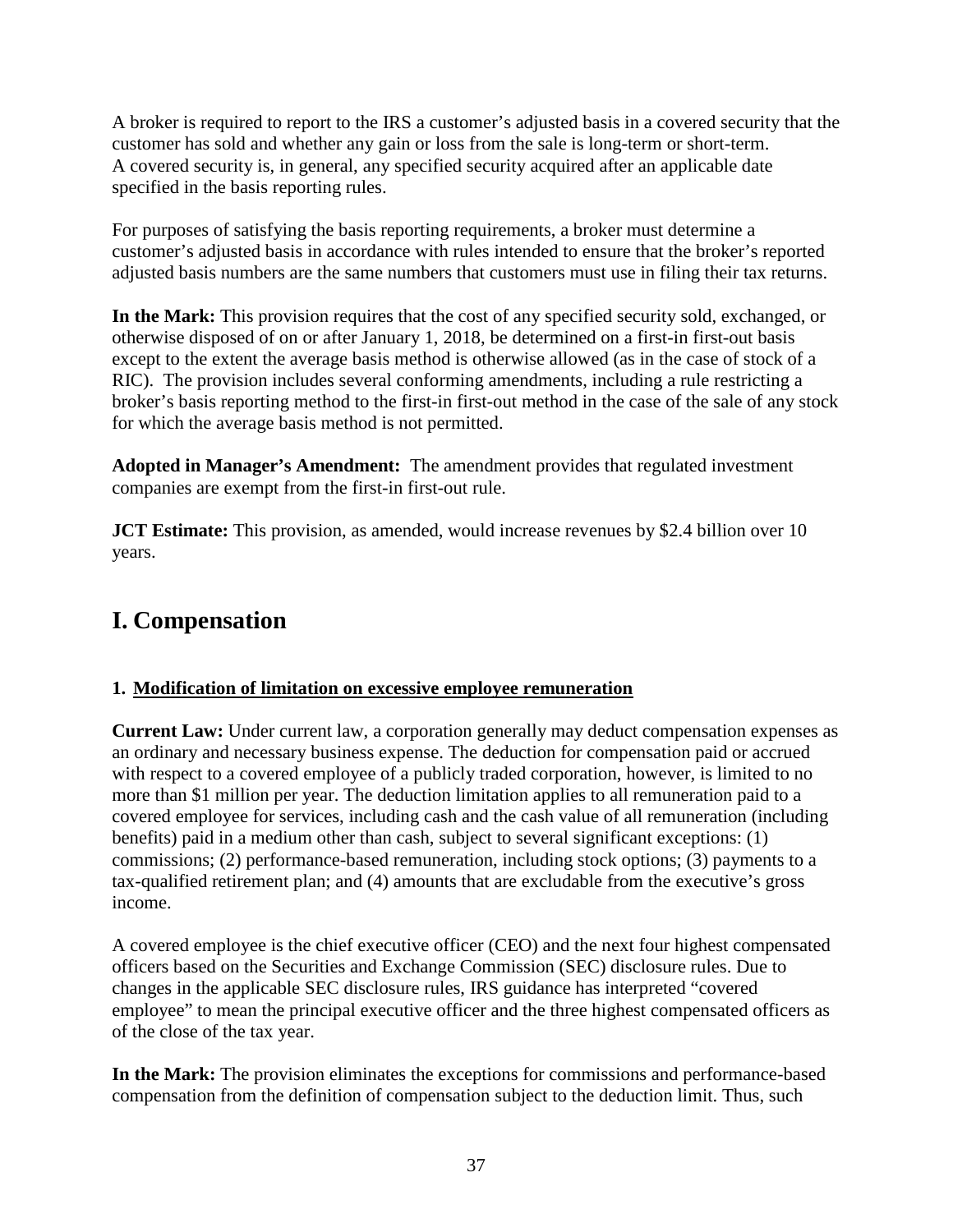compensation is taken into account in determining the amount of compensation with respect to a covered employee for a taxable year that exceeds \$1 million. The provision also revises the definition of "covered employee" to include the principal executive officer, the principal financial officer, and the three other highest paid employees. Under the modified definition, once an employee qualifies as a covered employee, the individual remains a covered employee for all future years.

**Adopted in the Modified Mark:** The Chairman's modification adds a transition rule in connection with the expansion of section 162(m) so that the proposed changes do not apply to any remuneration under a written binding contract which was in effect on November 2, 2017, and which was not modified after this date in any material respect, and to which the right of the covered employee was no longer subject to a substantial risk of forfeiture on or before December 31, 2016.

**Adopted in the Manager's Amendment:** The amendment adds a transition rule so that the proposed changes to section 162(m) do not apply to any remuneration under a written binding contract which was in effect on November 2, 2017, and which was not modified thereafter in any material respect.

**JCT Estimate:** This provision, as modified and amended, would increase revenues by \$6.9 billion over 10 years.

#### **2. Excise tax on excess tax-exempt organization executive compensation**

**Current Law:** Under current law, publicly traded C corporations can deduct up to \$1 million for compensation paid to chief executive officers and other certain highly paid officers. Current law also limits the deductibility of certain severance-pay ("parachute payments"). There is no excise tax or other limitation on the executive compensation or severance payments made by taxexempt organizations. Under current law, there are reasonableness requirements and a prohibition against private inurement for executive compensation for tax-exempt entities. There is not, however, an excise tax under current law tied to the amount of compensation.

**In the Mark:** The provision would impose an excise tax of 20 percent on compensation in excess of \$1 million paid to any of the five highest-paid employees of a tax-exempt organization. The tax would apply to the value of all remuneration paid for services, including cash and the cash-value of most benefits.

The excise tax would also apply to excess "parachute payments," or payments in the nature of compensation that are contingent on an employee's separation and, in present value, are at least three times the employee's base compensation.

**JCT Estimate:** This provision would increase revenues by \$3.6 billion over 10 years.

# **3. Treatment of qualified equity grants**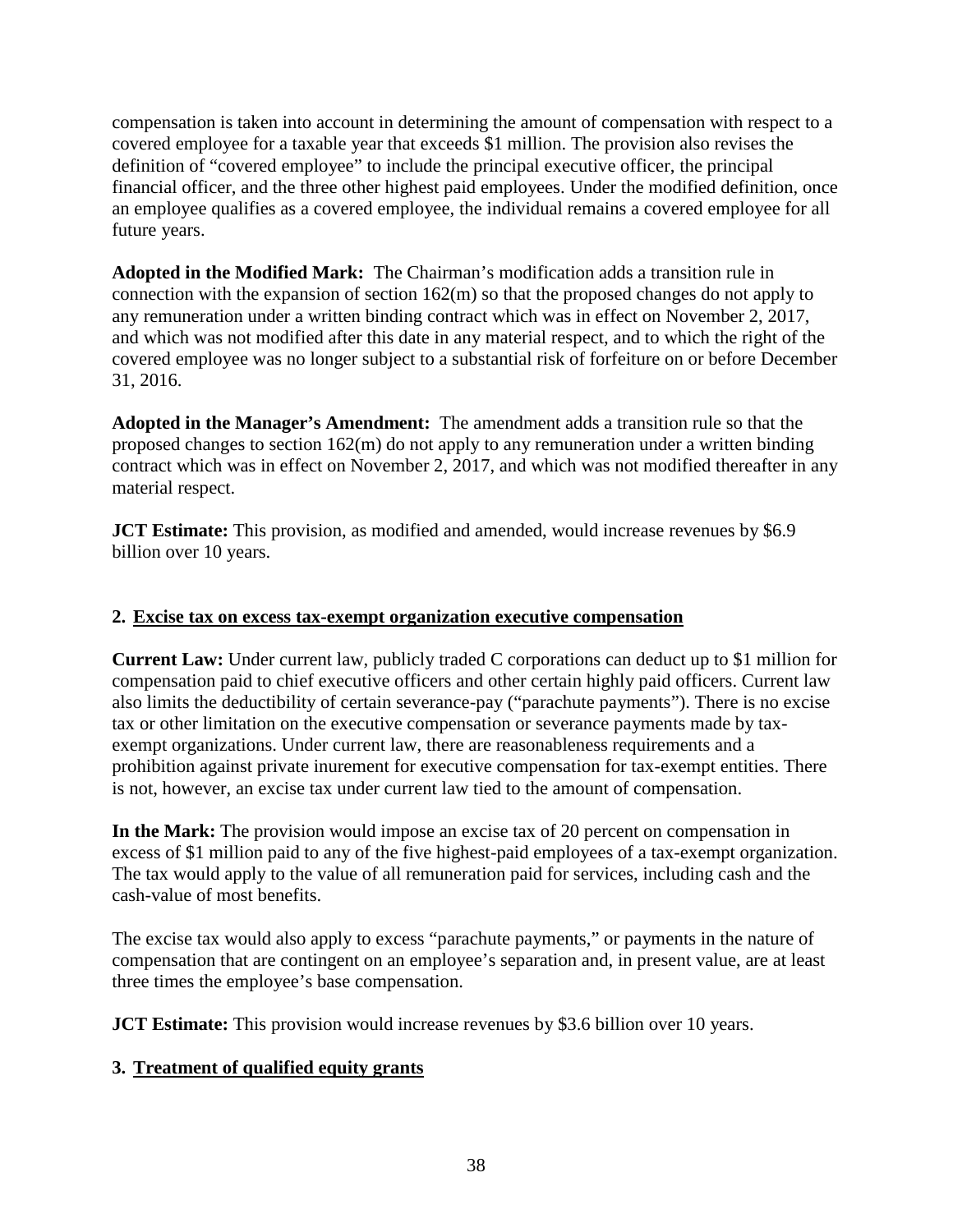**Adopted in the Modified Mark:** The provision allows a qualified employee to elect to defer, for income tax purposes, the inclusion in income of the amount of income attributable to qualified stock transferred to the employee by the employer. An election to defer income inclusion with respect to qualified stock must be made no later than 30 days after the first time the employee's right to the stock is substantially vested or is transferable, whichever occurs earlier.

If an employee elects to defer income inclusion under the provision, the income must be included in the employee's income for the taxable year that includes the earliest of (1) the first date the qualified stock becomes transferable, including, solely for this purpose, transferable to the employer;(2) the date the employee first becomes an excluded employee (as described below); (3) the first date on which any stock of the employer becomes readily tradable on an established securities market; (4) the date five years after the first date the employee's right to the stock becomes substantially vested; or (5) the date on which the employee revokes her inclusion deferral election.

**JCT Estimate:** This provision would decrease revenues by \$1.2 billion over 10 years.

# **J. Insurance Reforms**

# **1. Net operating losses of life insurance companies**

**Current Law:** Under current law, a net operating loss ("NOL") generally means the amount by which a taxpayer's business deductions exceed its gross income. In general, an NOL may be carried back two years and carried forward 20 years to offset taxable income in such years. NOLs offset taxable income in the order of the taxable years to which the NOL may be carried.

In the case of a life insurance company, present law allows a deduction for the operations loss carryovers and carrybacks to a taxable year, in lieu of the deduction for net operation losses allowed to other corporations. A life insurance company is permitted to treat a loss from operations (as defined under section  $810(c)$ ) for any taxable year as an operations loss carryback to each of the three taxable years preceding the loss year and an operations loss carryover to each of the 15 taxable years following the loss year.

**In the Mark:** The provision repeals the operations loss deduction for life insurance companies and allows the NOL deduction under section 172. This provides the same treatment for losses of life insurance companies as for losses of other corporations. The NOL deduction is determined by treating the NOL for any taxable year generally as the excess of the life insurance deductions for such taxable year, over the life insurance gross income for such taxable year.

**JCT Estimate:** Estimate included in modification of net operating loss deduction described above.

# **2. Repeal of small life insurance company deduction**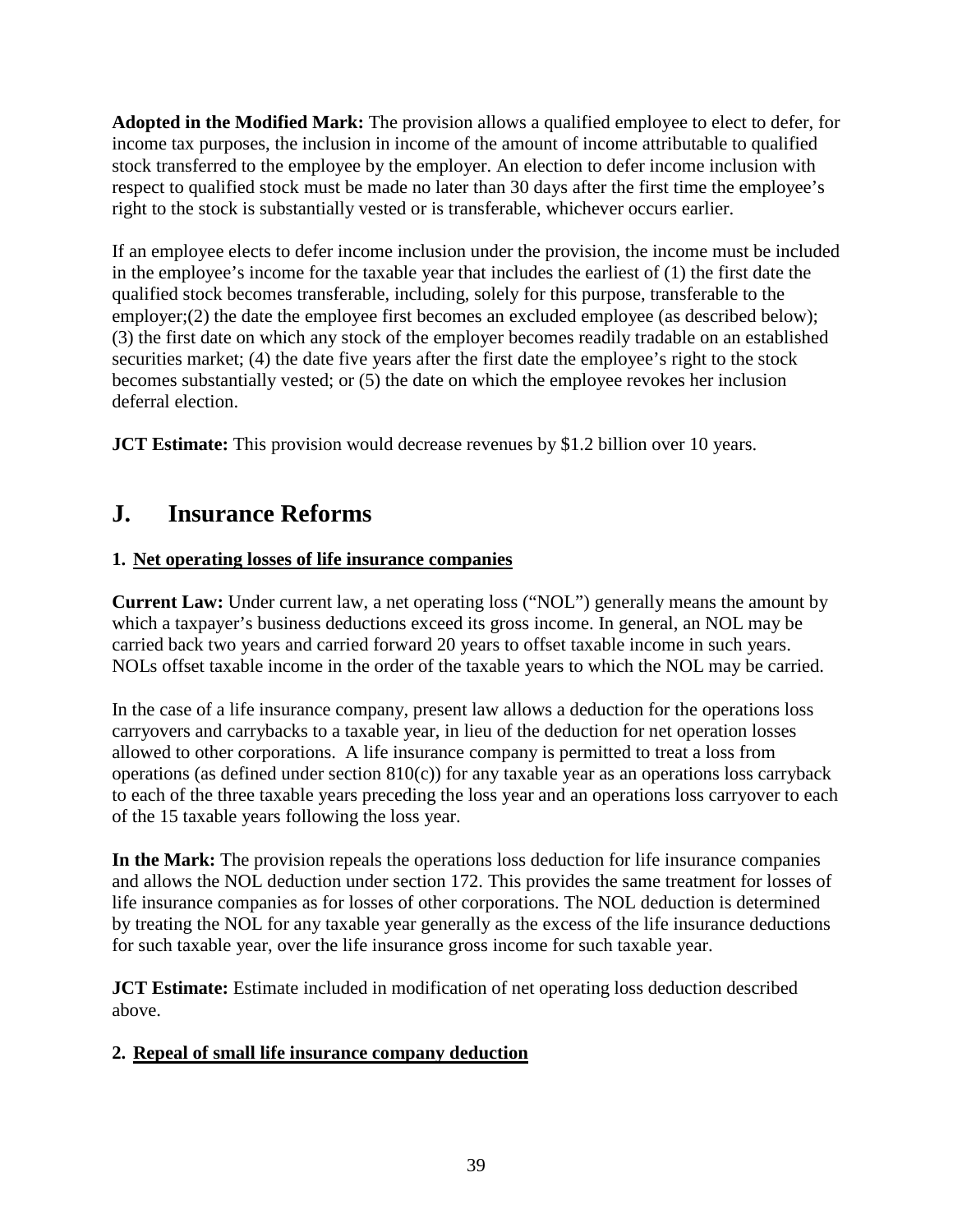**Current Law:** Under current law, the small life insurance company deduction for any taxable year is 60 percent of so much of the tentative life insurance company taxable income ("LICTI") for such taxable year as does not exceed \$3 million, reduced by 15 percent of the excess of tentative LICTI over \$3 million. The maximum deduction that can be claimed by a small company is \$1.8 million, and a company with a tentative LICTI of \$15 million or more is not entitled to any small company deduction. A small life insurance company for this purpose is one with less than \$500 million of assets.

**In the Mark:** The provision repeals the small life insurance company deduction.

**JCT Estimate:** This provision would increase revenues by \$200 million over 10 years.

#### **3. Adjustment for change in computing reserves**

**Current Law:** Under current law, a taxpayer may change its method of accounting under section 446 with the consent of the Secretary of the Treasury (or may be required to change its method of accounting by the Secretary). In such instances, a taxpayer generally is required to make an adjustment (a "section 481(a) adjustment") to prevent amounts from being duplicated in, or omitted from, the calculation of the taxpayer's income. Pursuant to IRS procedures, negative section 481(a) adjustments generally are deducted from income in the year of the change whereas positive section 481(a) adjustments generally are required to be included in income ratably over four taxable years.

However, per section 807(f), income or loss resulting from a change in the method of computing reserves is taken into account ratably over a 10-year period. The rule for a change in basis in computing reserves applies only if there is a change in basis in computing the federally prescribed reserve. Changes in the net surrender value of a contract are not subject to the 10-year spread because, apart from its use as a minimum in determining the amount of life insurance tax reserves, the net surrender value is not a reserve but a current liability.

**In the Mark:** This provision would require that income or loss resulting from a change in method of computing life insurance company reserves be taken into account consistent with IRS procedures, generally ratably over a four-year period, instead of over a 10-year period.

**JCT Estimate:** This provision will increase revenues by \$1.3 billion over 10 years.

#### **4. Repeal of special rule for distributions to shareholders from pre-1984 policyholders surplus account**

**Current Law:** Present law provides that any distribution to shareholders is treated as made (1) first out of the shareholders surplus account, to the extent thereof, (2) then out of the policyholder's surplus account, to the extent thereof, and (3) finally, out of other accounts.

For taxable years beginning after December 31, 2004, and before January 1, 2007, the application of the rules imposing income tax on distributions to shareholders from the policyholder's surplus account of a life insurance company were suspended. Distributions in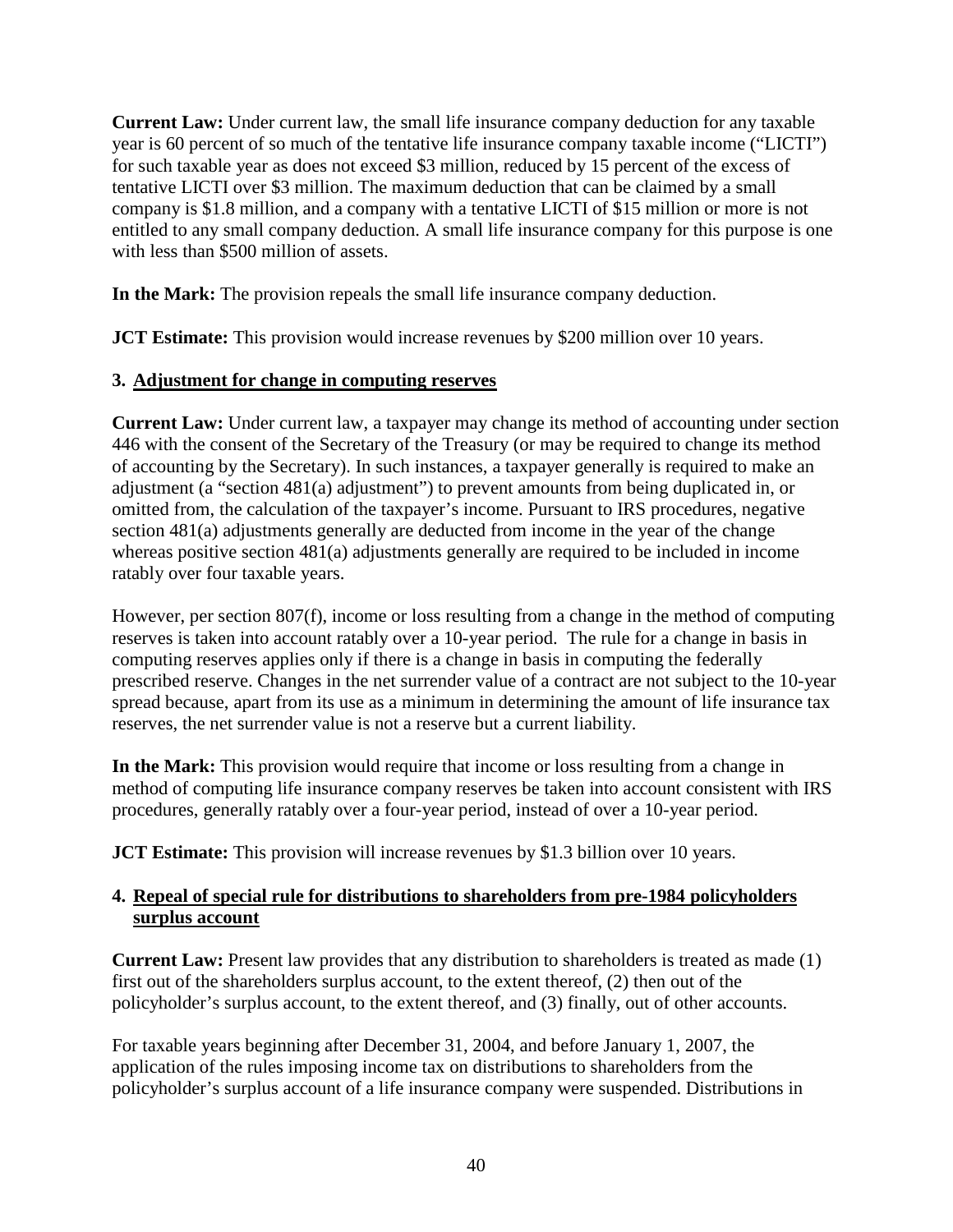those years were treated as first made out of the policyholders surplus account, to the extent thereof, and then out of the shareholders surplus account, and lastly out of other accounts.

**In the Mark:** The provision repeals section 815, the rules imposing income tax on distributions to shareholders from the policyholder's surplus account of a stock life insurance company.

In the case of any stock life insurance company with an existing policyholders surplus account (as defined in section 815 before its repeal), tax is imposed on the balance of the account as of December 31, 2017. A life insurance company is required to pay tax on the balance of the account ratably over the first eight taxable years beginning after December 31, 2017. Specifically, the tax imposed on a life insurance company is the tax on the sum of a life insurance company's taxable income for the taxable year (but not less than zero) plus 1/8 of the balance of the existing policyholder's surplus account as of December 31, 2017. Thus, life insurance company losses are not allowed to offset the amount of the policyholders surplus account balance subject to tax.

**JCT Estimate:** This provision will increase revenues by less than \$50 million over 10 years.

# **5. Modification of proration rules for property and casualty insurance companies**

**Current Law:** Under current law, the taxable income of a property and casualty insurance company is determined as the sum of its gross income from underwriting income and investment income (as well as gains and other income items), reduced by allowable deductions.

A proration rule applies to property and casualty insurance companies. In calculating the deductible amount of its reserve for losses incurred, a property and casualty insurance company must reduce the amount of losses incurred by 15 percent (the "proration rate") of (1) the insurer's tax-exempt interest, (2) the deductible portion of dividends received (with special rules for dividends from affiliates), and (3) the increase for the taxable year in the cash value of life insurance, endowment or annuity contracts the company owns. This proration rule reflects the fact that reserves are generally funded in part from tax-exempt interest, from deductible dividends, and from other untaxed amounts.

**In the Mark:** This provision increases the proration rate to 26.25 percent, thereby reducing the deduction for losses incurred. The proration rate will be automatically adjusted in the future if the top corporate rate is changed, so that the product of the proration rate and the top corporate rate always equals 5.25 percent.

**JCT Estimate:** This provision would increase revenues by \$2.2 billion over 10 years.

#### **6. Repeal of special estimated tax payments**

**Current Law:** Present law allows an insurance company required to discount its reserves an additional deduction that does not exceed the excess of (1) the amount of the undiscounted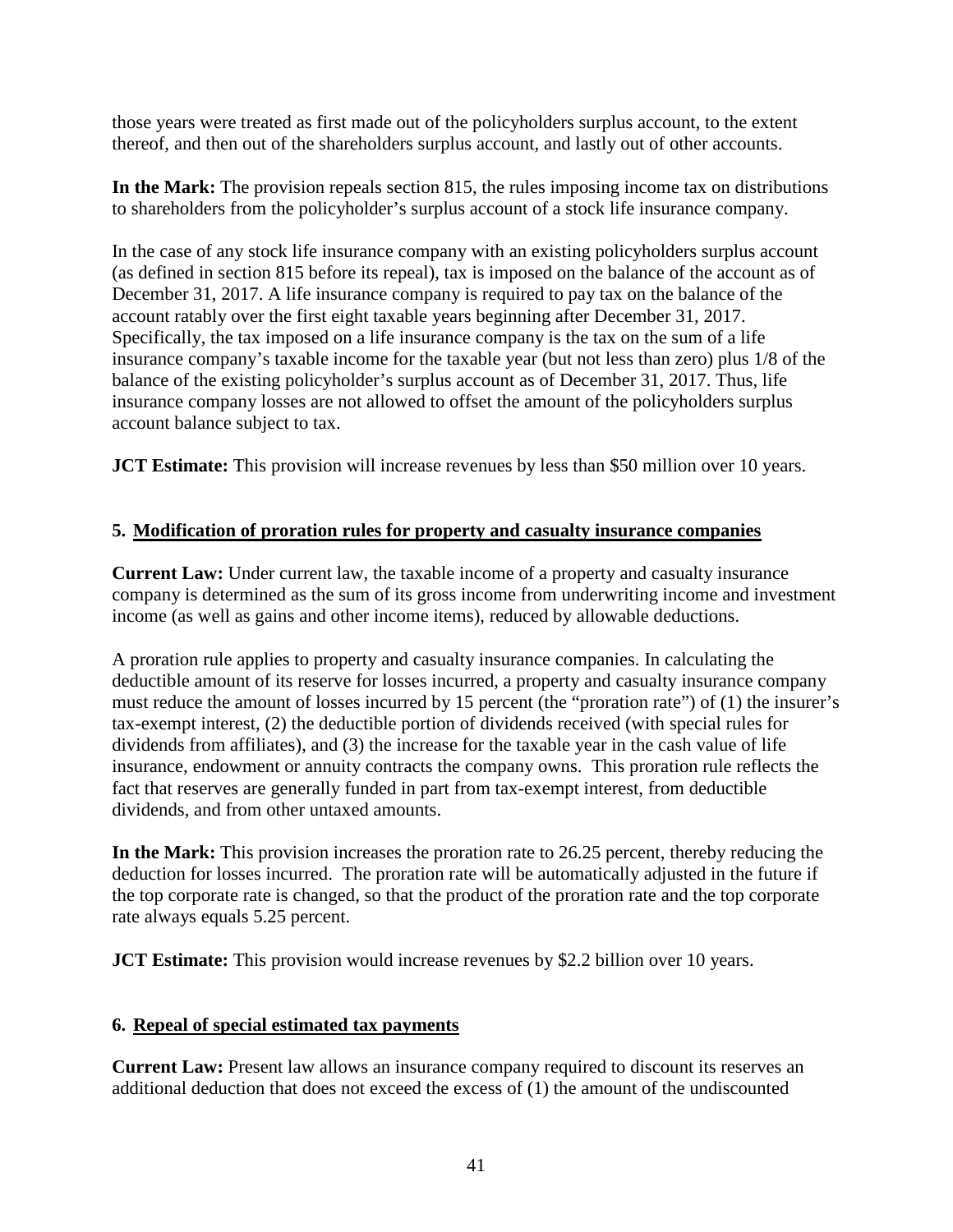unpaid losses over (2) the amount of the related discounted unpaid losses, to the extent the amount was not deducted in a preceding taxable year. The provision imposes the requirement that a special loss discount account be established and maintained, and that special estimated tax payments be made. Unused amounts of special estimated tax payments are treated as a section 6655 estimated tax payment for the 16th year after the year for which the special estimated tax payment was made.

The total payments by a taxpayer, including section 6655 estimated tax payments and other tax payments, together with special estimated tax payments made under this provision, are generally the same as the total tax payments that the taxpayer would make if the taxpayer did not elect to have this provision apply, except to the extent amounts can be refunded under the provision in the 16th year.

**In the Mark:** The provision repeals section 847. Thus, the election to apply section 847, the additional deduction, special loss discount account, special estimated tax payment, and refundable amount rules of present law are eliminated. The entire balance of an existing account is included in income of the taxpayer for the first taxable year beginning after 2017, and the entire amount of existing special estimated tax payments are applied against the amount of additional tax attributable to this inclusion. Any special estimated tax payments in excess of this amount are treated as estimated tax payments under section 6655.

**JCT Estimate:** This provision would increase revenues by less than \$50 million over 10 years.

## **7. Capitalization of certain policy acquisition expenses**

**Current Law:** In the case of an insurance company, certain policy acquisition expenses for any taxable year, such as commissions, are required to be capitalized over 120 months. A special rule provides for 60-month amortization of the first \$5 million of certain policy acquisition expenses, with a phase-out.

The expenses are determined as the portion of the insurance company's general deductions for the taxable year that does not exceed a specific percentage of the net premiums for the taxable year on each of three categories of insurance contracts: (1) 1.75 percent for annuity contracts; (2) 2.05 percent for group life insurance contracts; and (3) 7.7 percent for all other insurance contracts.

**In the Mark:** The provision extends the amortization period for specified policy acquisition expenses from a 120-month period to a 600-month period. The provision does not change the special rule providing for 60-month amortization of the first \$5 million of specified policy acquisition expenses (with phase out). The provision provides that for annuity contracts, the percentage is 3.17; for group life insurance contracts, the percentage is 3.72; and for all other specified insurance contracts, the percentage is 13.97.

**JCT Estimate:** This provision would increase revenues by \$23 billion over 10 years.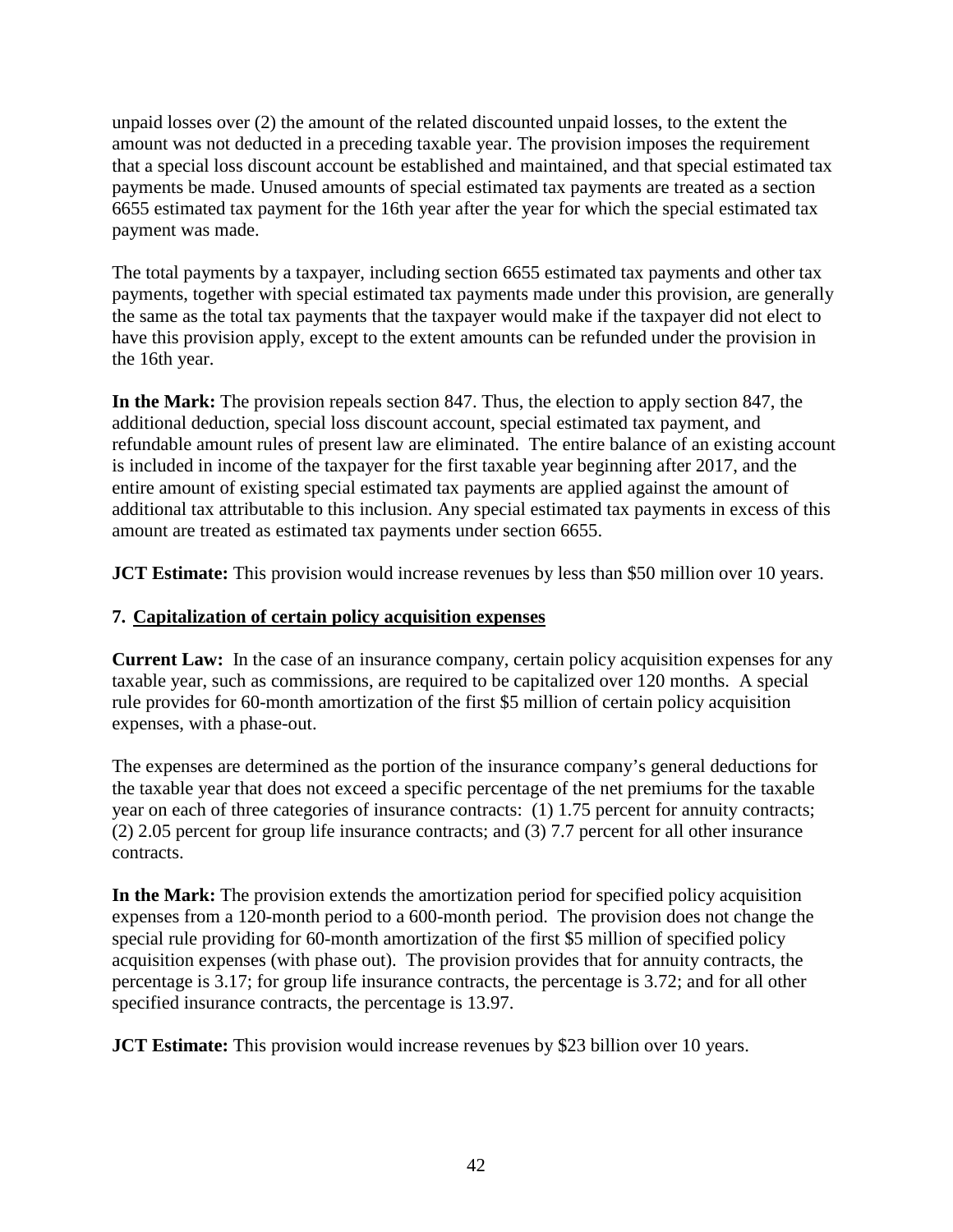#### **8. Tax reporting for life settlement transactions, clarification of tax basis of life insurance contracts, and exception to transfer for valuable consideration rules**

**Current Law:** Under current law, an exclusion from federal income tax is provided for amounts received under a life insurance contract paid by reason of the death of the insured. Under rules known as the transfer for value rules, if a life insurance contract is sold or otherwise transferred for valuable consideration, the amount paid by reason of the death of the insured that is excludable generally is limited. Under the limitation, the excludable amount may not exceed the sum of (1) the actual value of the consideration, and (2) the premiums or other amounts subsequently paid by the transferee of the contract.

**In the Mark:** This provision imposes reporting requirements in the case of the purchase of an existing life insurance contract in a reportable policy sale and imposes reporting requirements on the payor in the case of the payment of reportable death benefits. The provision sets forth rules for determining the basis of a life insurance or annuity contract. Lastly, the provision modifies the transfer for value rules in a transfer of an interest in a life insurance contract in a reportable policy sale.

The provision provides that in determining the basis of a life insurance or annuity contract, no adjustment is made for mortality, expense, or other reasonable charges incurred under the contract (known as "cost of insurance"). This reverses the position of the IRS in Revenue Ruling 2009-13 that on sale of a cash value life insurance contract, the insured's (seller's) basis is reduced by the cost of insurance.

The provision provides that the exceptions to the transfer for value rules do not apply in the case of a transfer of a life insurance contract, or any interest in a life insurance contract, in a reportable policy sale. Thus, some portion of the death benefit ultimately payable under such a contract may be includable in income.

**JCT Estimate:** This provision would increase revenues by \$200 million over 10 years.

# **K. Provisions Relating to Partnerships**

#### **1. Tax gain on the sale of a partnership interest on look-through basis**

**Current Law:** Gain or loss from the sale or exchange of a partnership interest generally is treated as gain or loss from the sale or exchange of a capital asset. However, the amount of money and the fair market value of property received in the exchange that represent the partner's share of certain ordinary income-producing assets of the partnership give rise to ordinary income rather than capital gain.

A foreign person that is engaged in a trade or business in the United States is taxed on income that is "effectively connected" with the conduct of that trade or business ("effectively connected gain or loss"). Partners in a partnership are treated as engaged in the conduct of a trade or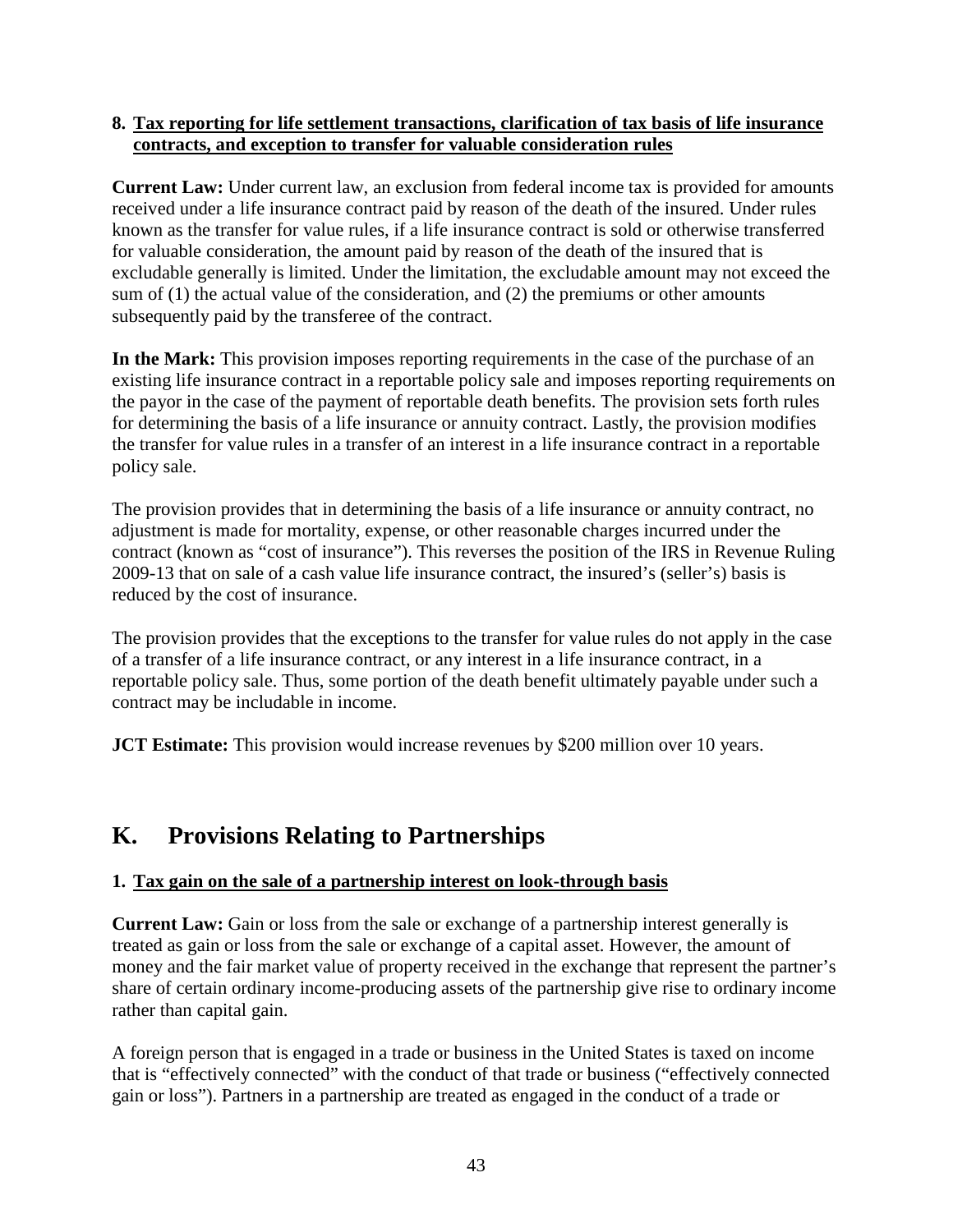business within the United States if the partnership is so engaged. Any gross income derived by the foreign person that is not effectively connected with the person's U.S. business is not taken into account in determining the rates of U.S. tax applicable to the person's income from the business.

Among the factors taken into account in determining whether income, gain, or loss is effectively connected gain or loss are the extent to which the income, gain, or loss is derived from assets used in or held for use in the conduct of the U.S. trade or business and whether the activities of the trade or business were a material factor in the realization of the income, gain, or loss (the "asset use" and "business activities" tests). In determining whether the asset use or business activities tests are met, due regard is given to whether such assets or such income, gain, or loss were accounted for through such trade or business. Thus, notwithstanding the general rule that source of gain or loss from the sale or exchange of personal property is generally determined by the residence of the seller, a foreign partner may have effectively connected income by reason of the asset use or business activities of the partnership in which he is an investor.

Under a 1991 revenue ruling, in determining the source of gain or loss from the sale or exchange of an interest in a foreign partnership, the IRS applied the asset-use test and business activities test at the partnership level to determine the extent to which income derived from the sale or exchange is effectively connected with that U.S. business. Under the ruling, if there is unrealized gain or loss in partnership assets that would be treated as effectively connected with the conduct of a U.S. trade or business if those assets were sold by the partnership, some or all of the foreign person's gain or loss from the sale or exchange of a partnership interest may be treated as effectively connected with the conduct of a U.S. trade or business. However, a 2017 Tax Court case rejects the logic of the ruling and instead holds that, generally, gain or loss on sale or exchange by a foreign person of an interest in a partnership that is engaged in a U.S. trade or business is foreign-source.

**In the Mark:** Under the provision, gain or loss from the sale or exchange of a partnership interest is effectively connected with a U.S. trade or business to the extent that the transferor would have had effectively connected gain or loss had the partnership sold all of its assets at fair market value as of the date of the sale or exchange. The provision requires that any gain or loss from the hypothetical asset sale by the partnership be allocated to interests in the partnership in the same manner as non-separately stated income and loss.

**JCT Estimate:** This provision would increase revenues by \$3.8 billion over 10 years.

#### **2. Modification of the definition of substantial built-in loss in the case of transfer of partnership interest**

**Current Law:** In general, a partnership does not adjust the basis of partnership property following the transfer of a partnership interest unless either the partnership has made a one-time election under section 754 to make basis adjustments, or the partnership has a substantial built-in loss immediately after the transfer.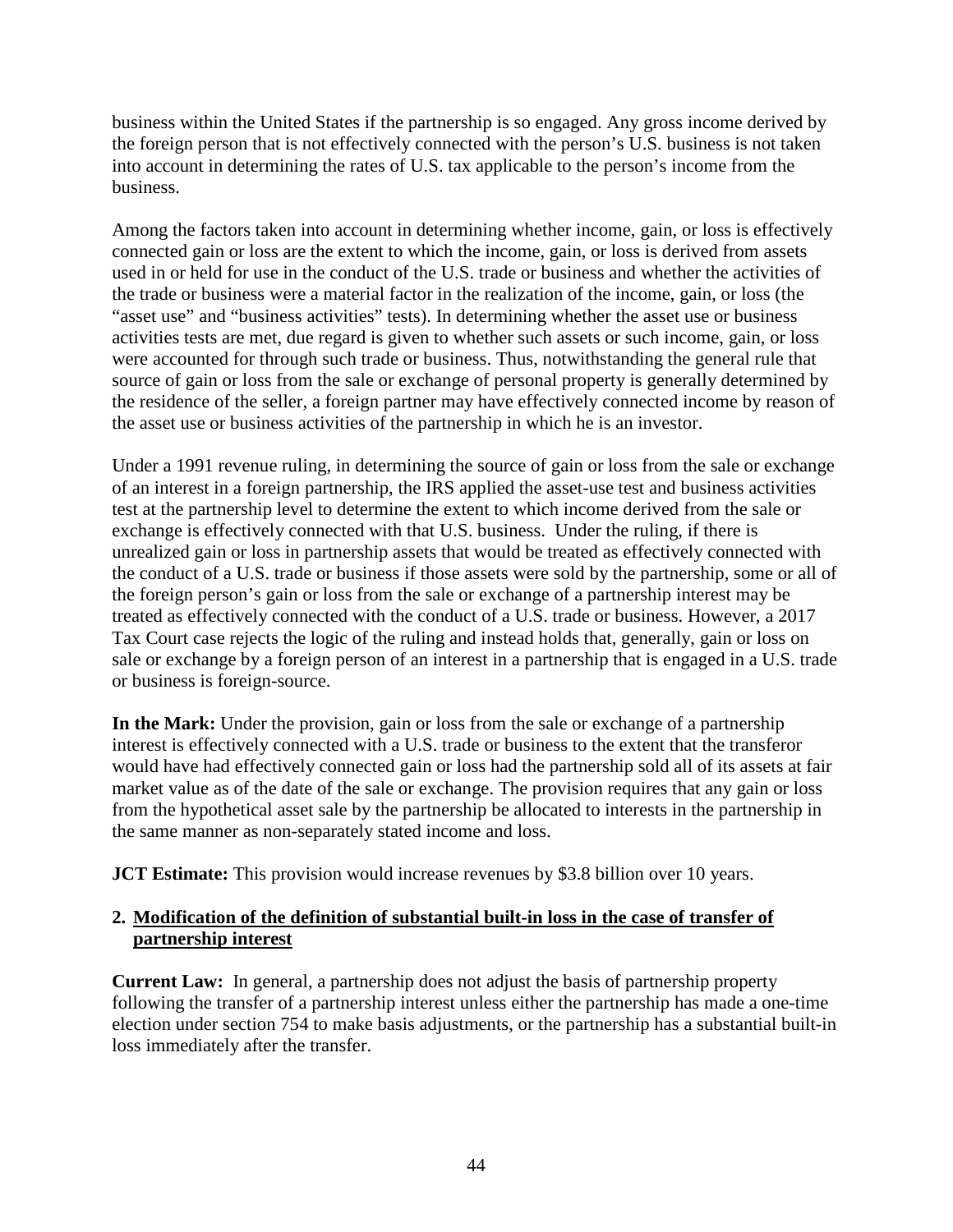If an election is in effect, or if the partnership has a substantial built-in loss immediately after the transfer, adjustments are made with respect to the transferee partner. These adjustments are to account for the difference between the transferee partner's proportionate share of the adjusted basis of the partnership property and the transferee's basis in its partnership interest. The adjustments are intended to adjust the basis of partnership property to approximate the result of a direct purchase of the property by the transferee partner.

A substantial built-in loss exists if the partnership's adjusted basis in its property exceeds by more than \$250,000 the fair market value of the partnership property. Certain securitization partnerships and electing investment partnerships are not treated as having a substantial built-in loss in certain instances, and thus are not required to make basis adjustments to partnership property. For electing investment partnerships, in lieu of the partnership basis adjustments, a partner-level loss limitation rule applies.

**In the Mark:** The provision modifies the definition of a substantial built-in loss for purposes of section 743(d), affecting transfers of partnership interests. Under the provision, in addition to the present-law definition, a substantial built-in loss also exists if the transferee would be allocated a net loss in excess of \$250,000 upon a hypothetical disposition by the partnership of all partnership's assets in a fully taxable transaction for cash equal to the assets' fair market value, immediately after the transfer of the partnership interest.

**JCT Estimate:** This provision would increase revenues by \$500 million over 10 years.

#### **3. Charitable contributions and foreign taxes taken into account in determining limitation on allowance of partner's share of loss**

**Current Law:** Under current law, a partner's distributive share of partnership loss (including capital loss) is allowed only to the extent of the adjusted basis (before reduction by current year's losses) of the partner's interest in the partnership at the end of the partnership taxable year in which the loss occurred.

Any disallowed loss is allowable as a deduction at the end of the first succeeding partnership taxable year, and subsequent taxable years, to the extent that the partner's adjusted basis for its partnership interest at the end of any such year exceeds zero (before reduction by the loss for the year).

The IRS has taken the position in a private letter ruling that the section 704(d) loss limitation on partner losses does not apply to limit the partner's deduction for its share of the partnership's charitable contributions. While the regulations relating to the section 704(d) loss limitation do not mention the foreign tax credit, a taxpayer may choose the foreign tax credit in lieu of deducting foreign taxes.

Section 1366(d) limits the losses and deductions which may be taken into account by a shareholder of an S corporation to the shareholder's basis in stock and debt of the corporation. For purposes of this limitation, the shareholder's pro rata share of charitable contributions and foreign taxes are taken into account by reason of the last sentence of section 1366(a)(1).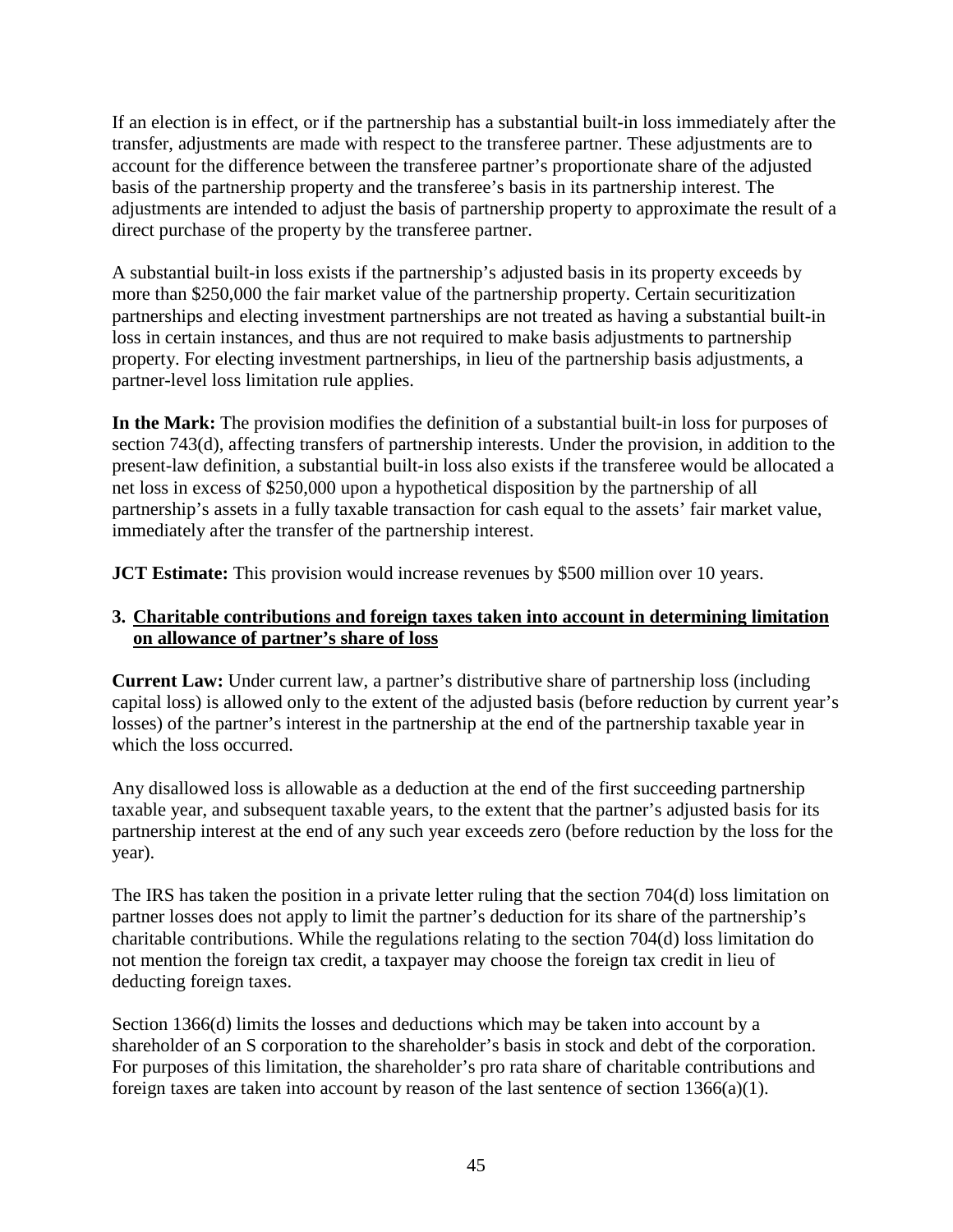**In the Mark:** The provision modifies the section 704(d) loss limitation rule to provide that a partner's distributive share of items that are not deductible in computing the partnership's taxable income, and not properly chargeable to capital account, are allowed only to the extent of the partner's adjusted basis in its partnership interest at the end of the partnership taxable year in which the expenditure occurs. Thus, the section 704(d) loss limitation applies to a partner's distributive share of charitable contributions and foreign taxes.

**Adopted in the Manager's Amendment:** The amendment clarifies that a partner's distributive share of loss takes into account the partner's distributive share of charitable contributions and foreign taxes for purposes of the basis limitation on partner losses. In the case of a charitable contribution of property whose fair market value exceeds its adjusted basis, the basis limitation on partner losses does not apply to the extent of the partner's distributive share of such excess.

**JCT Estimate:** This provision, as amended, would increase revenues by \$1.2 billion over 10 years.

# **L. Tax-Exempt Organizations**

# **1. Excise tax based on investment private income of colleges and universities**

**Current Law:** Under current law, private foundations and certain charitable trusts are subject to a 2% excise tax on their net investment income, reduced to 1% by making distributions equal to the averages of their distributions from the previous five years plus 1%. The excise tax does not apply to public charities including colleges and universities, although many of these institutions have substantial investment income.

**In the Mark:** This provision would impose an excise tax equal to 1.4 on investment income of certain private colleges and universities. The provision would apply only to private colleges and universities with at least 500 tuition-paying students and with assets (other than those used directly in carrying out the institution's exempt purpose) of at least \$250,000 per student. The number of students would be based on the daily average number of full-time equivalent students (full-time students and part-time students on an equivalent basis). Net investment income is gross investment income minus expenses to produce the investment (but disallowing the use of accelerated depreciation methods or percentage depletion).

**Adopted in the Manager's Amendment:** The amendment clarifies that the related-party rule of the provision applies only to assets held for the educational institution and to investment income that relates to assets held for the educational institution.

**JCT Estimate:** This provision, as amended, would increase revenues by \$2.5 billion over 10 years.

#### **2. Name and logo royalties treated as unrelated business taxable income**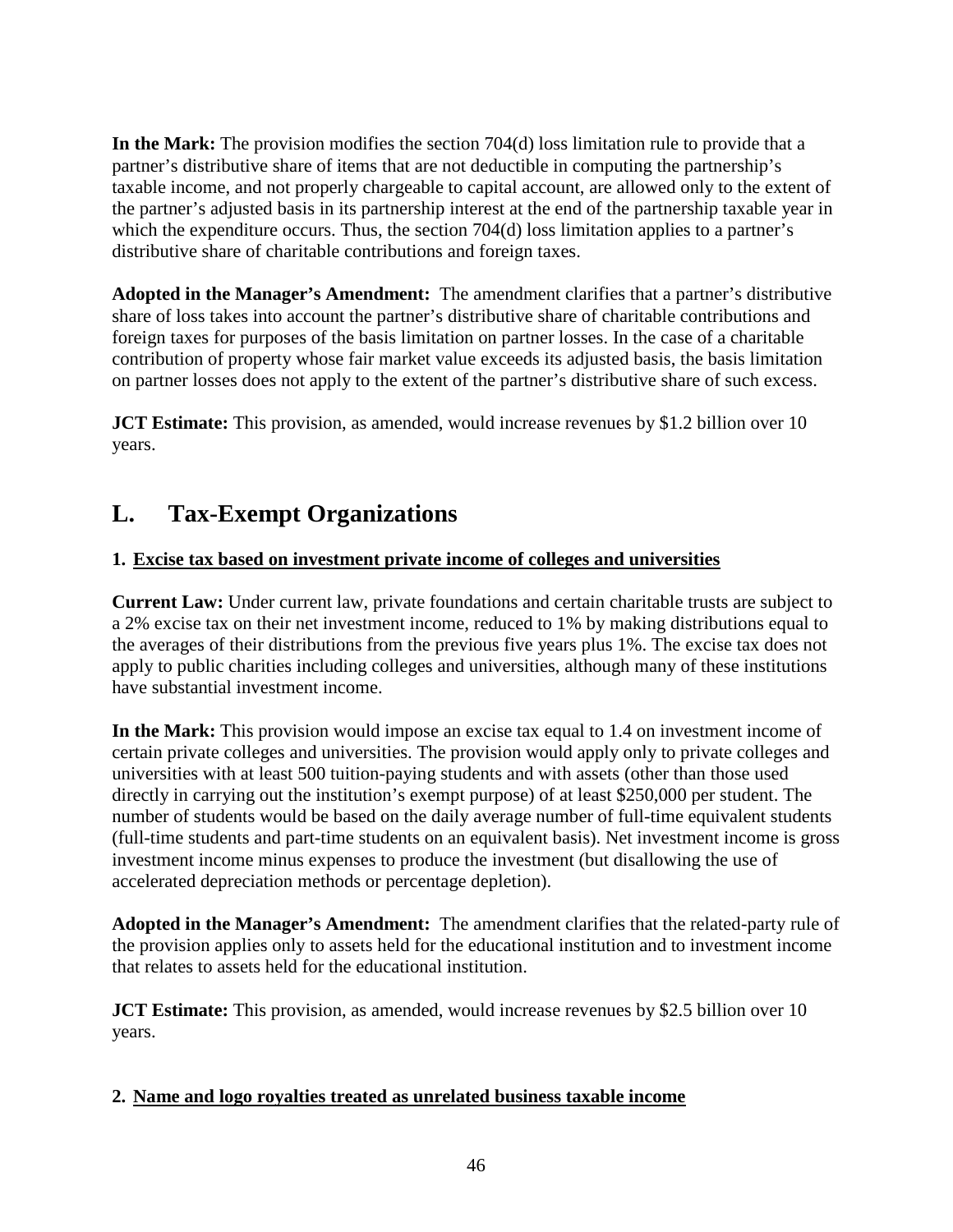**Current Law:** Under current law, Section 501(a) exempts certain organizations from federal income tax. Such organizations include: (1) tax-exempt organizations described in section 501(c) (including among others section  $501(c)(3)$  charitable organizations and section  $501(c)(4)$  social welfare organizations); (2) religious and apostolic organizations described in section 501(d); and (3) trusts forming part of a pension, profit-sharing, or stock bonus plan of an employer described in section  $401(a)$ .

Section 115 excludes from gross income certain income of entities that perform an essential government function. The exemption applies to: (1) income derived from any public utility or the exercise of any essential governmental function and accruing to a state or any political subdivision thereof, or the District of Columbia; or (2) income accruing to the government of any possession of the United States, or any political subdivision thereof.

**In the Mark:** The provision modifies the unrelated business income tax (UBIT) treatment of the licensing of an organization's name or logo generally to subject royalty income derived from such a license to UBIT. Specifically, the provision amends section 513 (regarding unrelated trades or businesses) to provide that any sale or licensing by an organization of any name or logo of the organization (including any trademark or copyright related to a name or logo) is treated as an unrelated trade or business that is regularly carried on by the organization. In addition, the provision amends section 512 (regarding unrelated business taxable income) to provide that income derived from any such licensing of a name or logo of the organization is included in the organization's gross unrelated business taxable income, notwithstanding the provisions of section 512 that otherwise exclude certain types of passive income (including royalties) from unrelated business taxable income.

**JCT Estimate:** This provision would increase revenues by \$2.0 billion over 10 years.

#### **3. Unrelated business taxable income separately computed for each trade or business activity**

**Current law:** Under current law, income subject to UBIT is based on the gross income of any unrelated trade or business less the deductions directly connected with carrying on such activity. In cases where a tax-exempt organization conducts two or more unrelated trades or businesses, the unrelated business taxable income is the aggregate gross income of all the unrelated trades or businesses less the aggregate deductions allowed with respect to all such unrelated trades or businesses. As a result, losses generated by one unrelated trade or business may be used to offset income derived from another unrelated trade or business.

**In the Mark:** Losses from one unrelated trades or businesses may not be used to offset income derived from another unrelated trade or business. Gains and losses must be calculated and applied separately. Also, the NOL carry-forward rules would be conformed to new NOL rules applicable to for-profit companies.

**JCT Estimate:** This provision would increase revenues \$3.2 billion over 10 years.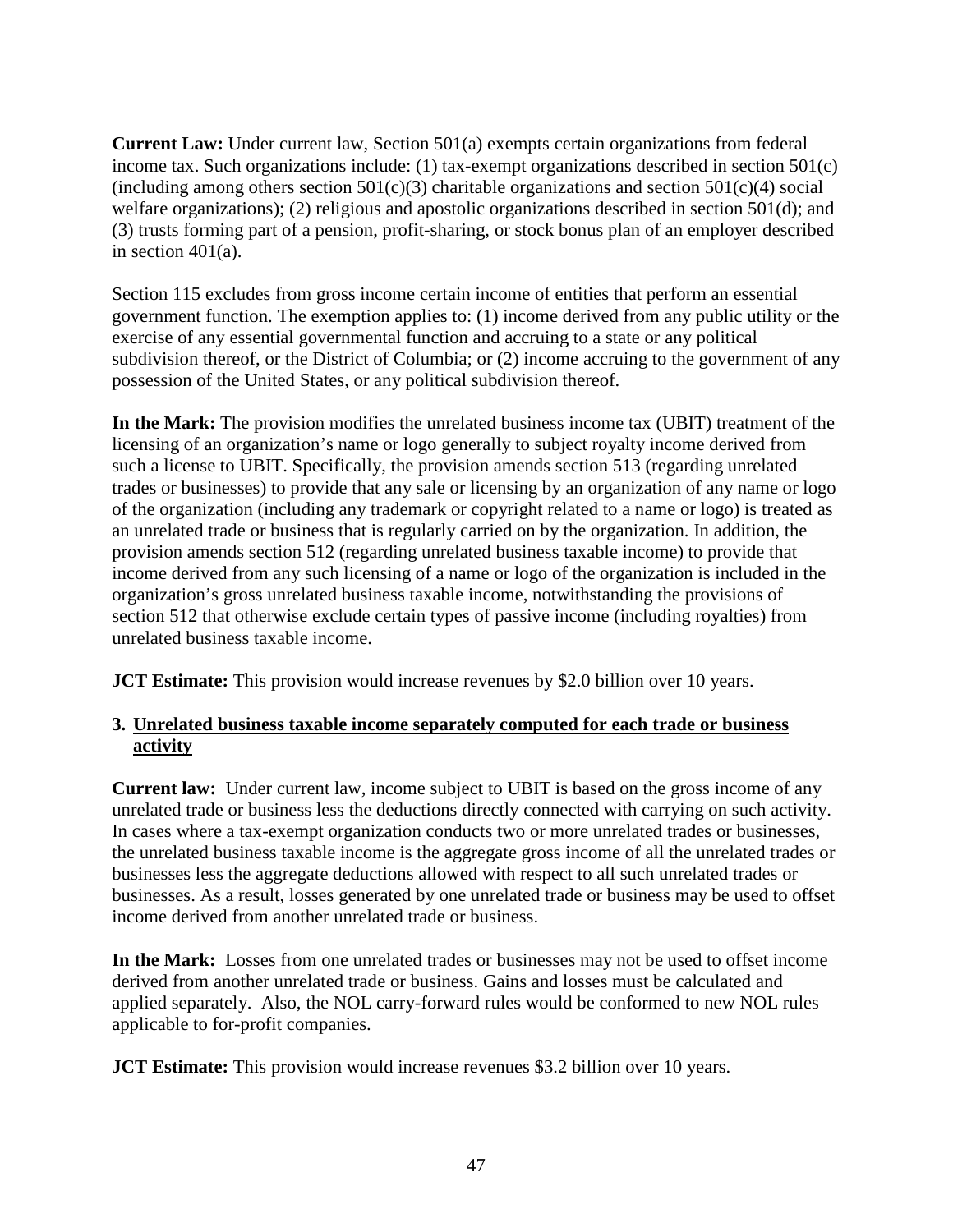#### **4. Repeal tax-exempt status for professional sports leagues**

**Current Law:** Under current law, Section 501(c)(6) provides tax exempt status for business leagues and certain other organizations not organized for profit. A business league is an association of persons having some common business interest, the purpose of which is to promote such common interest and not to engage in a regular business of a kind ordinarily carried on for profit. Such an organization may not have as its primary activity performing "particular services" for members. Contributions to these types of organizations are not deductible as charitable contributions; however, they may be deductible as trade or business expenses if ordinary and necessary in the conduct of the taxpayer's business. Many organizations known as "trade associations" may qualify for exempt status under this provision.

Since 1966, section  $501(c)(6)$  has included language exempting from tax "professional football leagues (whether or not administering a pension fund for football players)." The Internal Revenue Service has interpreted this language as applying not only to professional football leagues, but to all professional sports leagues.

**In the Mark:** This provision strikes from section 501(c)(6) the phrase "professional football leagues (whether or not administering a pension fund for football players)." In addition, the provision amends section  $501(c)(6)$  to provide affirmatively that section  $501(c)(6)$  "shall not apply to any professional sports league (whether or not administering a pension fund for players)."

**JCT Estimate:** This provision would increase revenues by \$100 million over 10 years.

#### **5. Modification of taxes on excess benefit transactions (intermediate sanctions)**

**Current Law:** Under current law, disqualified persons and managers who engage in excess benefit transactions with tax-exempt organizations (other than private foundations) are subject to an excise tax on the amount of the economic benefit that exceeds the value of the consideration (including the performance of services) received for providing the benefit. A disqualified person (other than a manager acting only in that capacity) is subject to a 25-percent excise tax, and, if such tax is imposed, a manager who knowingly participated in the transaction (unless such participation was not willful and due to reasonable cause) is subject to a 10-percent excise tax. However, under Treasury regulations, a manager may avoid the excise tax for knowingly participating in an excess-benefit transaction if the manager relies on advice provided by an appropriate professional, including legal counsel, certified public accountants, and independent valuation experts.

Under Treasury regulations, a tax-exempt organization in certain cases may avail itself of a rebuttable presumption with respect to compensation arrangements and property transfers for purposes of determining if the excise tax applies. If the requirements of the rebuttable presumption are met, the IRS may overcome the presumption of reasonableness if it develops sufficient contrary evidence to rebut the comparability data relied upon by the authorized body.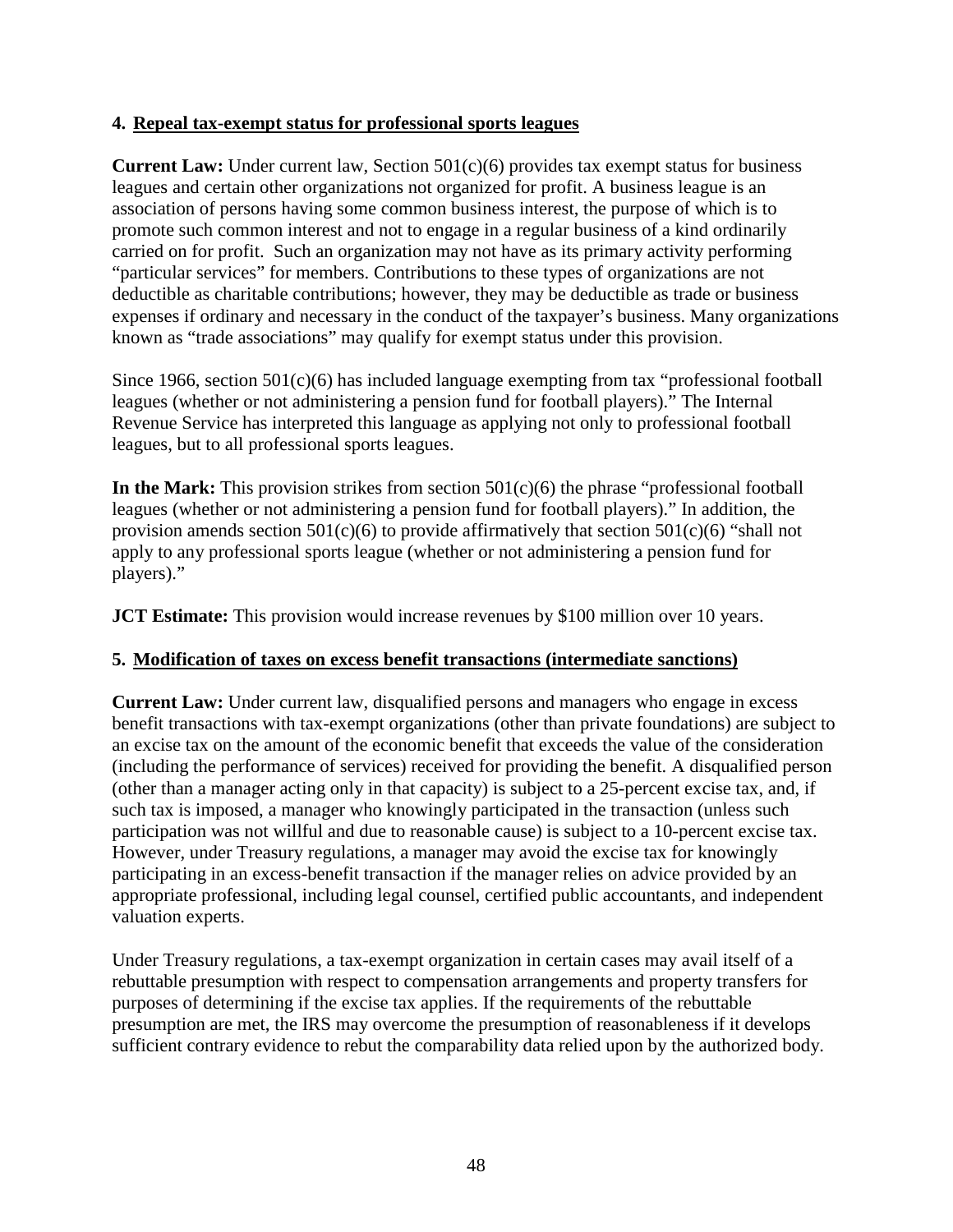**In the Mark:** Under the provision, the excise tax on excess-benefit transaction would be expanded to apply not only to public charities, but also to labor, agricultural, and horticultural organizations (under section  $501(c)(5)$ ) and business leagues, chambers of commerce, real-estate boards, and boards of trade (under section  $501(c)(6)$ ).

The provision would impose an excise tax of 10 percent on the tax-exempt organization when the excess-benefit excise tax is imposed on a disqualified person. The entity-level tax does not apply if the organization follows minimum standards of due diligence or other procedures to ensure that no excess benefit is provided by the organization to a disqualified person. The provision also eliminates the rebuttable presumption of reasonableness contained in the intermediate sanctions regulations.

**JCT Estimate:** This provision would have a negligible revenue effect.

#### **6. Exception to the private foundation excess business holdings rules for philanthropic business holdings:**

**Adopted in the Modified Mark:** The provision creates an exception to the excess business holdings rules for certain philanthropic business holdings. Specifically, the tax on excess business holdings does not apply with respect to the holdings of a private foundation in any business enterprise that, for the taxable year, satisfies the following requirements: (1) the ownership requirements; (2) the "all profits to charity" distribution requirement; and (3) the independent operation requirements. The ownership requirements are satisfied if: (1) all ownership interests in the business enterprise are held by the private foundation at all times during the taxable year; and (2) all the private foundation's ownership interests in the business enterprise were acquired under the terms of a will or trust upon the death of the testator or settlor, as the case may be.

**JCT Estimate:** This provision would increase revenues by less than \$50 million over 10 years.

#### **7. Charitable deduction not allowed for amounts paid in exchange for college athletic event seating rights**

**Current Law:** Under current law, in general, where a taxpayer receives or expects to receive a substantial return benefit for a payment to charity, the payment is not deductible as a charitable contribution. However, special rules apply to certain payments to institutions of higher education in exchange for which the payor receives the right to purchase tickets or seating at an athletic event. Specifically, the payor may treat 80 percent of a payment as a charitable contribution where: (1) the amount is paid to or for the benefit of an institution of higher education (as defined in section 3304(f)) described in section  $(b)(1)(A)(ii)$  (generally, a school with a regular faculty and curriculum and meeting certain other requirements), and (2) such amount would be allowable as a charitable deduction but for the fact that the taxpayer receives (directly or indirectly) as a result of the payment the right to purchase tickets for seating at an athletic event in an athletic stadium of such institution.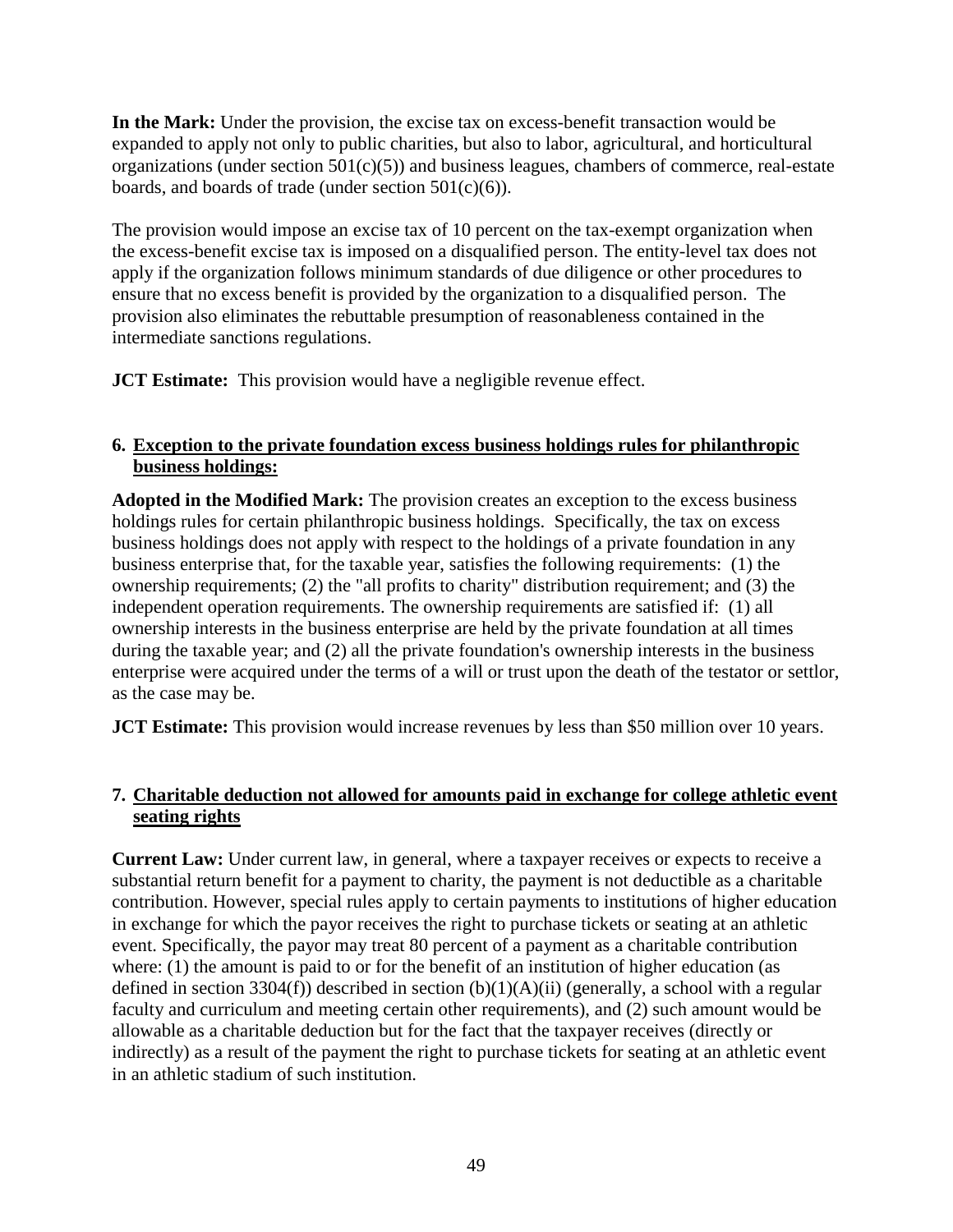**In the Mark:** The provision repeals section 170(l), which generally provides that a taxpayer may deduct 80 percent of certain payments to institutions of higher education in exchange for which the taxpayer receives the right to purchase tickets or seating at an athletic event of such an institution.

**JCT Estimate:** This provision would increase revenues by \$1.9 billion over 10 years.

# **8. Repeal charitable contribution substantiation exception for contributions reported by donee organization:**

**Adopted in the Modified Mark:** The provision repeals the section 170(f)(8)(D) exception to the contemporaneous written acknowledgment requirement. The provision is effective for contributions made in taxable years beginning after December 31, 2016.

**JCT Estimate:** This provision would have a negligible revenue effect.

# **M. Retirement Savings**

# **1. Conformity of contribution limits for employer-sponsored retirement plans**

**Current Law:** In the case of a section 401(k) plan or a section 403(b) plan, specific annual limits apply to elective deferrals by an employee and additional annual limits apply to aggregate contributions for the employee. For 2017, elective deferrals are generally limited to the lesser of (1) \$18,000 plus an additional \$6,000 catch-up contribution limit for employees at least age 50 and (2) the employee's compensation. If an employee participates in both a section 401(k) plan and a section 403(b) plan of the same employer, a single limit applies to elective deferrals under both plans. However, under a special rule, in the case of employees who have completed 15 years of service, additional elective deferrals are permitted under a section 403(b) plan maintained by an educational organization, hospital, home health service agency, health and welfare service agency, church, or convention or association of churches. In this case, the annual limit is increased by the least of (1) \$3,000, (2) \$15,000 reduced by the employee's additional elective deferrals for previous years, and (3) \$5,000 multiplied by the employee's years of service and reduced by the employee's elective deferrals for previous years.

For 2017, the limit on aggregate contributions to a qualified defined contribution plan (including a section 401(k) plan) or a section 403(b) plan is the lesser of (1) \$54,000 and (2) the employee's compensation. Because employees generally do not receive compensation for years after they have terminated employment, contributions generally cannot be made for former employees. However, under a special rule, employer contributions to a section 403(b) plan can be made for up to five years after termination of employment.

In the case of a governmental section 457(b) plan, all contributions are subject to a single limit, generally for 2017, the lesser of (1) \$18,000 plus an additional \$6,000 catch-up contribution limit for employees at least age 50 and (2) the employee's compensation. This limit is separate from the limit on elective deferrals to section 401(k) and section 403(b) plans. Thus, for example, if an employee participates in both a section 403(b) plan and a governmental section 457(b) plan of the same employer, the employee may contribute up to \$18,000 (plus \$6,000 catch-up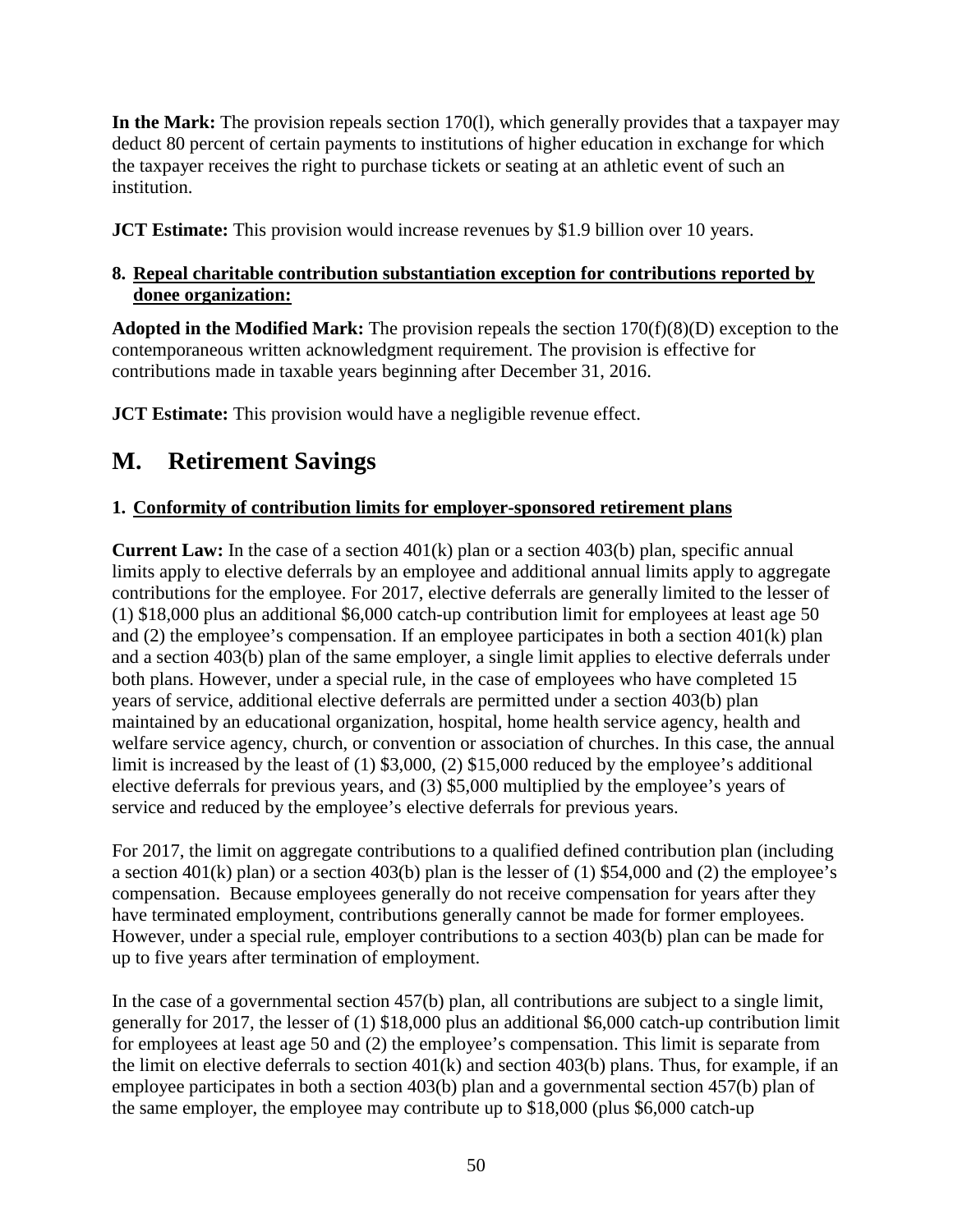contributions if at least age 50) to the section 403(b) plan and up to \$18,000 (plus \$6,000 catchup contributions if at least age 50) to the section 457(b) plan. In addition, under a special rule, catch-up contributions may be made by an employee to a governmental section 457(b) for the last three years before attainment of normal retirement age. Additional contributions may be made up to the lesser of (1) two times the otherwise applicable dollar limit for the year (two times \$18,000 for 2017, or \$36,000) and (2) the employee's otherwise applicable limit for the year plus the amount by which the limit applicable to the employee for previous years exceeded the employee's deferrals for the previous years. If a higher limit applies to an employee for a year under this special rule than under the general catch-up rule (\$6,000 for 2017), the general catch-up rule does not apply for the year.

**In the Mark:** The provision applies a single aggregate limit to contributions for an employee in a governmental section 457(b) plan and elective deferrals for the same employee under a section 401(k) plan or a 403(b) plan of the same employer. Thus, the limit for governmental section 457(b) plans is coordinated with the limit for section 401(k) and 403(b) plans in the same manner as the limits are coordinated under present law for elective deferrals to section 401(k) and section 403(b) plans.

The provision repeals the special rules allowing additional elective deferrals and catch-up contributions under section 403(b) plans and governmental section 457(b) plans. Thus, the same limits apply to elective deferrals and catch-up contributions under section 401(k) plans, section 403(b) plans and governmental section 457(b) plans.

The provision repeals the special rule allowing employer contributions to section 403(b) plans for up to five years after termination of employment.

The provision also revises application of the limit on aggregate contributions to a qualified defined contribution plan or a section 403(b) plan (that is, the lesser of (1) \$54,000 (for 2017) and (2) the employee's compensation). As revised, a single aggregate limit applies to contributions for an employee to any defined contribution plans, any section 403(b) plans, and any governmental section 457(b) plans maintained by the same employer, including any members of a controlled group or affiliated service group.

**JCT Estimate:** This provision would increase revenues by \$1.7 billion over 10 years.

# **2. Repeal of special rule permitting recharacterization of IRA contributions:**

**Adopted in the Modified Mark:** The provision repeals the special rule that allows IRA contributions to one type of IRA (either traditional or Roth) to be recharacterized as a contribution to the other type of IRA. Thus, for example, under the proposal, a conversion contribution establishing a Roth IRA during a taxable year can no longer be recharacterized as a contribution to a traditional IRA (thereby unwinding the conversion). The provision is effective for taxable years beginning after December 31, 2017.

**JCT Estimate:** This provision will increase revenues by less than \$50 million over 10 years.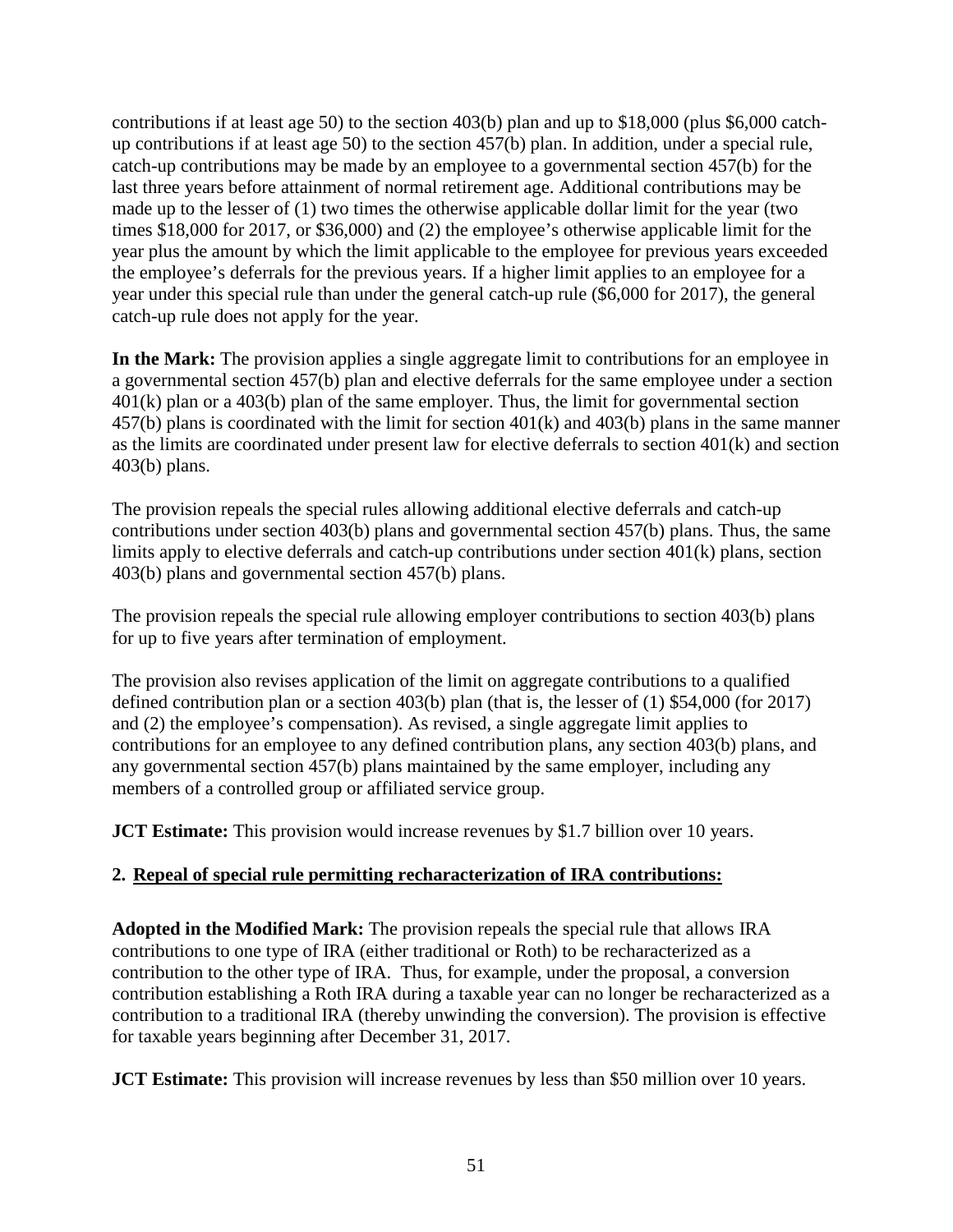#### **3. Length of service award programs for bona fide public safety volunteers**

**Adopted in the Modified Mark:** The provision increases the aggregate amount of length of service awards that may accrue for a bona fide volunteer with respect to any year of service to \$6,000 and adjusts that amount to reflect changes in cost-of-living for years after the first year the proposal is effective. In addition, under the provision, if the plan is a defined benefit plan, the limit applies to the actuarial present value of the aggregate amount of length of service awards accruing with respect to any year of service. Actuarial present value is to be calculated using reasonable actuarial assumptions and methods, assuming payment will be made under the most valuable form of payment under the plan with payment commencing at the later of the earliest age at which unreduced benefits are payable under the plan or the participant's age at the time of the calculation.

The provision is effective for taxable years beginning after December 31, 2017.

**JCT Estimate:** This provision would decrease revenues by \$500 billion over 10 years.

#### **4. Extended rollover period for the rollover of plan loan offset amounts in certain cases**

**Adopted in the Modified Mark:** Under the provision, the period during which a qualified plan loan offset amount may be contributed to an eligible retirement plan as a rollover contribution is extended from 60 days after the date of the offset to the due date (including extensions) for filing the Federal income tax return for the taxable year in which the plan loan offset occurs, that is, the taxable year in which the amount is treated as distributed from the plan. A qualified plan loan offset amount is a plan loan offset amount that is treated as distributed from a qualified retirement plan, a section 403(b) plan or a governmental section 457(b) plan solely by reason of the termination of the plan or the failure to meet the repayment terms of the loan because of the employee's separation from service, whether due to layoff, cessation of business, termination of employment, or otherwise. As under present law, a loan offset amount under the provision is the amount by which an employee's account balance under the plan is reduced to repay a loan from the plan.

**JCT Estimate:** This provision will have a negligible revenue effect.

# **N. Additions Adopted in the Modified Mark**

#### **1. Modify tax treatment of Alaska Native Corporations and settlement trusts**

**Current law:** The Alaska Native Claims Settlement Act ("ANCSA") established Native Corporations to hold property for Alaska Natives. Alaska Natives are generally the only permitted common shareholders of those corporations under section 7(h) of ANCSA, unless a Native Corporation specifically allows other shareholders under specified procedures.

ANCSA permits a Native Corporation to transfer money or other property to an Alaska Native Settlement Trust ("Settlement Trust") for the benefit of beneficiaries who constitute all or a class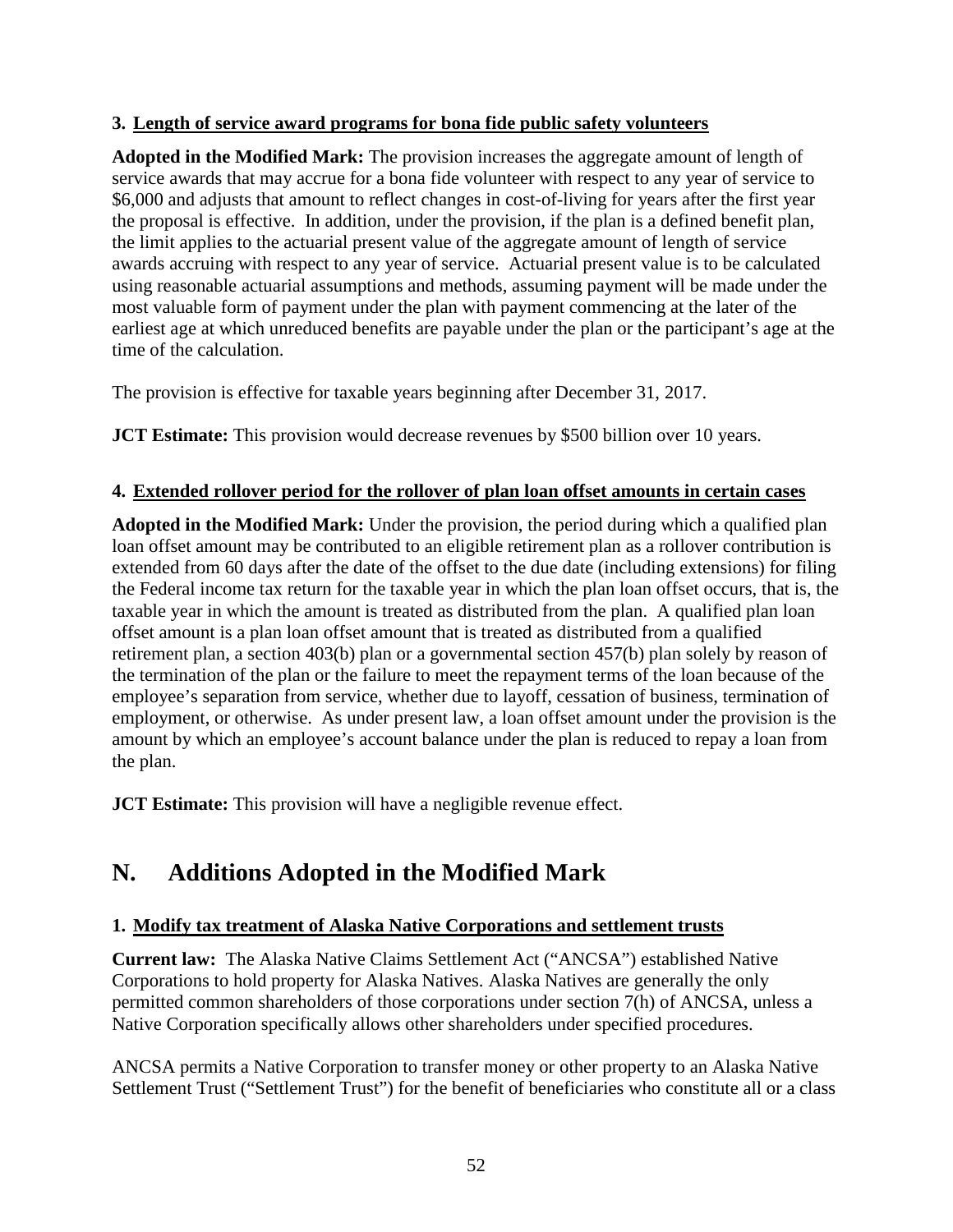of the shareholders of the Native Corporation, to promote the health, education and welfare of beneficiaries and to preserve the heritage and culture of Alaska Natives.

**Adopted in the Modified Mark:** The provision allows a Native Corporation to assign certain payments described in ANCSA to a Settlement Trust without having to recognize gross income from those payments, provided the assignment is in writing and the Native Corporation has not received the payment prior to assignment. The provision also allows a Native Corporation to elect annually to deduct contributions made to a Settlement Trust. In addition, it requires any Native Corporation which has made an election to deduct contributions to a Settlement Trust as described above to furnish a statement to the Settlement Trust containing: (1) the total amount of contributions; (2) whether such contribution was in cash; (3) for non-cash contributions, the date that such property was acquired by the Native Corporation and the adjusted basis of such property on the contribution date; (4) the date on which each contribution was made to the Settlement Trust; and (5) such information as the Secretary determines is necessary for the accurate reporting of income relating to such contributions.

The provision relating to exclusion for ANCSA payments assigned to Settlement Trusts is effective to taxable years beginning after December 31, 2016.

The provision relating to the deduction of contributions is effective for taxable years for which the Native Corporation's refund statute of limitations period has not expired, and it provides a one-year waiver of the refund statute of limitations period in the event that the period expires before the end of the one-year period beginning on the date of enactment.

The provision relating to the reporting requirement applies to taxable years beginning after December 31, 2016.

**JCT Estimate:** This provision would reduce revenues by less than \$50 million over 10 years.

# **2. Low income housing tax credit modifications**

**Current Law:** The low-income housing tax credit ("LIHTC") may be claimed over a 10-year period for the cost of building rental housing occupied by tenants having incomes below specified levels. The amount of the credit for any taxable year in the credit period is the applicable percentage of the qualified basis of each qualified low-income building. The qualified basis of any qualified low-income building for any taxable year equals the applicable fraction of the eligible basis of the building. Eligible basis is generally adjusted basis at the close of the first taxable year of the credit period.

**Adopted in the Modified Mark:** The provision incorporates several sections of S.548, the Affordable Housing Credit Improvement Act of 2017, including:

- Section 302. Reconstruction or replacement period after casualty loss
- Section 303. Modification of rights relating to building purchase
- Section 307. Determination of community revitalization plan to be made by State housing credit agency
- Section 308. Prohibition of local approval and contribution requirements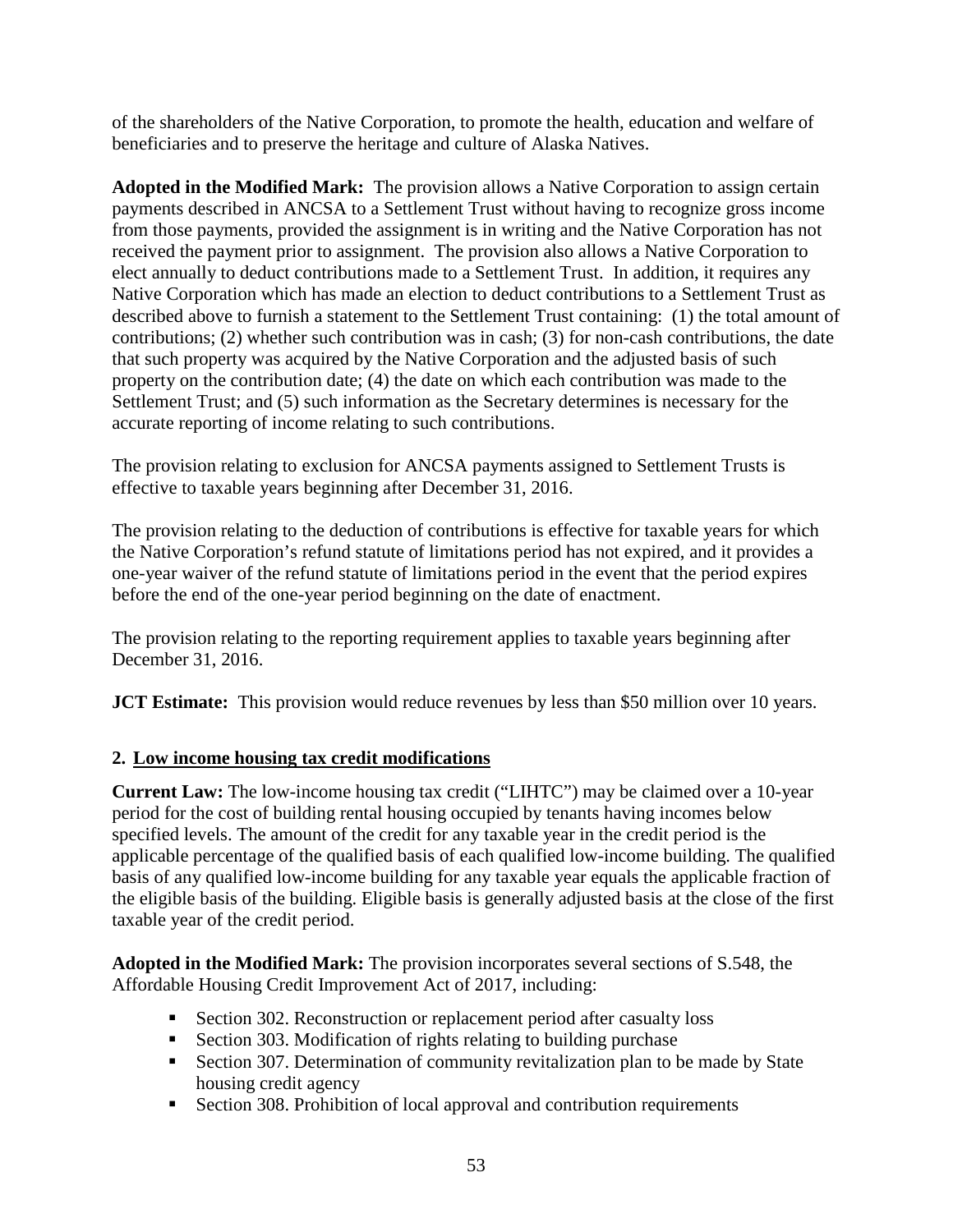- Section 401. Selection criteria under qualified allocation plans
- Section 501. Affordable housing tax credit: The proposal renames the "Low-Income Housing Tax Credit" the "Affordable Housing Tax Credit"

**JCT Estimate:** The provision is estimated to have negligible revenue effect.

#### **3. Expansion of qualifying beneficiaries of an electing small business trust:**

**Current Law:** An electing small business trust ("ESBT") may be a shareholder of an S corporation. Generally, the eligible beneficiaries of an ESBT include individuals, estates, and certain charitable organizations eligible to hold S corporation stock directly. A nonresident alien individual may not be a shareholder of an S corporation and may not be a potential current beneficiary of an ESBT. The portion of an ESBT which consists of the stock of an S corporation is treated as a separate trust and generally is taxed on its share of the S corporation's income at the highest rate of tax imposed on individual taxpayers. This income (whether or not distributed by the ESBT) is not taxed to the beneficiaries of the ESBT.

**Adopted in the Modified Mark:** This provision allows a nonresident alien to be a potential current beneficiary of an ESBT. The provision takes effect on January 1, 2018.

**JCT Estimate:** This provision would reduce revenues by \$300 million over 10 years.

# **4. CRAFT beverage modification and tax reform**

#### **A. Exempt the aging period of beer, wine and spirits from UNICAP rules related to interest**

**Current Law:** The Uniform Capitalization ("UNICAP") rules, require certain direct and indirect costs allocable to real or tangible personal property produced by the taxpayer to be included in either inventory or capitalized into the basis of such property, as applicable.

**Adopted in the Modified Mark:** The proposal would exclude the aging periods for beer, wine, and distilled spirits from the production period for purposes of the UNICAP interest capitalization rules. Thus, under the proposal, producers of beer, wine and distilled spirits are able to deduct interest expenses (subject to any other applicable limitation) attributable to a shorter production period.

The proposal expires for taxable years beginning after December 31, 2019.

# **B. Reduced Rate of Excise tax on beer**

**Current Law:** The rate of tax on beer is \$18 per barrel (31 gallons). Small brewers are subject to a reduced tax rate of \$7 per barrel on the first 60,000 barrels of beer domestically produced and removed each year. Small brewers are defined as brewers producing fewer than two million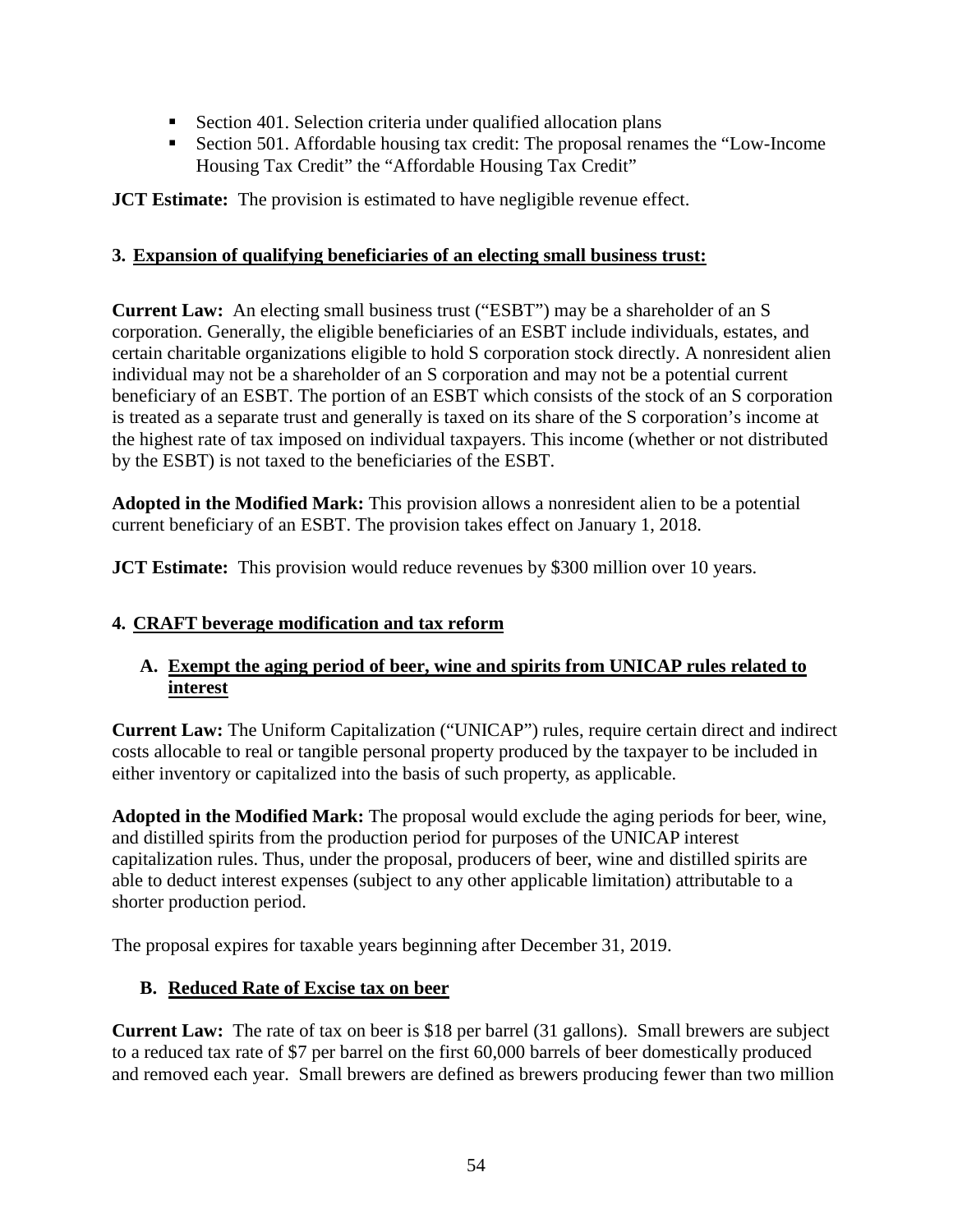barrels of beer during a calendar year. The credit reduces the effective per-gallon tax rate from approximately 58 cents per gallon to approximately 22.6 cents per gallon for this beer.

**Adopted in the Modified Mark:** The proposal lowers the rate of tax on beer to \$16 per barrel on the first six million barrels brewed by the brewer or imported by the importer. In general, in the case of a controlled group of brewers, the six million barrel limitation is applied and apportioned at the level of the controlled group. Beer brewed or imported in excess of the six million barrel limit would continue to be taxed at \$18 per barrel. In the case of small brewers, such brewers would be taxed at a rate of \$3.50 per barrel on the first 60,000 barrels domestically produced, and \$16 per barrel on any further barrels produced. The same rules applicable to controlled groups under present law apply with respect to this limitation.

The proposal expires for taxable years beginning after December 31, 2019.

# **C. Simplification of rules regarding records, statements and returns**

**Current Law:** Brewers are required to maintain records and file reports of operations as required by the regulations and are subject to inspection of their premises and records. Special occupational taxes had been imposed on alcohol industry members, including wholesale and retail dealers, but were effectively repealed for taxes due on or after July 1, 2005. However, these persons remain subject to registration and recordkeeping requirements that supplement the operational reporting rules. Brewers file monthly, quarterly, or annual reports of operations (the frequency depends upon the type of operation and its size), which do not include reports of inventory, although inventory records must be kept. Wholesalers and some retailers must keep records, including inventory, but need only register and need not file reports.

**Adopted in the Modified Mark:** Under the proposal, the Secretary shall permit a person to employ a unified system for any records, statements, and returns required to be kept, rendered or made under section 5555.

The proposal expires for taxable years beginning after December 31, 2019.

# **D. Transfers of beer in bond**

**Current Law:** Certain removals or transfers of beer are exempt from tax. Beer may be transferred without payment of the tax between bonded premises under certain conditions specified in the regulations. The tax liability accompanies the beer that is transferred in bond. However, beer may only be transferred free of tax between breweries if both breweries are owned by the same brewer.

**Adopted in the Modified Mark:** The proposal relaxes the shared ownership requirement of section 5414. Thus, under the provision, a brewer may transfer beer from one brewery to another without incurring tax, provided that: (i) the breweries are owned by the same person; (ii) one brewery owns a controlling interest in the other; (iii) the same person or persons have a controlling interest in both breweries; or (iv) the proprietors of the transferring and receiving premises are independent of each other, and the transferor has divested itself of all interest in the beer so transferred, and the transferee has accepted responsibility for payment of the tax.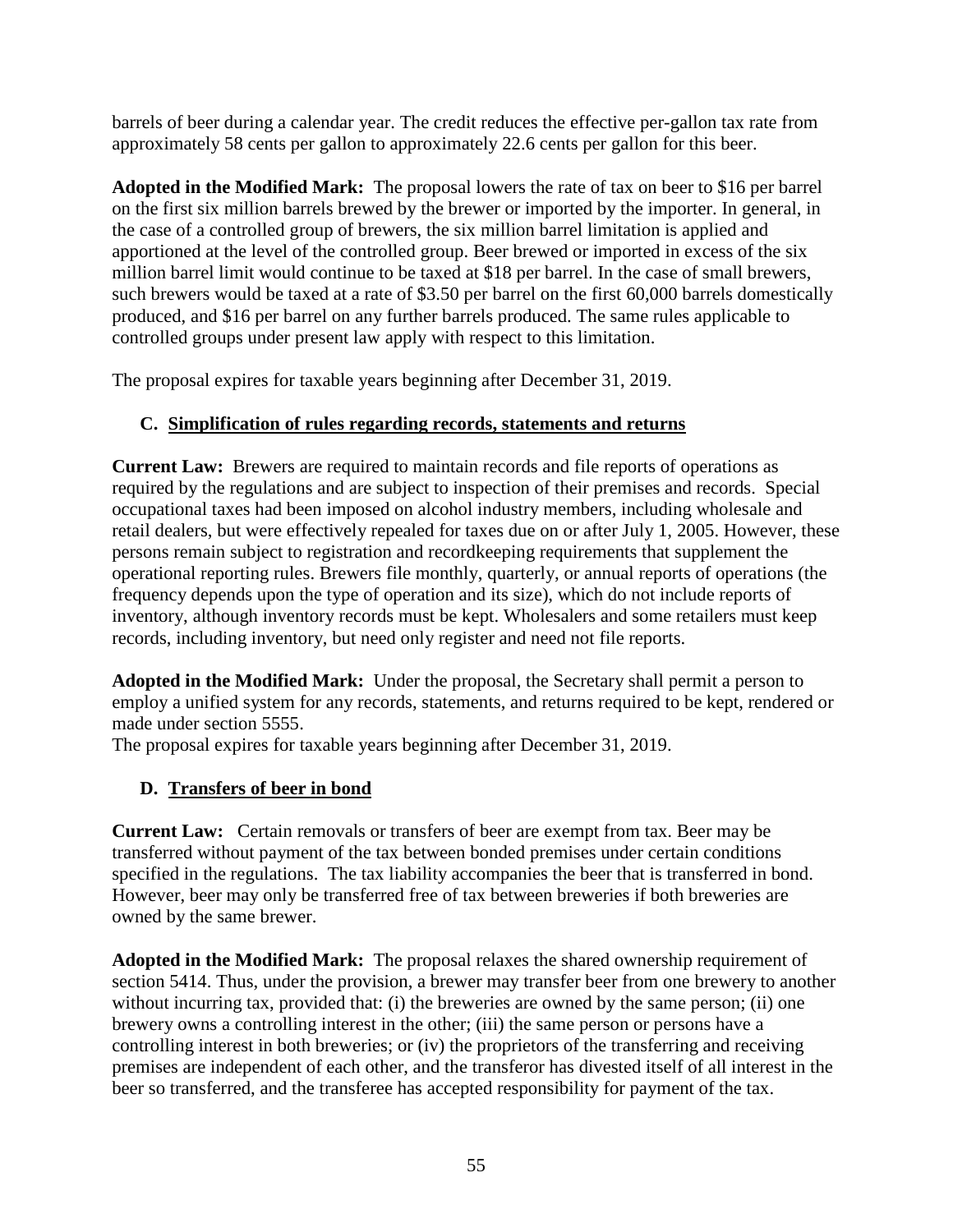For purposes of transferring the tax liability pursuant to (iv) above, such relief from liability shall be effective from the time of removal from the transferor's bonded premises, or from the time of divestment, whichever is later.

The proposal expires for taxable years beginning after December 31, 2019.

## **E. Reduced rate of tax on certain wine**

**Current Law:** Under present law, excise taxes are imposed at different rates on wine, depending on the wine's alcohol content and carbonation levels. The following table outlines the present rates of tax on wine.

| Tax (and Code Section)                                                                               | Tax Rates                                                |
|------------------------------------------------------------------------------------------------------|----------------------------------------------------------|
| Wines (sec. $5041$ )                                                                                 |                                                          |
| "Still wines" not more than 14 percent alcohol                                                       | $$1.07$ per wine gallon                                  |
| "Still wines" more than 14 percent, but not more than 21 $$1.57$ per wine gallon<br>percent, alcohol |                                                          |
| "Still wines" more than 21 percent, but not more than 24 $$3.15$ per wine gallon<br>percent, alcohol |                                                          |
| "Still wines" more than 24 percent alcohol                                                           | \$13.50 per proof gallon (taxed as<br>distilled spirits) |
| Champagne and other sparkling wines                                                                  | \$3.40 per wine gallon                                   |
| Artificially carbonated wines                                                                        | \$3.30 per wine gallon                                   |

Wineries having aggregate annual production not exceeding 250,000 gallons ("small domestic producers") receive a credit against the wine excise tax equal to 90 cents per gallon (the amount of a wine tax increase enacted in 1990) on the first 100,000 gallons of wine domestically produced and removed during a calendar year. The credit is reduced (but not below zero) by one percent for each 1,000 gallons produced in excess of 150,000 gallons; the credit does not apply to sparkling wines.

**Adopted in the Modified Mark:** The proposal modifies the credit against the wine excise tax for small domestic producers, by removing the 250,000 wine gallon domestic production limitation (and thus making the credit available for all wine producers and importers). Additionally, under the proposal, sparkling wine producers and importers are now eligible for the credit. With respect to wine produced in, or imported into, the United States during a calendar year, the credit amount is (1) \$1.00 per wine gallon for the first 30,000 wine gallons of wine, plus; (2) 90 cents per wine gallon on the next 100,000 wine gallons of wine, plus; (3) 53.5 cents per wine gallon on the next 620,000 wine gallons of wine. There is no phaseout of the credit.

In the case of any wine gallons of wine that have been produced outside of the United States and imported into the United States, the tax credit allowable may be assigned by the person who produced such wine (the "foreign producer") to any electing importer of such wine gallons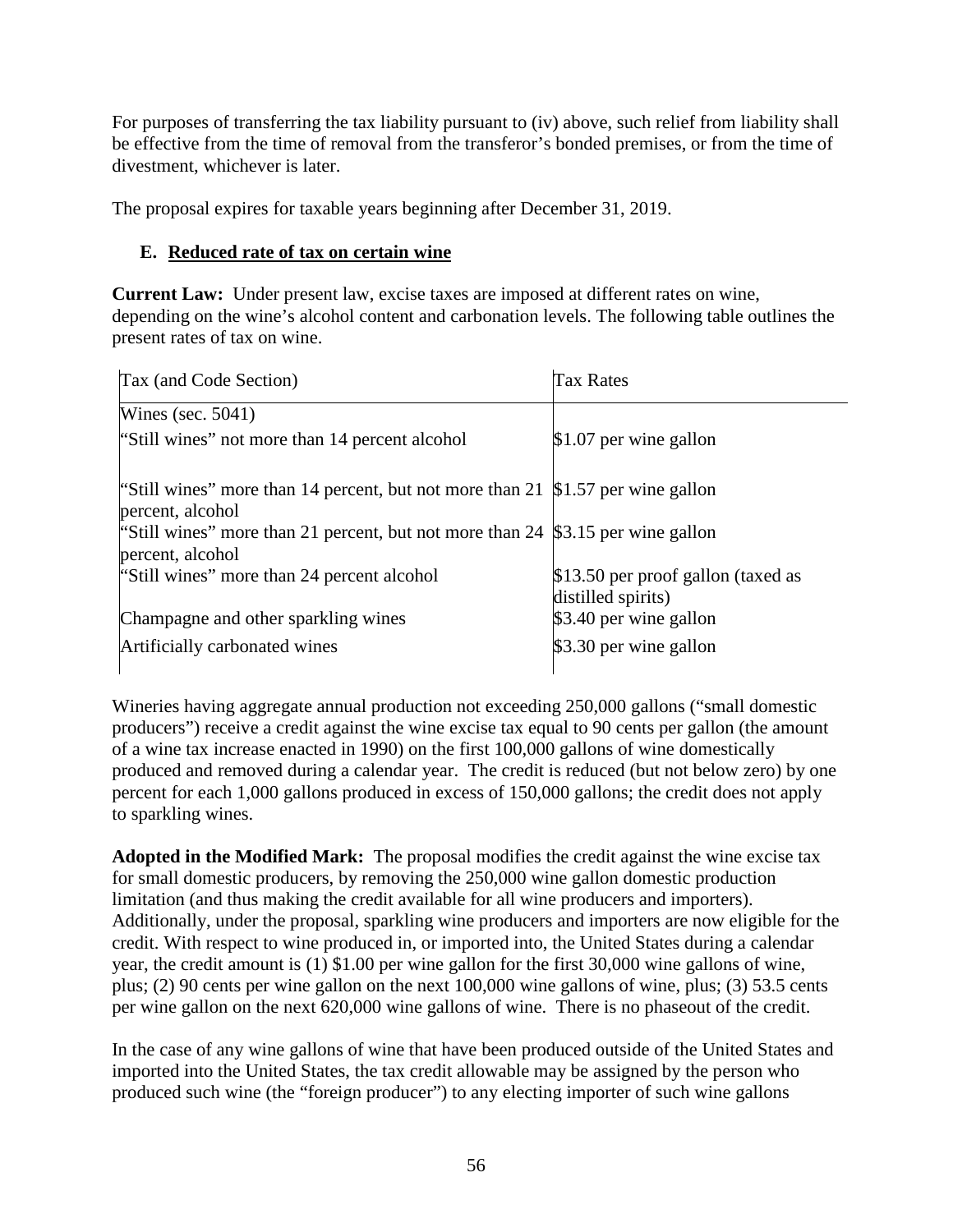pursuant to requirements established by the Secretary of the Treasury, in consultation with the Secretary of Health and Human Services and the Secretary of the Department of Homeland Security.

The proposal expires for taxable years beginning after December 31, 2019.

# **F. Adjust alcohol content level of wine for application of excise taxes**

**Current Law:** Under present law, excise taxes are imposed at different rates on wine, depending on the wine's alcohol content and carbonation levels. The table in the section above outlines the present rates of tax on wine.

**Adopted in the Modified Mark:** The proposal modifies alcohol-by-volume levels of the first two tiers of the excise tax on wine, by changing 14 percent to 16 percent. Thus, under the proposal, a wine producer or importer may produce or import "still wine" that has an alcohol-byvolume level of up to 16 percent, and remain subject to the lowest rate of \$1.07 per wine gallon.

The proposal expires for taxable years beginning after December 31, 2019.

# **G. Reduced rate of tax on mead and certain carbonated wines**

**Current Law:** Under present law, excise taxes are imposed at different rates on wine, depending on the wine's alcohol content and carbonation levels. The table in the section above outlines the present rates of tax on wine.

**Adopted in the Modified Mark:** The proposal designates mead and certain sparkling wines to be taxed at the lowest rate applicable to "still wine," of \$1.07 per wine gallon of wine. Mead is defined as a wine that contains not more than 0.64 grams of carbon dioxide per hundred milliliters of wine, which is derived solely from honey and water, contains no fruit product or fruit flavoring, and contains less than 8.5 percent alcohol-by-volume. The sparkling wines eligible to be taxed at the lowest rate are those wines that contain not more than 0.64 grams of carbon dioxide per hundred milliliters of wine, which are derived primarily from grapes or grape juice concentrate and water, which contain no fruit flavoring other than grape, and which contain less than 8.5 percent alcohol by volume.

The proposal expires for taxable years beginning after December 31, 2019.

# **H. Reduced excise tax rates on distilled spirits**

**Current Law:** An excise tax is imposed on all distilled spirits produced in, or imported into, the United States. The tax liability legally comes into existence the moment the alcohol is produced or imported but payment of the tax is not required until a subsequent withdrawal or removal from the distillery, or, in the case of an imported product, from customs custody or bond. Distilled spirits are taxed at a rate of \$13.50 per proof gallon. Liability for the excise tax on distilled spirits comes into existence when the alcohol is produced but is not determined and payable until bottled distilled spirits are removed from the bonded premises of the distilled spirits plant where they are produced.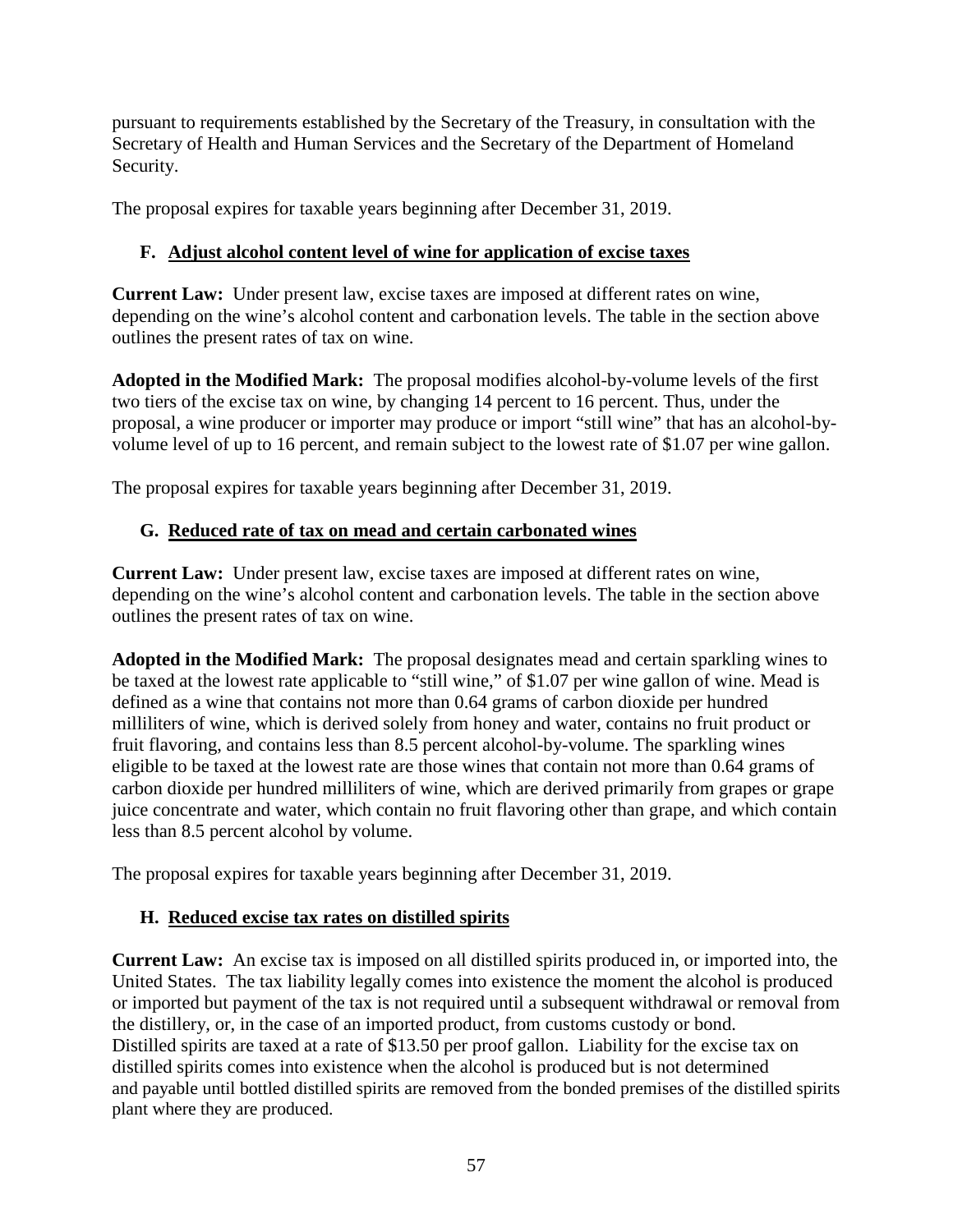**Adopted in the Modified Mark:** The proposal institutes a tiered rate for distilled spirits. The rate of tax is lowered to \$2.70 per proof gallon on the first 100,000 proof gallons of distilled spirits, \$13.34 for all proof gallons in excess of that amount but below 22,130,000 proof gallons, and \$13.50 for amounts thereafter. The proposal contains rules so as to prevent members of the same controlled group from receiving the lower rate on more than 100,000 proof gallons of distilled spirits. Importers of distilled spirits are eligible for the lower rates.

The proposal expires for taxable years beginning after December 31, 2019.

#### **I. Allow transfer on bonded spirits in bottles**

**Current Law:** An excise tax is imposed on all distilled spirits produced in, or imported into, the United States. The tax liability legally comes into existence the moment the alcohol is produced or imported but payment of the tax is not required until a subsequent withdrawal or removal from the distillery, or, in the case of an imported product, from customs custody or bond. Distilled spirits are taxed at a rate of \$13.50 per proof gallon. Liability for the excise tax on distilled spirits comes into existence when the alcohol is produced but is not determined and payable until bottled distilled spirits are removed from the bonded premises of the distilled spirits plant where they are produced. Generally, bulk distilled spirits may be transferred in bond between bonded premises; however, tax liability follows these products. Additionally, in order to transfer such spirits in bond without payment of tax, such spirits may not be transferred in containers smaller than one gallon. Imported bulk distilled spirits may be released from customs custody without payment of tax and transferred in bond to a distillery. Distilled spirits can be exported without payment of tax and may be withdrawn without payment of tax or free of tax from the production facility for certain authorized uses, including industrial uses and nonbeverage uses.

A portion of the revenues from the distilled spirits excise tax imposed on rum imported or brought into the United States (less certain administrative costs) is transferred ("covered over") to Puerto Rico and the U.S. Virgin Islands.248 The amount covered over is \$10.50 per proof gallon (\$13.25 per proof gallon during the period from July 1, 1999, through December 31, 2016).

Eligible distilled spirits wholesale distributors and distillers receive an income tax credit for the average cost of carrying previously imposed excise tax on beverages stored in their warehouses.

**Adopted in the Modified Mark:** The proposal allows distillers to transfer spirits in approved containers other than bulk containers in bond without payment of tax.

The proposal expires for taxable years beginning after December 31, 2019.

**JCT Score:** The craft beverages reforms, taken together, would reduce revenues by \$4.2 billion over 10 years.

#### **5. Aircraft Management Services**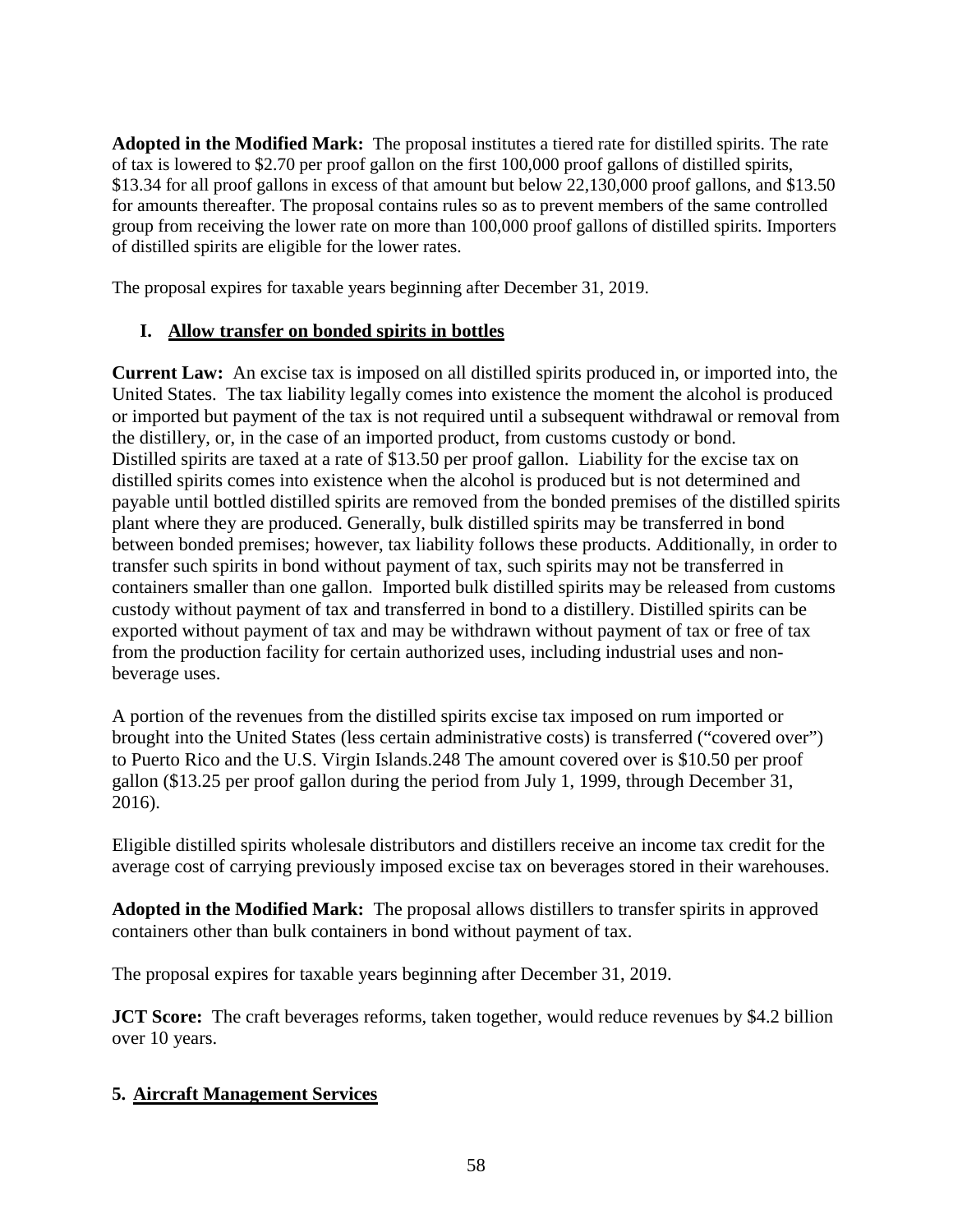**Current Law:** Current law imposes an excise tax on amounts paid for taxable transportation. In general, for domestic flights, the tax consists of two parts: a 7.5 percent ad valorem tax applied to the amount paid and a flat dollar amount for each flight segment (consisting of one takeoff and one landing). "Taxable transportation" generally means transportation by air which begins and ends in the United States. The tax is paid by the person making the payment subject to tax and the tax is collected by the person receiving the payment.

In determining whether a flight constitutes taxable transportation and whether the amounts paid for such transportation are subject to tax, the Internal Revenue Service ("IRS") has looked at who has "possession, command, and control" of the aircraft based on the relevant facts and circumstances.

**Adopted in the Modified Mark:** The provision exempts certain payments related to the management of private aircraft from the excise taxes imposed on taxable transportation by air. Exempt payments are those amounts paid by an aircraft owner for management services related to maintenance and support of the owner's aircraft or flights on the owner's aircraft. Applicable services include support activities related to the aircraft itself, such as its storage, maintenance, and fueling, and those related to its operation, such as the hiring and training of pilots and crew, as well as administrative services such as scheduling, flight planning, weather forecasting, obtaining insurance, and establishing and complying with safety standards. Aircraft management services also include such other services as are necessary to support flights operated by an aircraft owner.

**JCT Estimate:** This provision would reduce revenues by less than \$50 million over 10 years.

# **6. Create Qualified Opportunity Zones**

**Current Law:** Current law several incentives aimed at encouraging economic growth and investment in distressed communities by providing Federal tax benefits to businesses located within designated boundaries.

**Adopted in the Modified Mark:** The provision provides for the temporary deferral of inclusion in gross income for capital gains reinvested in a qualified opportunity fund and the permanent exclusion of capital gains from the sale or exchange of an investment in the qualified opportunity fund.

The provision allows for the designation of certain low-income community population census tracts as qualified opportunity zones, where low-income communities are defined in Section 45D(e). The designation of a population census tract as a qualified opportunity zone remains in effect for the period beginning on the date of the designation and ending at the close of the tenth calendar year beginning on or after the date of designation.

The provision provides two main tax incentives to encourage investment in qualified opportunity zones. First, it allows for the temporary deferral of inclusion in gross income for capital gains that are reinvested in a qualified opportunity fund. A qualified opportunity fund is an investment vehicle organized as a corporation or a partnership for the purpose of investing in qualified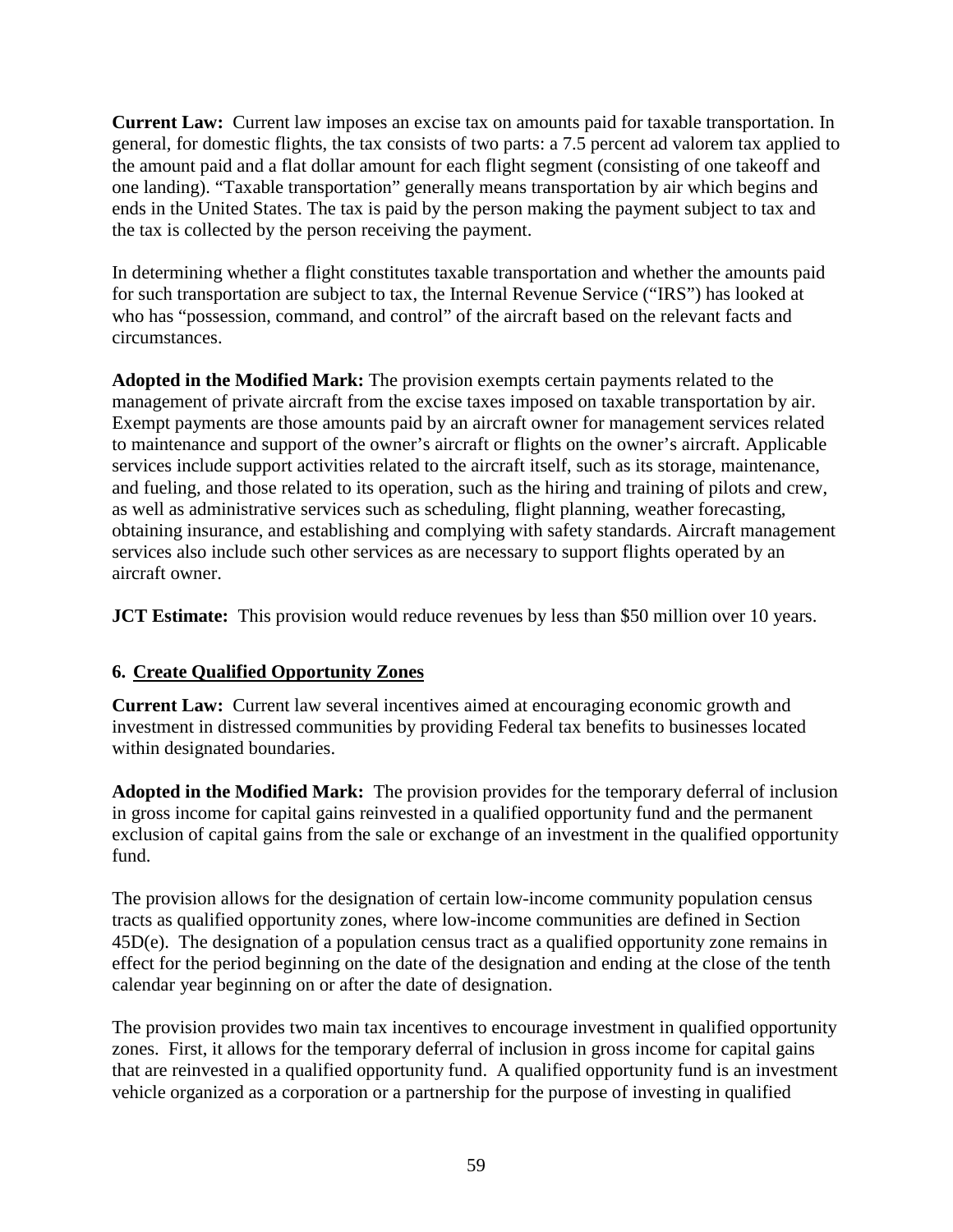opportunity zone property (other than another qualified opportunity fund) that holds at least 90 percent of its assets in qualified opportunity zone property. The provision intends that the certification process for a qualified opportunity fund will be done by the CDFI in a manner similar to the process for allocating the new markets tax credit. The proposal provides the Secretary authority to carry out the process.

**JCT Estimate:** This provision would reduce revenues by \$1.6 billion over 10 years.

#### **7. Deny deduction for settlements subject to a nondisclosure agreement paid in connection with sexual harassment or sexual abuse**

**Current Law:** Current law generally allows a taxpayer to deduct ordinary and necessary business expenses paid or incurred in carrying on any trade or business, subject to certain exceptions.

**Adopted in the Modified Mark**: No deduction is allowed for any settlement, payout, or attorney fees related to sexual harassment or sexual abuse if such payments are subject to a nondisclosure agreement.

The provision is effective for amounts paid or incurred after date of enactment.

**JCT Estimate:** This provision would increase revenues by less than \$50 million over 10 years.

#### **8. Uniform treatment of expenses in contingency fee cases**

**Current Law:** Current law generally allows a taxpayer to deduct ordinary and necessary business expenses paid or incurred in carrying on any trade or business, subject to certain exceptions.

**Adopted in the Modified Mark:** The provision denies attorneys an otherwise-allowable deduction for litigation costs paid under arrangements that are primarily on a contingent fee basis until the contingency ends.

**JCT Estimate:** This provision would increase revenues by \$500 million over 10 years.

#### **9. Deductibility of penalties and fines for Federal income tax purposes**

**Current Law:** Current law prohibits deductions for fines or penalties paid to a government for a violation of any law.

**Adopted in the Modified Mark:** The provision denies deductibility for any otherwise deductible amount paid or incurred (whether by suit, agreement, or otherwise) to or at the direction of a government or specified nongovernmental entity in relation to the violation of any law or the investigation or inquiry by such government or entity into the potential violation of any law. The provision applies only where a government (or other entity treated in a manner similar to a government under the provision) is a complainant or investigator with respect to the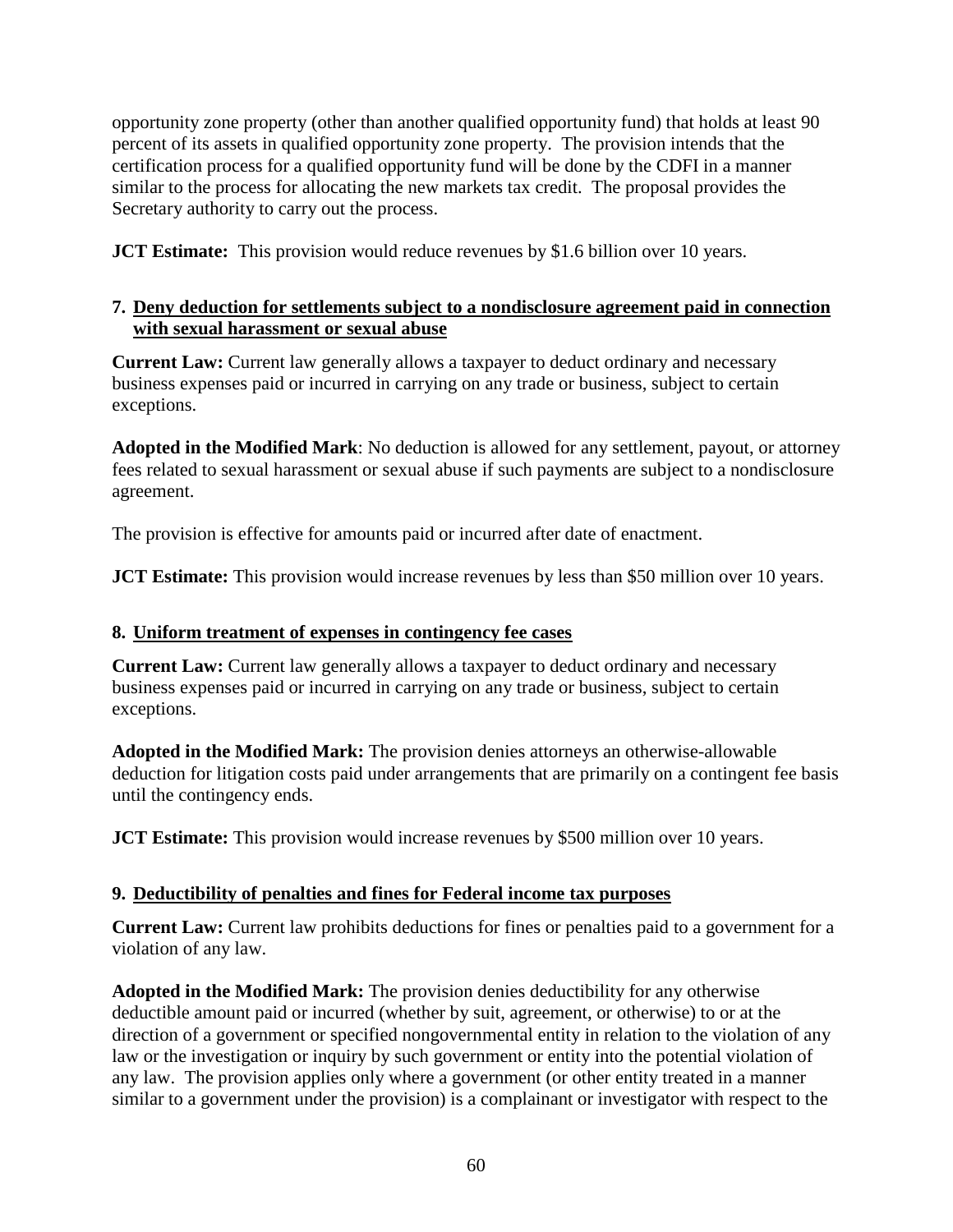violation or potential violation of any law. An exception also applies to any amount paid or incurred as taxes due.

The proposal is effective for amounts paid or incurred after the date of enactment, except that it would not apply to amounts paid or incurred under any binding order or agreement entered into before such date. Such exception does not apply to an order or agreement requiring court approval unless the approval was obtained before such date.

**JCT Estimate:** The provision would increase revenues by \$100 million a year.

# **10. Repeal of deduction for local lobbying expenses**

**Current Law:** Current law generally allows a taxpayer to deduct ordinary and necessary business expenses paid or incurred in carrying on any trade or business, subject to certain exceptions.

**Adopted in the Manager's Amendment:** The provision disallows deductions for lobbying expenses with respect to legislation before local government bodies (including Indian tribal governments).

The provision would be effective for amounts paid or incurred on or after the date of enactment.

**JCT Estimate:** This provision would increase revenues by \$600 million over 10 years.

# **11. Partnership interest held in connection with the performance of services**

**Adopted in the Manager's Amendment:** The amendment imposes a three-year holding period requirement for qualification as long-term capital gain with respect to certain partnership interests received in connection with the performance of services.

**JCT Estimate:** This provision would increase revenues by \$1.2 billion over 10 years.

# **IV – INTERNATIONAL TAX REFORM**

# **A. Establishment of a Participation Exemption System for Taxation of Foreign Income**

# **1. Deduction for dividends received by domestic corporations from certain foreign corporations**

**Current Law:** Generally, foreign income earned by a foreign subsidiary of a U.S. corporation is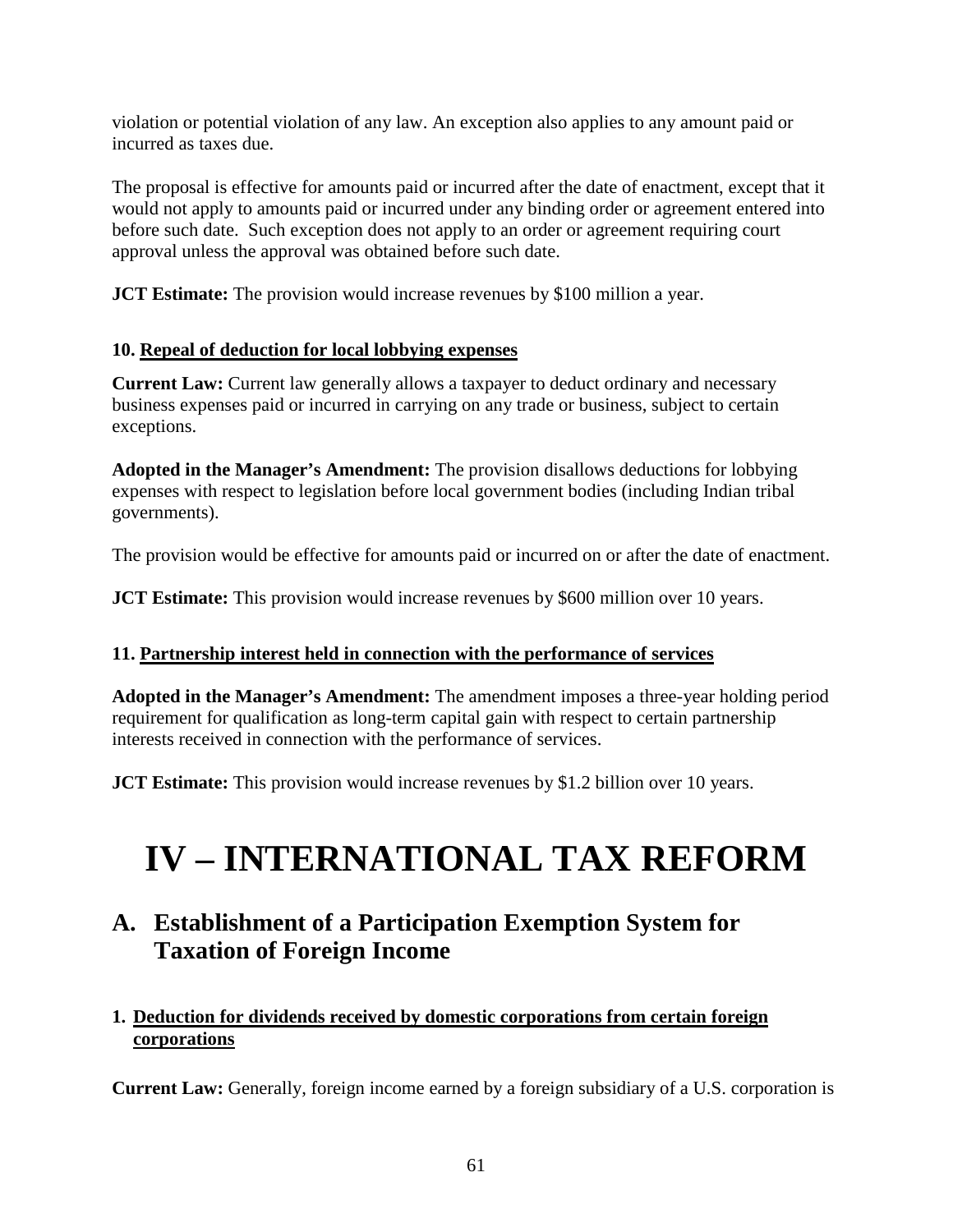not subject to U.S. tax until it is distributed to the U.S. parent corporation as a dividend. Such dividends, minus credits for foreign taxes paid, are considered taxable income for the U.S. parent corporation.

**In the Mark:** If a U.S. corporation owns at least 10% of the voting stock in a foreign corporation, the foreign-source portion of dividends paid by the foreign corporation to the U.S. corporation are 100% exempt from U.S. tax.

**JCT Estimate:** This provision would reduce revenues by \$215.5 billion over 10 years.

#### **2. Special rules relating to sales or transfers involving specified 10-percent owned foreign corporations**

**Current Law:** When a U.S. corporation sells or exchanges stock in a foreign subsidiary, the gain may be considered a dividend to the extent the foreign corporation has earnings and profits that have not already been subject to U.S. tax. If foreign business is conducted through a branch of a U.S. corporation rather than a foreign subsidiary, the corporation owes U.S. taxes on the foreign earnings and deducts losses as though they accrued directly to the U.S. corporation.

**In the Mark:** This provision requires a U.S. corporation to reduce the basis of its stock in foreign subsidiaries by the amount of any dividends received from the subsidiaries that are exempt from tax by the new dividends received deduction, but only for the purpose of determining losses on sales and exchanges of subsidiary stock. If a U.S. corporation transfers substantially all of the assets of a foreign branch to a foreign subsidiary corporation, the "transferred loss" amount (i.e., the losses incurred by the foreign branch over certain taxable income earned by the foreign branch) is generally included in the U.S. corporation's gross income.

**JCT Estimate:** This provision would raise revenues by \$11.3 billion over 10 years.

#### **3. Treatment of deferred foreign income upon transition to participation exemption system of taxation**

**Current Law: :** Generally, foreign income earned by a foreign subsidiary of a U.S. corporation is not subject to U.S. tax until it is distributed to the U.S. parent corporation as a dividend. Such dividends, minus credits for foreign taxes paid, are considered taxable income for the U.S. corporation.

**In the Mark:** For the last taxable year beginning before the dividend exemption takes effect, a U.S. corporation that is a 10-percent shareholder of a foreign corporation must include in income its pro rata share of the undistributed, non-previously-taxed post-1986 foreign earnings of the corporation. The subpart F inclusion is taxed at rates of 10 percent for earnings attributable to liquid assets and 5 percent for other earnings.

Taxpayers subject to this deemed repatriation may elect to pay the net tax liability in eight installments in the following amounts: installments one through five in an amount equal to eight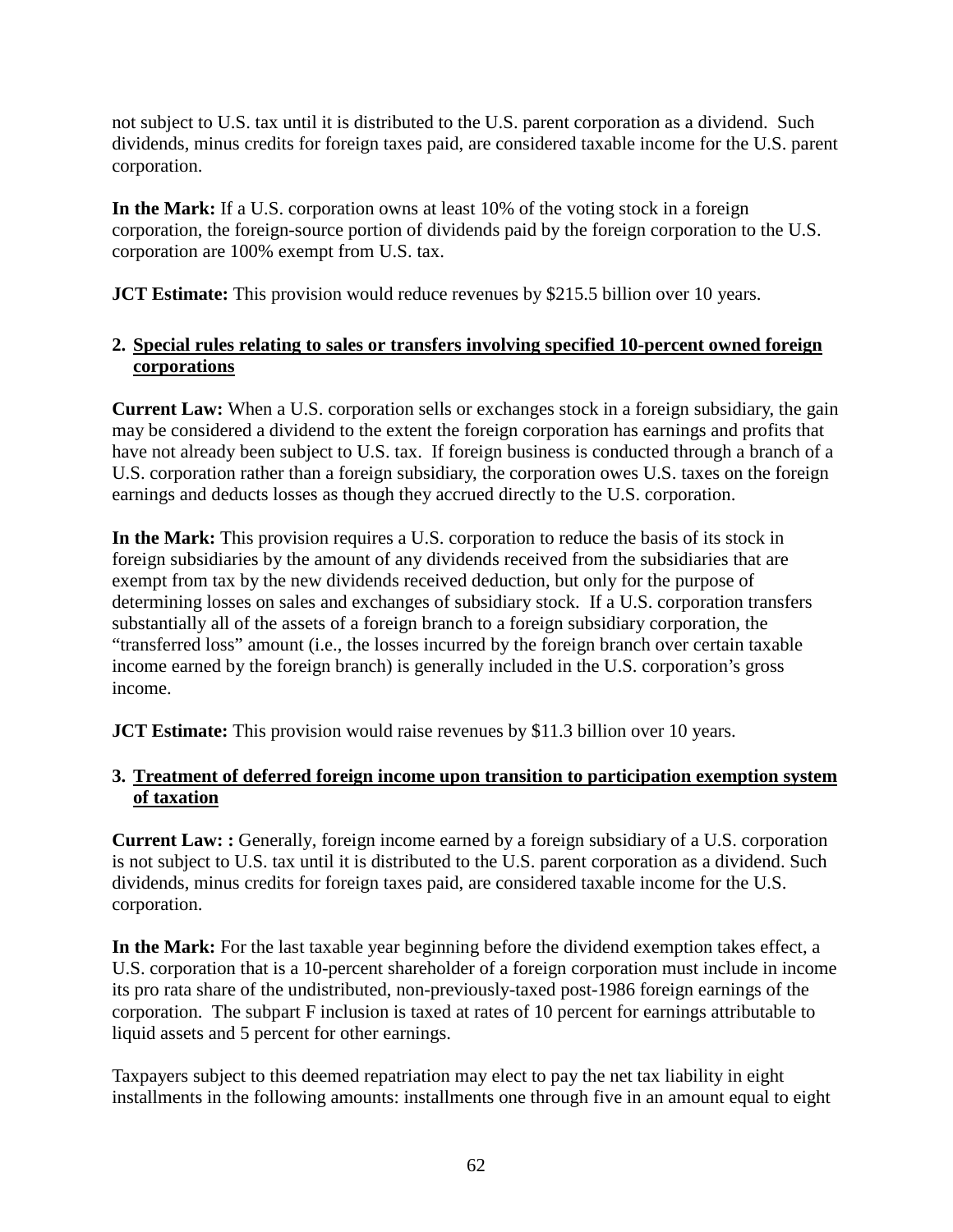percent of the net tax liability; a sixth installment of 15 percent of the net tax liability; the seventh is 20 percent and the eighth, 25 percent. If an installment is paid on time, it does not incur interest.

There is a special rule for S corporations. Their shareholders may elect to maintain deferral on such foreign income until the S corporation changes its status, sells substantially all its assets, ceases to conduct business, or the electing shareholder transfers its S corporation stock.

**Adopted in the Manager's Amendment:** The amendment excludes the accumulated deferred foreign income from the REIT gross income tests. In addition, REITs would be permitted to elect to meet their distribution requirement to REIT shareholders with respect to the accumulated deferred foreign income over an eight-year period under the same installment percentages as apply to U.S. shareholders who elect to pay the net tax liability resulting from the mandatory inclusion of pre-effective-date undistributed CFC earnings in eight installments.

**JCT Estimate:** This provision, as amended, would increase revenues by \$184.8 billion over 10 years.

# **B. Rules Related to Passive and Mobile Income**

# **1. Current year inclusion of global intangible low-taxed income by United States shareholders**

**Current Law:** Generally, foreign income earned by a foreign subsidiary of a U.S. corporation is not subject to U.S. tax until it is distributed to the U.S. parent corporation as a dividend. Such dividends, minus credits for foreign income taxes paid, are considered taxable income for the U.S. corporation.

The main exception to deferral of U.S. tax is what is commonly called subpart F income (certain foreign insurance income, certain passive investment income, and specified kinds of business income, as well as certain investments in U.S. property). A U.S. parent is generally subject to current U.S. tax on subpart F income earned by its foreign subsidiaries, less any foreign income taxes paid on such income.

**In the Mark:** A U.S. shareholder of a controlled foreign corporation must currently include in income its global intangible low-taxed income in a manner similar to how it includes subpart F income. Global intangible low-taxed income is measured as the excess of the U.S. shareholder's aggregate net income over a routine return of 10% on its pro-rata share of the depreciable tangible property of the controlled foreign corporation(s). Global intangible low taxed income does not include effectively connected income, subpart F income, foreign oil and gas income, or certain related party payments. Global intangible low-taxed income is taxed at a rate of 10%.

Foreign tax credits are allowed for foreign income taxes paid with respect to global intangible low-taxed income but are limited to 80 percent of the foreign income taxes paid and are not allowed to be carried back or forward to other tax years.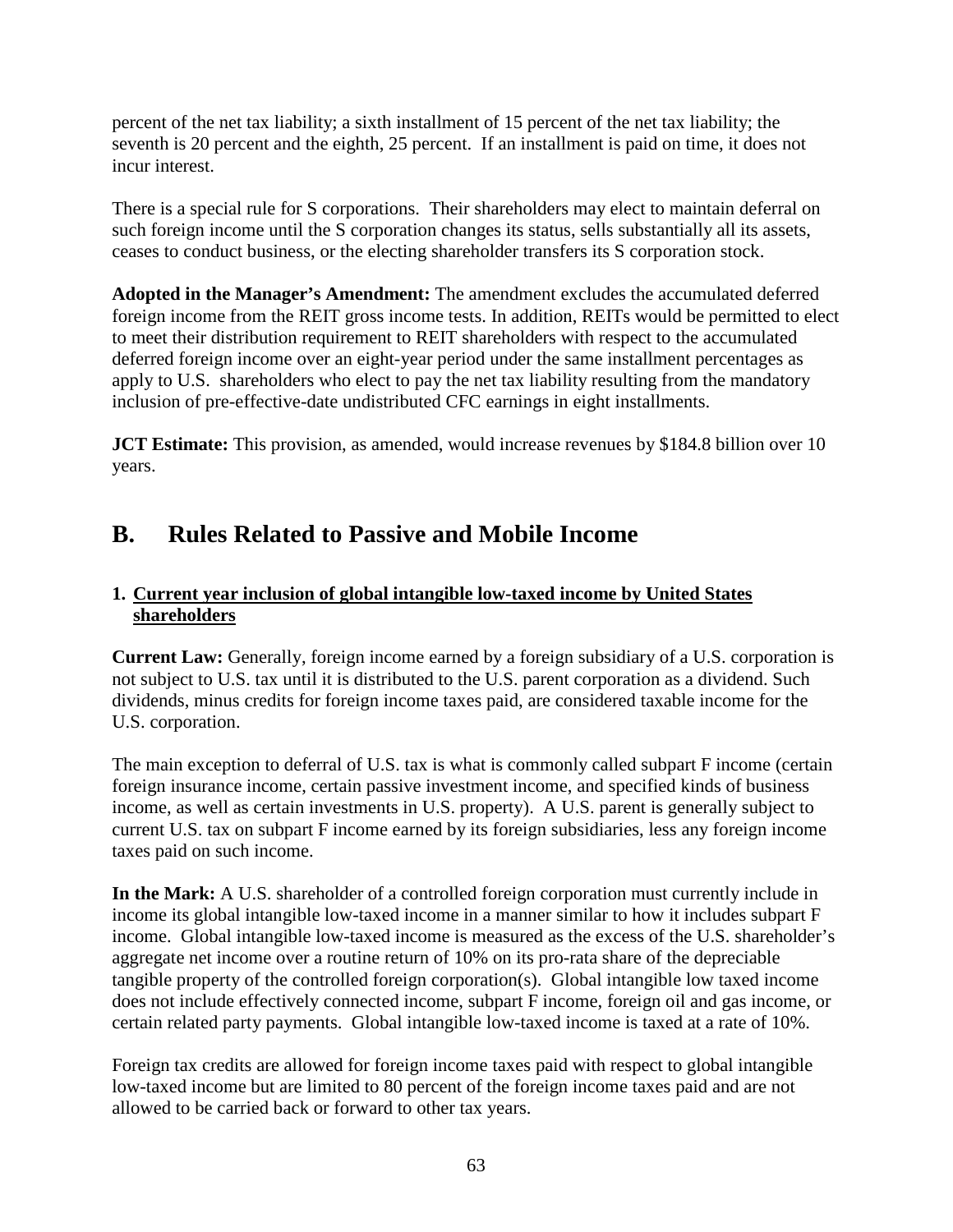**Adopted in the Modified Mark:** The Chairman's modification reduces the proposal's deduction for global intangible low-taxed income from 50 percent to 37.5 percent for taxable years beginning after December 31, 2025. For taxable years beginning after December 31, 2017, and before January 1, 2026, the proposal's 50-percent deduction for global intangible low-taxed income is unchanged.

**JCT Estimate:** This provision, as modified, would increase revenues by \$135.5 billion over 10 years.

#### **2. Deduction for foreign-derived intangible income**

**Current Law:** A U.S. corporation's taxable income is taxed at rates ranging from 15 percent to a top rate of 35 percent. This is true whether the corporation's income is derived from tangible property or intangible property.

**In the Mark:** A U.S. corporation is allowed a deduction equal to 37.5 percent (i.e., a preferential tax rate of 12.5 percent) on its foreign-derived intangible income earned in the United States. Foreign derived intangible income is calculated in a manner similar to the global intangible lowtaxed income.

**Adopted in the Modified Mark:** The Chairman's modification reduces the proposal's deduction for foreign-derived intangible income from 37.5 percent to 21.875 percent for taxable years beginning after December 31, 2025. For taxable years beginning after December 31, 2017, and before January 1, 2026, the proposal's 37.5-percent deduction for foreign-derived intangible income is unchanged.

**JCT Estimate:** This provision, as modified, would reduce revenues by \$64.4 billion over 10 years.

#### **3. Special rules for transfers of intangible property from controlled foreign corporations to United States shareholders**

**Current Law:** If a U.S. corporation receives a distribution of earnings and profits from a foreign corporation, whether of cash or property, the distribution is immediately subject to U.S. tax. If the distribution is of property, then the amount of taxable income to the U.S. corporation is the fair market value of the property at the time of the distribution to the extent that the foreign corporation has earnings and profits.

**In the Mark:** This provision allows for tax-free transfers of intangible property, such as patents, inventions, formulas, processes, designs, patterns, and know-how, from a controlled foreign corporation to its U.S. parent corporation.

**JCT Estimate:** This provision would reduce revenues by \$34.1 billion over 10 years.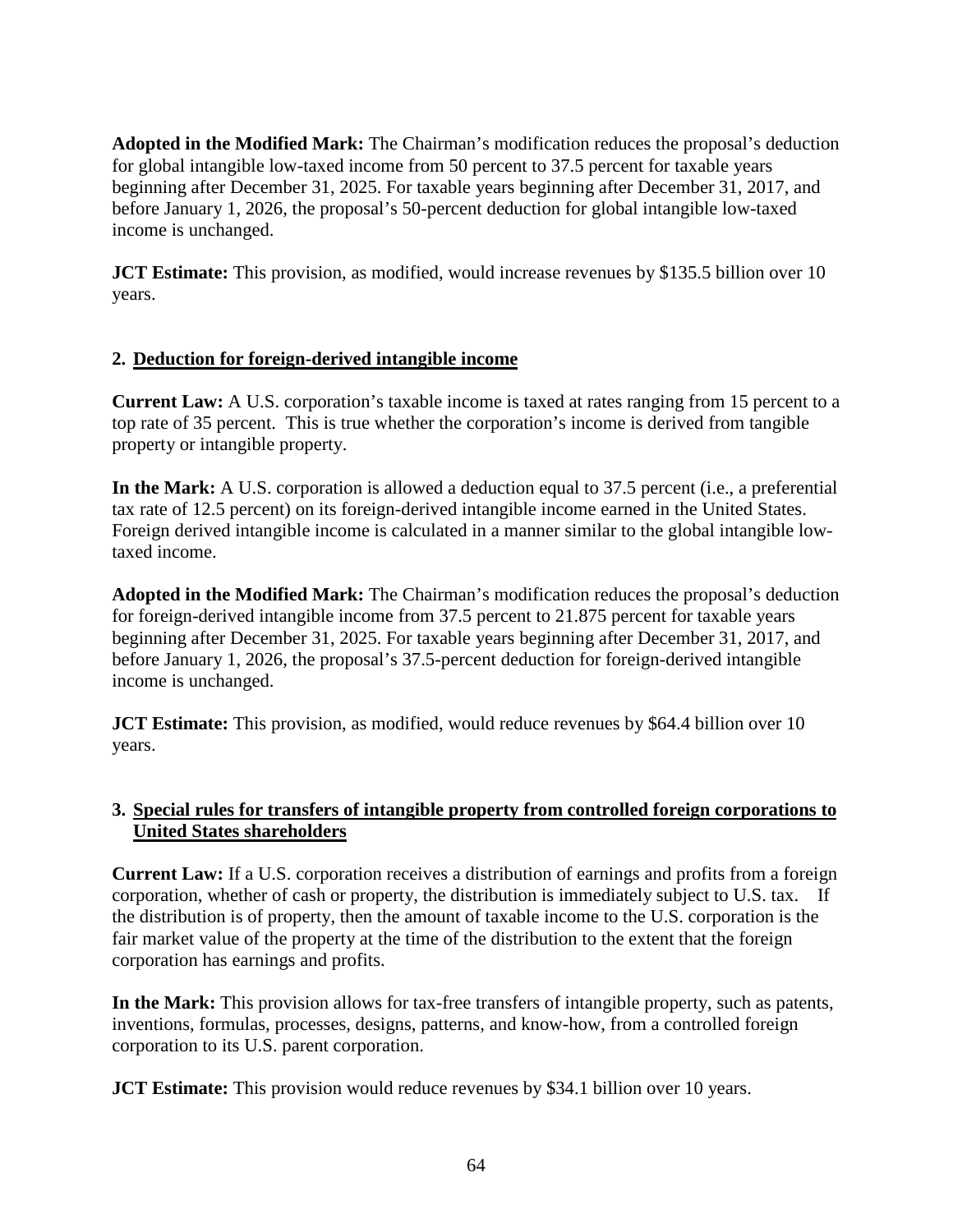# **C. Other Modifications to Subpart F Provisions**

## **1. Elimination of inclusion of foreign base company oil-related income.**

**Current Law:** Under the subpart F rules, the United States generally taxes the 10-percent U.S. shareholders of a CFC on their pro rata shares of certain income of the CFC (referred to as "subpart F income"), without regard to whether the income is distributed to the shareholders. In effect, the United States treats the 10-percent U.S. shareholders of a CFC as having received a current distribution of the corporation's subpart F income. Subpart F income consists of foreign base company income, insurance income, and certain income relating to international boycotts and other violations of public policy.

Foreign base company income consists of foreign personal holding company income, which includes passive income such as dividends, interest, rents, and royalties, and a number of categories of income from business operations, including foreign base company sales income, foreign base company services income, and foreign base company oil-related income.

**In the Mark:** The provision eliminates foreign base company oil-related income as a category of foreign base company income.

**JCT Estimate:** This provision would reduce revenues by \$4 billion over 10 years.

# **2. Inflation adjustment of de minimis exception for foreign base company income**

**Current Law:** Under a de minimis rule, if the sum of a CFC's foreign base company income and gross insurance income for the tax year is less than the lesser of 5 percent of gross income or \$1,000,000, then none of the CFC's gross income for the tax year is treated as foreign base company income or insurance income.

**In the Mark:** This provision indexes the \$1 million de minimis amount for inflation, with all increases rounded to the nearest multiple of \$50,000.

**JCT Estimate:** This provision would reduce revenues by \$400 million over 10 years.

# **3. Repeal of inclusion based on withdrawal of previously excluded subpart F income from qualified investment.**

**Current law**: Prior to 2005, subpart F income included foreign base company shipping income. Foreign base company shipping income generally included income derived from the use of an aircraft or vessel in foreign commerce, the performance of services directly related to the use of any such aircraft or vessel, the sale or other disposition of any such aircraft or vessel, and certain space or ocean activities. However, for taxable years beginning after 1975 and before 1987, subpart F income did not include foreign base company shipping income to the extent that such shipping income was reinvested during the taxable year in certain qualified shipping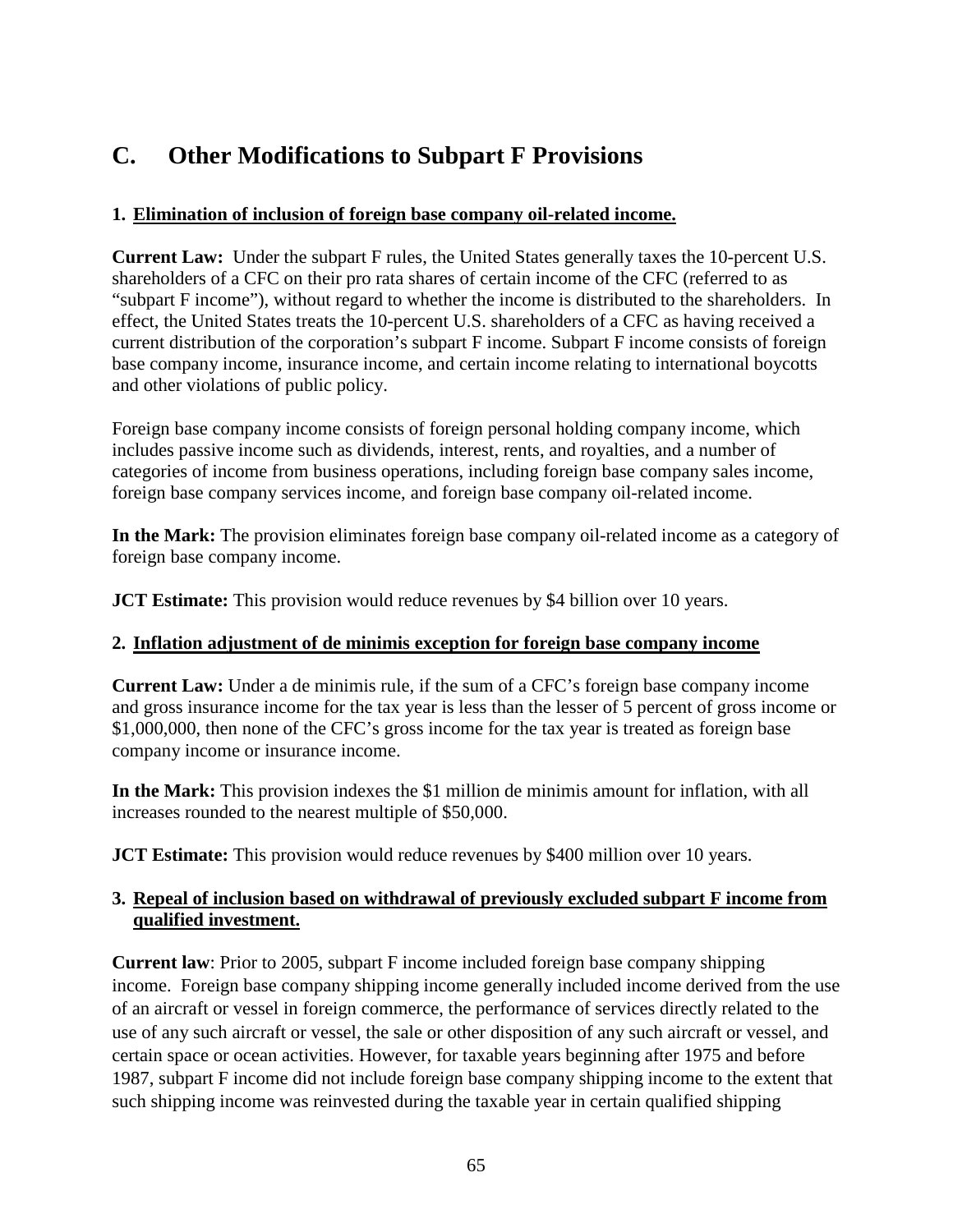investments. To the extent that, in a subsequent year, a net decrease in qualified shipping investments occurred, however, the amount of previously excluded subpart F income equal to such decrease is itself considered subpart F income under section 955. Therefore, withdrawal of previously excluded subpart F income from qualified shipping investments triggers an equivalent increase in the subpart F income of the CFC.

**In the Mark**: The provision repeals section 955. As a result, a U.S. shareholder in a CFC that invested its previously excluded subpart F income in qualified foreign base company shipping operations is no longer required to include in income a pro rata share of the previously excluded subpart F income when the CFC decreases such investments.

**JCT Estimate:** This provision would reduce revenues by less than \$50 million over 10 years.

#### **4. Modification of stock attribution rules for determining status as a controlled foreign corporation.**

**Current Law:** A U.S. parent of a CFC is subject to U.S. tax on its share of the CFC's subpart F income, even if no income is distributed to the U.S. parent. A foreign subsidiary is considered a CFC if one or more U.S. persons, each of which owns at least 10% of the foreign subsidiary, own more than 50% of the subsidiary's stock. A U.S. person may be considered to constructively own stock held by related persons and shareholders, but a U.S. corporation generally cannot be treated as constructively owning the stock of a foreign shareholder.

**In the Mark:** This provision changes the ownership attribution rules so that certain stock directly owned by a foreign person is attributed to a related U.S. person for purposes of determining whether a foreign corporation is a CFC or a U.S. person is a U.S. shareholder.

**JCT Estimate:** Estimate reflected in dividends received deduction above.

#### **5. Modification of the definition of U.S. shareholder**

**Current Law:** A U.S. shareholder of a foreign corporation is a person who owns or is considered to own 10% or more of the total combined voting power of all classes of stock entitled to vote.

**In the Mark**: The provision expands the definition of U.S. shareholder to include any U.S. person who owns 10 percent or more of the total **value** of shares of all classes of stock of a foreign corporation.

**JCT Estimate:** This provision would increase revenues by \$1.4 billion over 10 years.

#### **6. Elimination of requirement that corporation must be controlled for 30 days before subpart F inclusions apply.**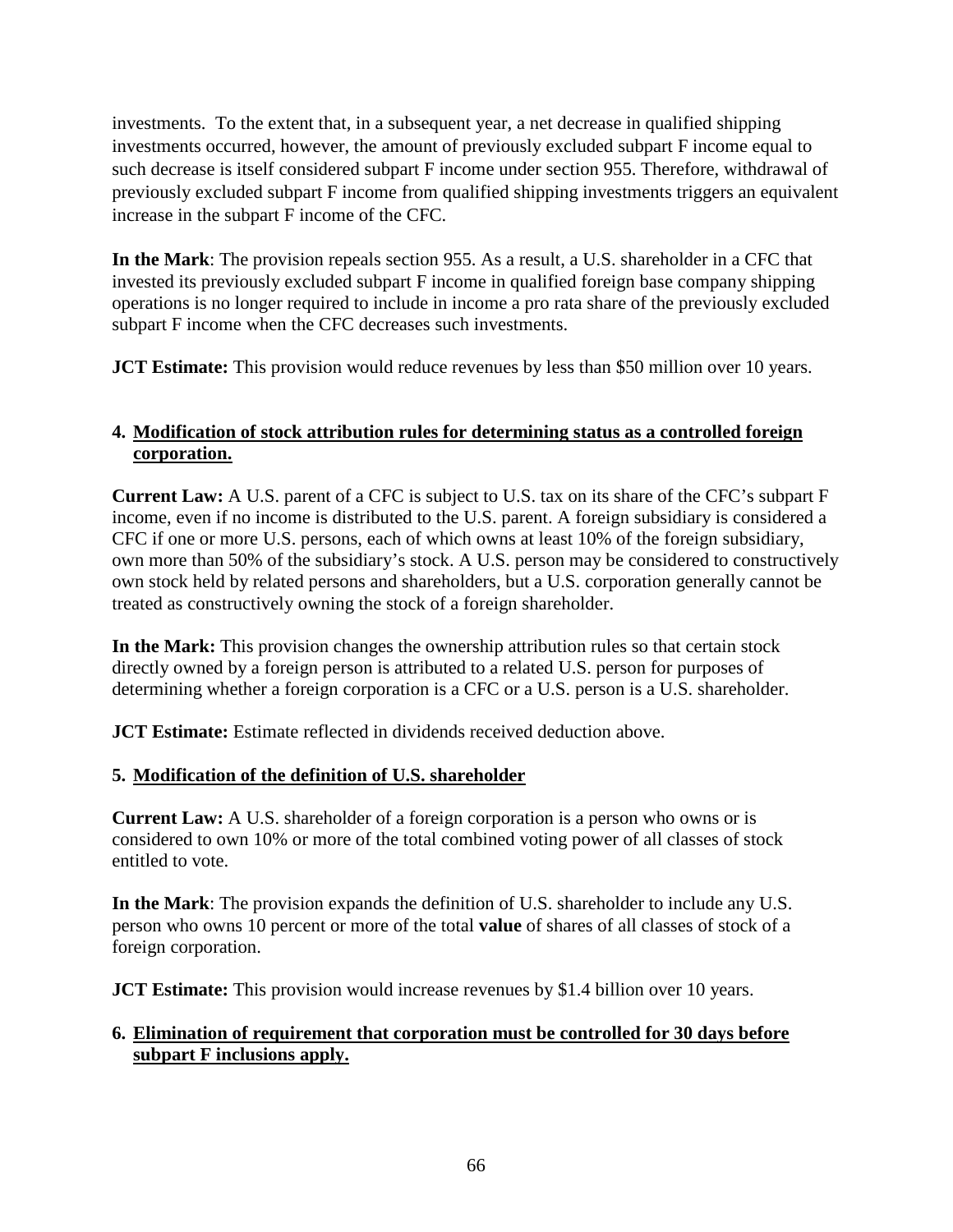**Current Law:** Current law requires a corporation to be a CFC for an uninterrupted period of at least 30 days in order for a U.S. shareholder to have a subpart F income inclusion with respect to the corporation.

**In the Mark:** The provision eliminates the requirement that a corporation must be controlled for an uninterrupted period of 30 days before subpart F inclusions apply.

**JCT Estimate:** This provision would increase revenues by \$400 million over 10 years.

#### **7. Look-thru rule for related controlled foreign corporations made permanent**

**Current Law:** Current law generally subjects a 10% U.S. shareholder (taking into account a number of attribution and constructive ownership rules) of a CFC generally subject to current U.S. tax on its share of a CFC's subpart F income. However, until 2020, Section 954(c)(6) of the Code provides a "look-through" rule in which passive income will generally not be subject to current U.S. taxation if the income was received by a CFC from a related CFC (provided such income was not subpart F income or income effectively connected with the conduct of a U.S. trade or business).

**In the Mark:** This provision makes permanent the CFC look-through rule.

**JCT Estimate:** This provision would reduce revenues by \$11.8 billion over 10 years.

#### **8. Corporations eligible for deduction for dividends from CFCs exempt from subpart F inclusion for investment in U.S. property.**

**Current Law:** The 10-percent U.S. shareholders of a CFC are required to include currently in income for U.S. tax purposes their pro rata shares of the corporation's untaxed earnings invested in certain items of U.S. property.

**In the Mark**: The requirement in subpart F that U.S. shareholders recognize income when earnings are repatriated in the form of increases in investment by a CFC in U.S. property is amended to provide an exception for domestic corporations that are U.S. shareholders in the CFC either directly or through a domestic partnership.

**JCT Estimate:** This provision would reduce revenues by \$2 billion over 10 years.

# **D. Prevention of Base Erosion**

#### **1. Denial of deduction for interest expense of United States shareholders which are members of worldwide affiliated groups with excess domestic indebtedness**

**Current Law:** Domestic corporations can reduce their U.S. tax liability through the use of deductible interest payments. The high U.S. corporate tax rate creates an incentive to locate debt in the United States.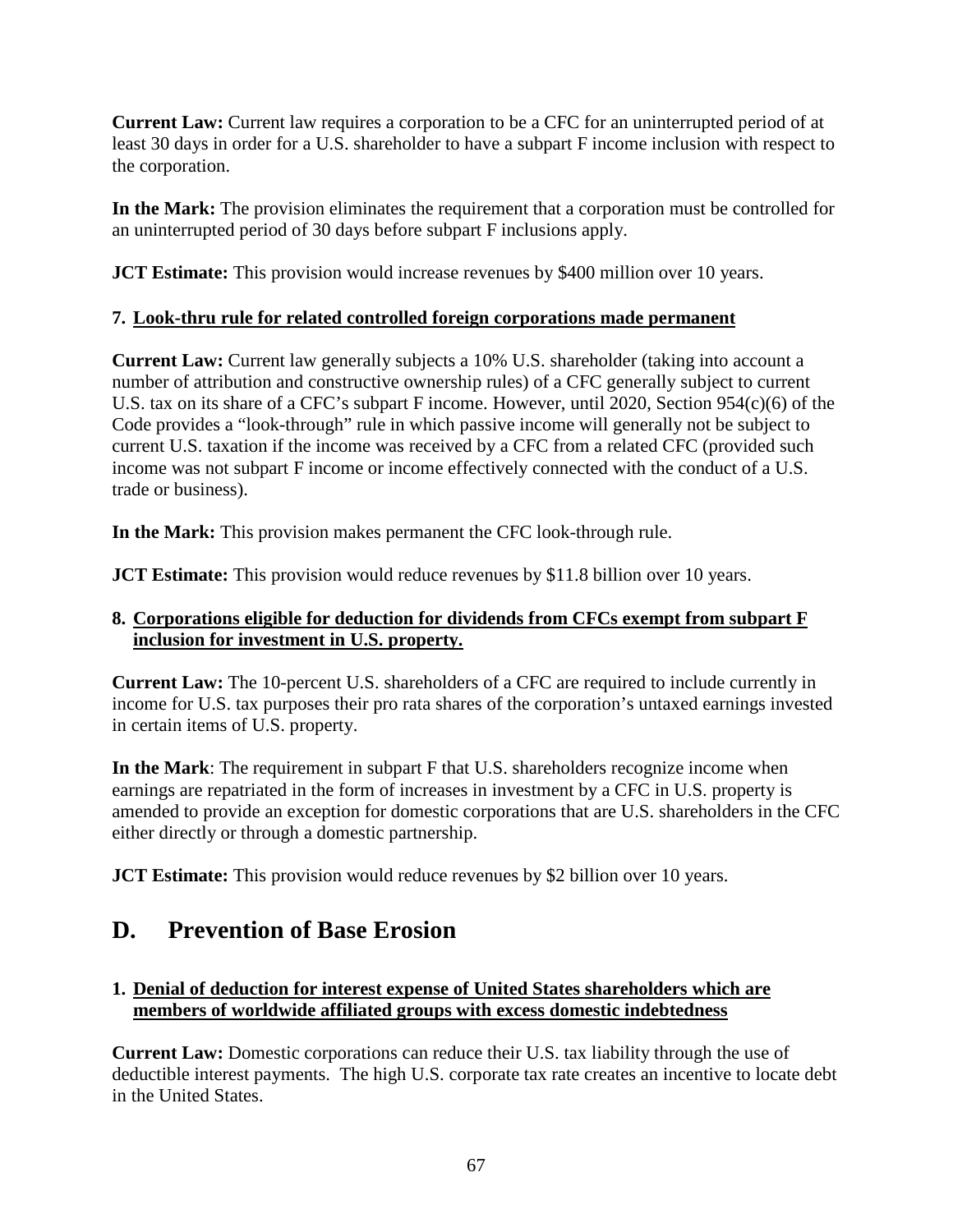**In the Mark:** The provision addresses base erosion that results from excessive and disproportionate borrowing in the United States by limiting the deductibility of interest paid or accrued by U.S. corporations that are members of a worldwide affiliated group. For any domestic corporation that is a member of a worldwide affiliated group, the provision reduces the deduction for interest paid or accrued by the corporation by the product of the net interest expense of the domestic corporation multiplied by the debt-to-equity differential percentage of the worldwide affiliated group.

**JCT Estimate:** This provision would increase revenues by \$8.8 billion over 10 years.

#### **2. Limitations on income shifting through intangible property transfers**

**Current Law:** The meaning of intangible property is unclear although it is a lynchpin of the tax law, particularly to work out the allocation of income and deductions among taxpayers under the transfer pricing rules of section 482 to prevent shifting of income across borders.

**In the Mark:** The provision addresses recurring definitional and methodological issues that have arisen in controversies in transfers of intangible property for purposes of sections 367(d) and 482, both of which use the statutory definition of intangible property in section 936(h)(3)(B). The provision revises that definition and confirms the authority to require certain valuation methods.

**JCT Estimate:** This provision would increase revenues by \$1.3 billion over 10 years

#### **3. Certain related party amounts paid or accrued in hybrid transactions or with hybrid entities**

**Current Law:** Taxpayers currently use a variety of cross-border hybrid arrangements to claim deductions without inclusions in any country or to claim multiple deductions for the same payment in different countries.

**In the Mark:** The provision denies a deduction for any disqualified related party amount paid or accrued pursuant to a hybrid transaction or by, or to, a hybrid entity. A disqualified related party amount is any interest or royalty paid or accrued to a related party to the extent that: (1) there is no corresponding inclusion to the related party under the tax law of the country of which such related party is a resident for tax purposes, or (2) such related party is allowed a deduction with respect to such amount under the tax law of such country. A disqualified related party amount does not include any payment to the extent such payment is included in the gross income of a U.S. shareholder under section 951(a).

**JCT Estimate:** Estimate is reflected in dividends received deduction above.

# **4. Termination of special rules for domestic international sales corporations**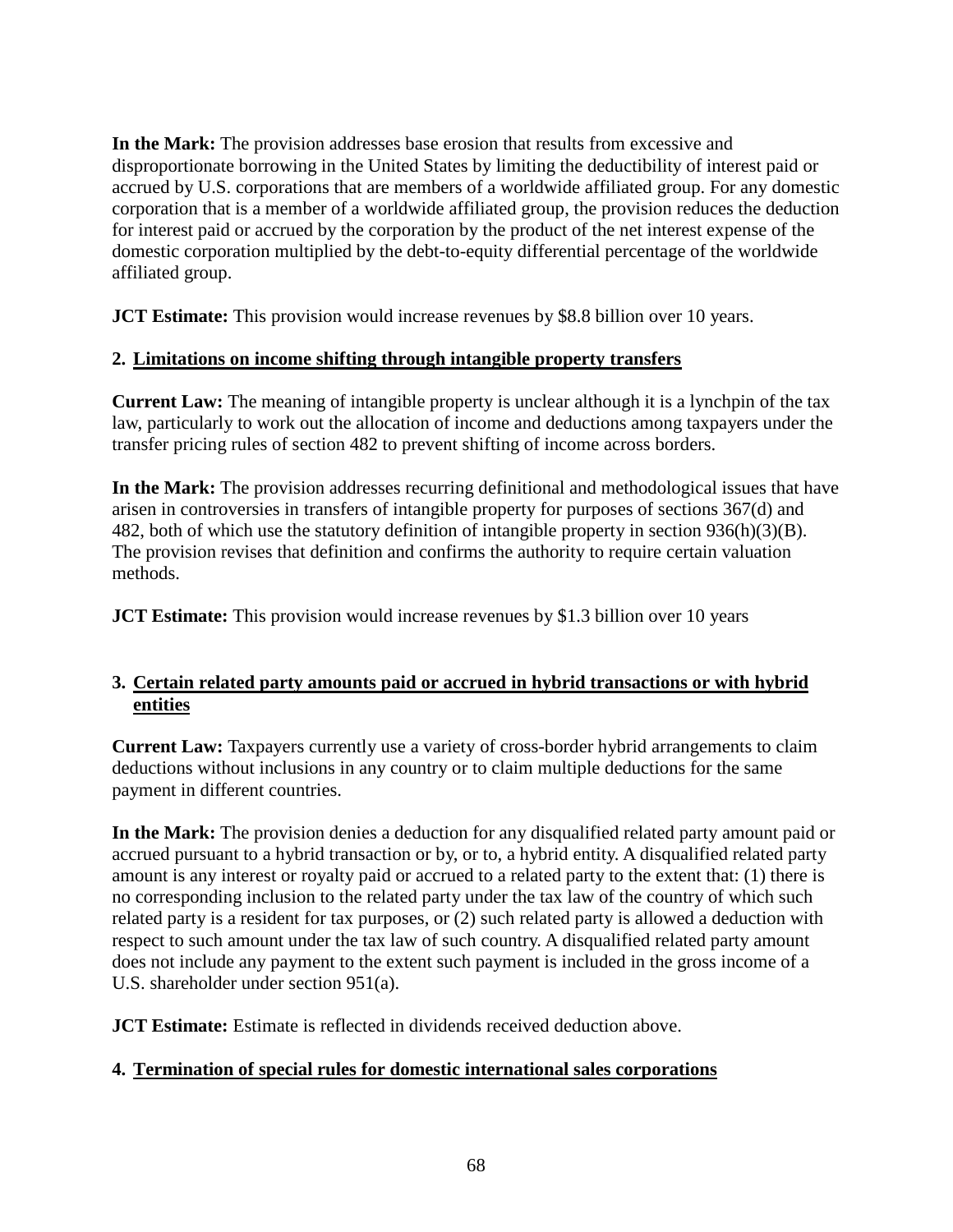**Current Law:** A domestic international sales corporation ("DISC") is a domestic corporation that satisfies the following conditions: 95 percent of its gross receipts must be qualified export receipts; 95 percent of the sum of the adjusted bases of all its assets must be attributable to the sum of the adjusted bases of qualified export assets; the corporation must have no more than one class of stock; the par or stated value of the outstanding stock must be at least \$2,500 on each day of the taxable year; and, an election must be in effect to be taxed as a DISC. A DISC is generally not subject to corporate-level tax and offers limited deferral of tax liability to its shareholders.

**In the Mark:** The provision repeals the special Code rules for domestic international sales corporations.

**JCT Estimate:** This provision would increase revenues by \$5.3 billion over 10 years.

#### **5. Dividends from surrogate foreign corporations not eligible for reduced rate on dividends**

**Current Law:** Individual shareholders are entitled to a reduced rate of tax on qualified dividend income. The term qualified dividend income includes dividends from certain foreign corporations.

**In the Mark:** An individual shareholder who receives a dividend from a corporation which is a surrogate foreign corporation as defined in section 7874(a)(2)(B) (that is, a U.S. corporation that inverts to become a foreign corporation, other than a foreign corporation which is treated as a domestic corporation under section 7874(b)) is not entitled to the lower rates on qualified dividend income provided in section 1(h).

**JCT Estimate:** This provision would increase revenues by \$700 million over 10 years.

# **E. Modifications Related to the Foreign Tax Credit System**

#### **1. Repeal of section 902 indirect foreign tax credits; determination of section 960 credit on current year basis**

**Current Law:** A domestic corporation that owns at least 10 percent of the voting stock of a foreign corporation is allowed a "deemed-paid" credit for foreign income taxes paid by the foreign corporation that the domestic corporation is deemed to have paid when the related income is distributed as a dividend or is included in the domestic corporation's income under the anti-deferral rules.

**In the Mark:** The provision repeals the deemed-paid credit with respect to dividends received by a domestic corporation which owns 10 percent or more of the voting stock of a foreign corporation. A deemed-paid credit is provided with respect to any income inclusion under subpart F. The deemed-paid credit is limited to the amount of foreign income taxes properly attributable to the subpart F inclusion.

**JCT Estimate:** Estimate is reflected in dividends received deduction above.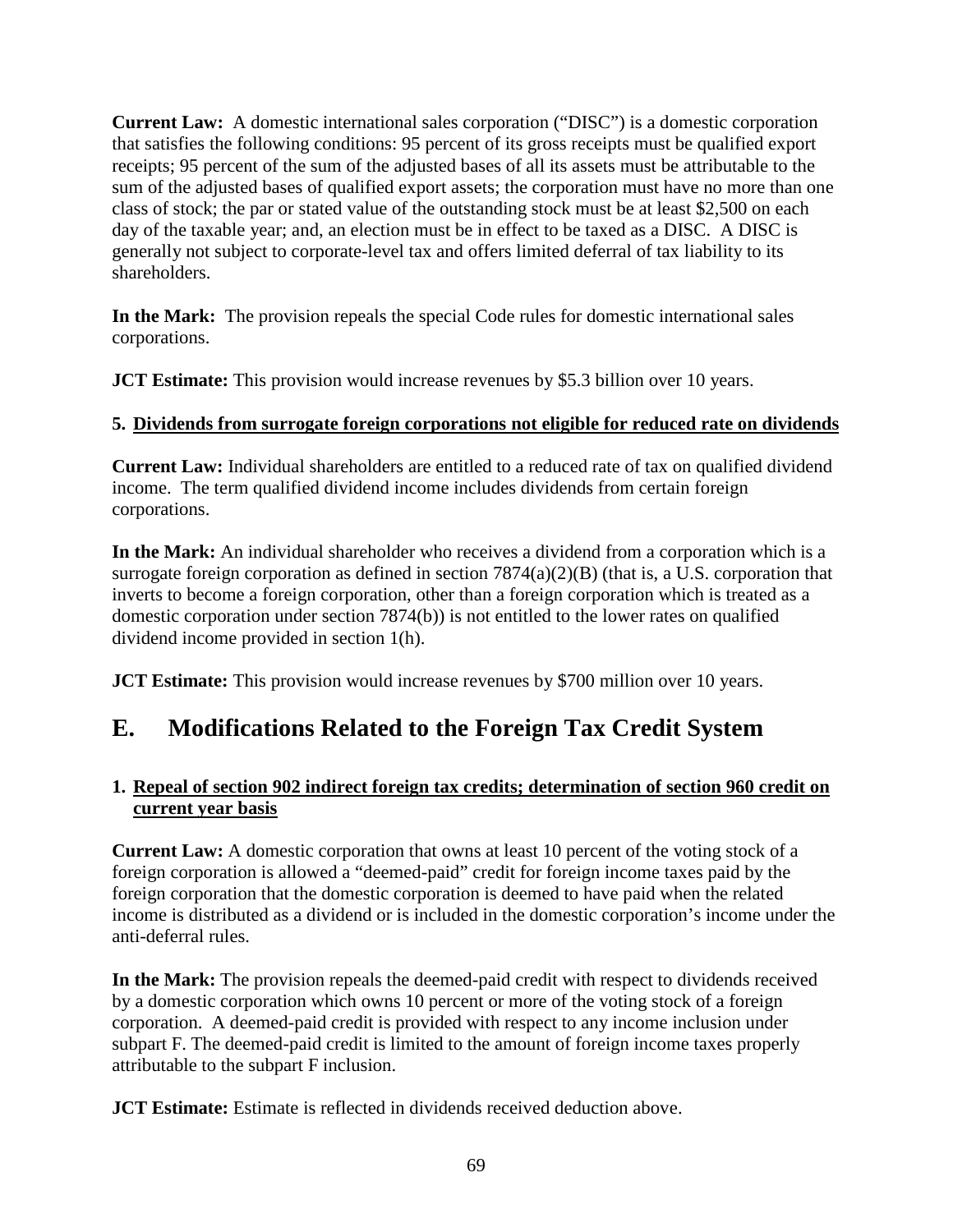#### **2. Separate foreign tax credit limitation basket for foreign branch income**

**Current Law:** The foreign tax credit limitation is applied separately to passive category income and general category income. Passive category income includes passive income, such as portfolio interest and dividend income. All other income is in the general category.

**In the Mark:** The provision requires foreign branch income to be allocated to a specific foreign tax credit basket. Foreign branch income is the business profits of a United States person which are attributable to one or more qualified business units (QBUs), in one or more foreign countries.

**JCT Estimate:** Estimate is reflected in the inclusion for global intangible low-taxed income above.

#### **3. Acceleration of election to allocate interest, etc., on a worldwide basis**

**Current Law:** Current law allows corporations a deduction for interest to be apportioned based on the ratio of the corporation's foreign or domestic assets (as applicable) to its worldwide assets. Generally speaking, the rules of apportioning the deductions among affiliated groups exclude foreign corporations. These rules were modified by legislation in 2004 to permit a U.S.-affiliated group to apportion the interest expense of the members of the U.S.-affiliated group on a worldwide-group basis (that is, as if all domestic and foreign affiliates are a single corporation). But, the modification has been delayed by statute until 2021.

**In the Mark:** This provision accelerates the effective date of the worldwide interest allocation rules to taxable years beginning after December 31, 2017.

**JCT Estimate:** This provision will reduce revenues by \$2 billion over 10 years.

#### **4. Source of income from sales of inventory determined solely on basis of production activities**

**Current Law:** Income from the sale of inventory property that a taxpayer produces (in whole or in part) in the United States and sells outside the United States, or that a taxpayer produces (in whole or in part) outside the United States and sells in the United States, is treated as partly U.S. source and partly foreign-source.

**In the Mark:** Under this provision, gains, profits, and income from the sale or exchange of inventory property produced partly in, and partly outside, the United States is allocated and apportioned on the basis of the location of production with respect to the property. For example, income derived from the sale of inventory property to a foreign jurisdiction is sourced wholly within the United States if the property was produced entirely in the United States, even if title passage occurred elsewhere. Likewise, income derived from inventory property sold in the United States, but produced entirely in another country, is sourced in that country even if title passage occurs in the United States. If the inventory property is produced partly in, and partly outside, the United States, the income derived from its sale is sourced partly in the United States.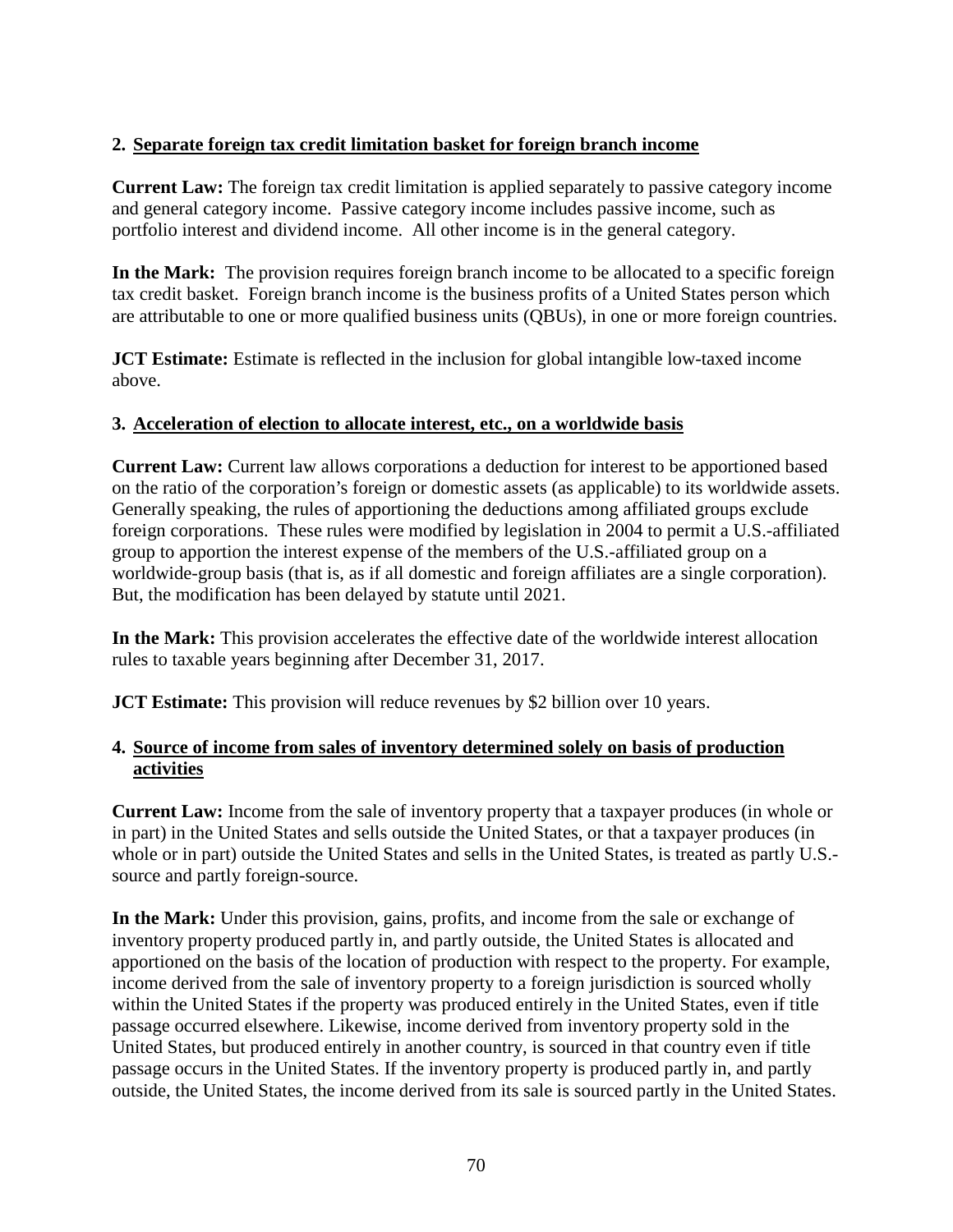**JCT estimate:** This provision would increase revenues by \$500 million over 10 years.

# **F. Inbound Transactions**

#### **1. Base erosion and anti-abuse tax**

**Current law**: Currently, foreign-owned U.S. subsidiaries are able to reduce their U.S. tax liability by making deductible payments to a foreign parent (or foreign affiliates). This often results in earnings stripping when deductible related-party payments are subject to little or no U.S. withholding tax. Foreign parents often take advantage of these deductions through the use of interest, royalties, management fees, or reinsurance payments from the U.S. subsidiary.

**In the Mark:** This provision requires all U.S. corporate taxpayers with 1) annual gross receipts in excess of \$500 million and 2) deductible foreign related-party payments to pay additional corporate tax, in certain circumstances. The base erosion anti-abuse tax is imposed if 10% of the modified taxable income (generally, taxable income plus deductible foreign related-party payments) of the U.S. corporation exceeds the U.S. corporation's regular tax liability for the year. Deductible foreign related-party payments do not include cost of goods sold (which is not a deduction but rather a reduction of gross income). U.S. corporations with foreign-related party payments of less than 4% of their total expenses are not subject to the tax. The provision allows for a reduction of liability for this anti-abuse tax for a certain percentage of the U.S. corporation's net operating loss carryforwards and its research and development tax credits.

**Adopted in the Modified Mark:** The Chairman's modification changes the proposal's tax rate of 10 percent to a rate of 12.5 percent of the modified taxable income of the taxpayer for the taxable year over an amount equal to the regular tax liability (defined in section 26(b)) of the taxpayer for the taxable year for taxable years beginning after December 31, 2025.

That is, under the Chairman's modification the regular tax liability is reduced by an amount equal to all credits allowed under Chapter 1 (including the general business credit), for taxable years beginning after December 31, 2025.

The Chairman's modification excludes an amount paid or incurred for services if those services meet the requirements for the services cost method under section 482 (excluding the requirement that the services not contribute significantly to fundamental risks of business success 9 or failure) and if such amount is the total services cost with no markup, for taxable years beginning after December 31, 2017.

**JCT Estimate:** This provision, as modified, would increase revenues by \$137.6 billion over 10 years.

# **G. Other Provisions**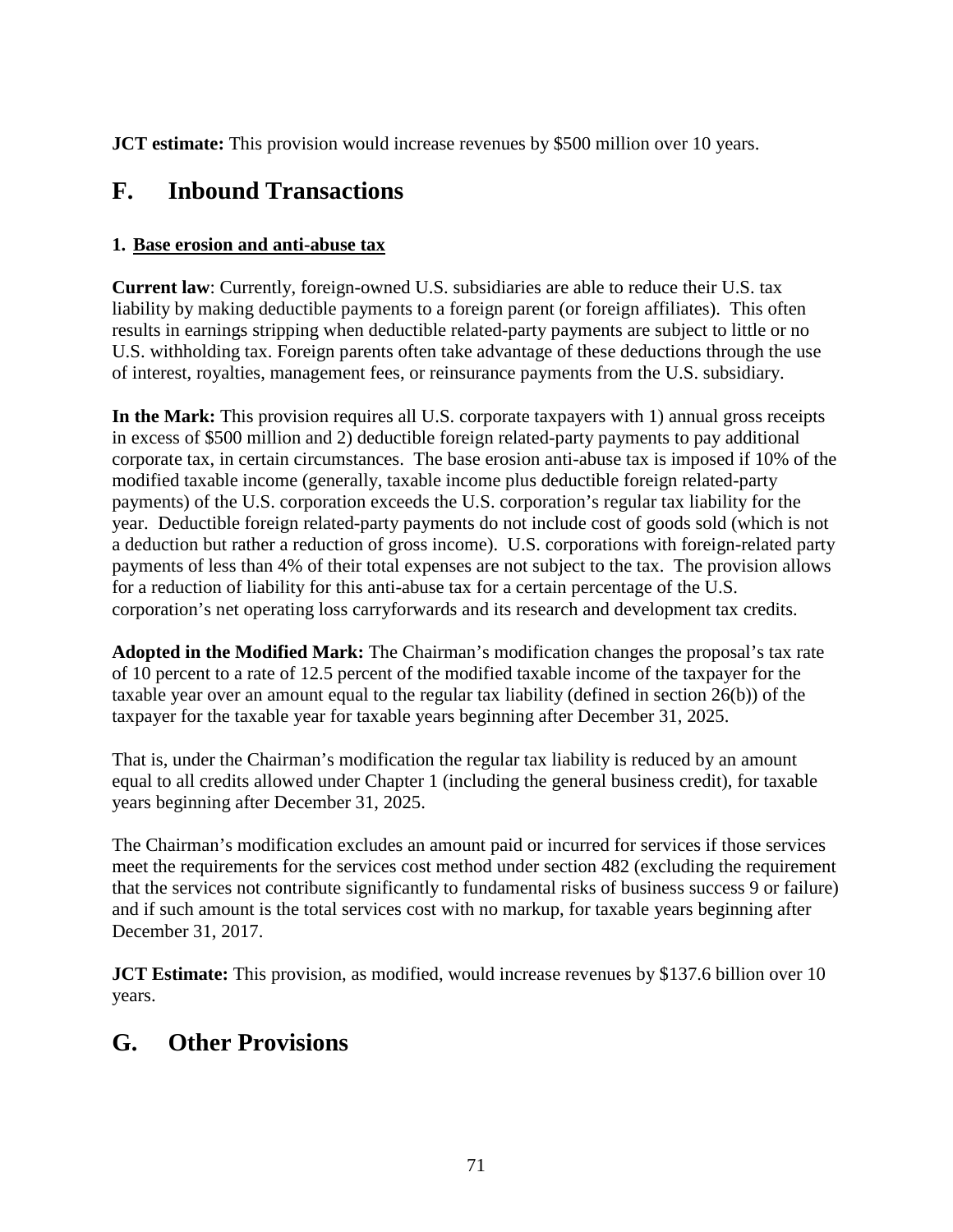#### **1. Taxation of passenger cruise gross income of foreign corporations and nonresident alien individuals**

**Current Law:** Source rules generally provide that income from furnishing transportation that both begins and ends in the United States is U.S.-source income, and 50-percent of income attributable to transportation that either begins or the ends in the United States is treated as U.S. source income. However, to the extent that the operator of a shipping or cruise line is foreign, its ownership structure and the maritime law applicable for determining what constitutes international shipping as well as specific income tax provisions combine to create an industryspecific departure from the rules generally applicable.

**In the Mark:** This provision creates a category of income defined as passenger cruise gross income, provides specific rules for determining the extent to which such income is effectively connected with the conduct of a trade or business in the United States, and removes such income from eligibility for reciprocal exemptions.

**JCT Estimate:** This provision would increase revenues by \$700 million over 10 years.

#### **2. Restriction on insurance business exception to PFIC rules**

**Current Law:** Under current law, U.S. shareholders of a passive foreign investment company (PFIC) may be taxed currently on the PFIC's earnings. A PFIC is defined as any foreign corporation (1) 75 percent or more of the gross income of which is passive, or (2) at least 50 percent of the assets of which produce passive income. Among other exceptions, passive income does not include any income that is derived in the active conduct of an insurance business if the PFIC is predominantly engaged in an insurance business and would be taxed as an insurance company were it a U.S. corporation.

**In the Mark:** Under the provision, the PFIC exception for insurance companies would be amended to apply only if the foreign corporation would be taxed as an insurance company were it a U.S. corporation and if loss and loss adjustment expenses, unearned premiums, and certain reserves constitute more than 25 percent of the foreign corporation's total assets (or 10 percent if the corporation is predominantly engaged in an insurance business and the reason for the percentage falling below 25 percent is solely due to temporary circumstances).

**JCT Estimate:** This provision would increase revenues by \$1.1 billion over 10 years.

#### **3. Repeal of fair market value method of interest expense apportionment**

**Current Law:** Currently, members of a U.S. affiliated group can allocate interest expense on the basis of the fair market value of assets for purposes of section 864(e).

**In the Mark:** The provision prohibits members of a U.S. affiliated group from allocating interest expense on the basis of the fair market value of assets for purposes of section 864(e), and requires that members allocate interest expense based on the adjusted tax basis of assets.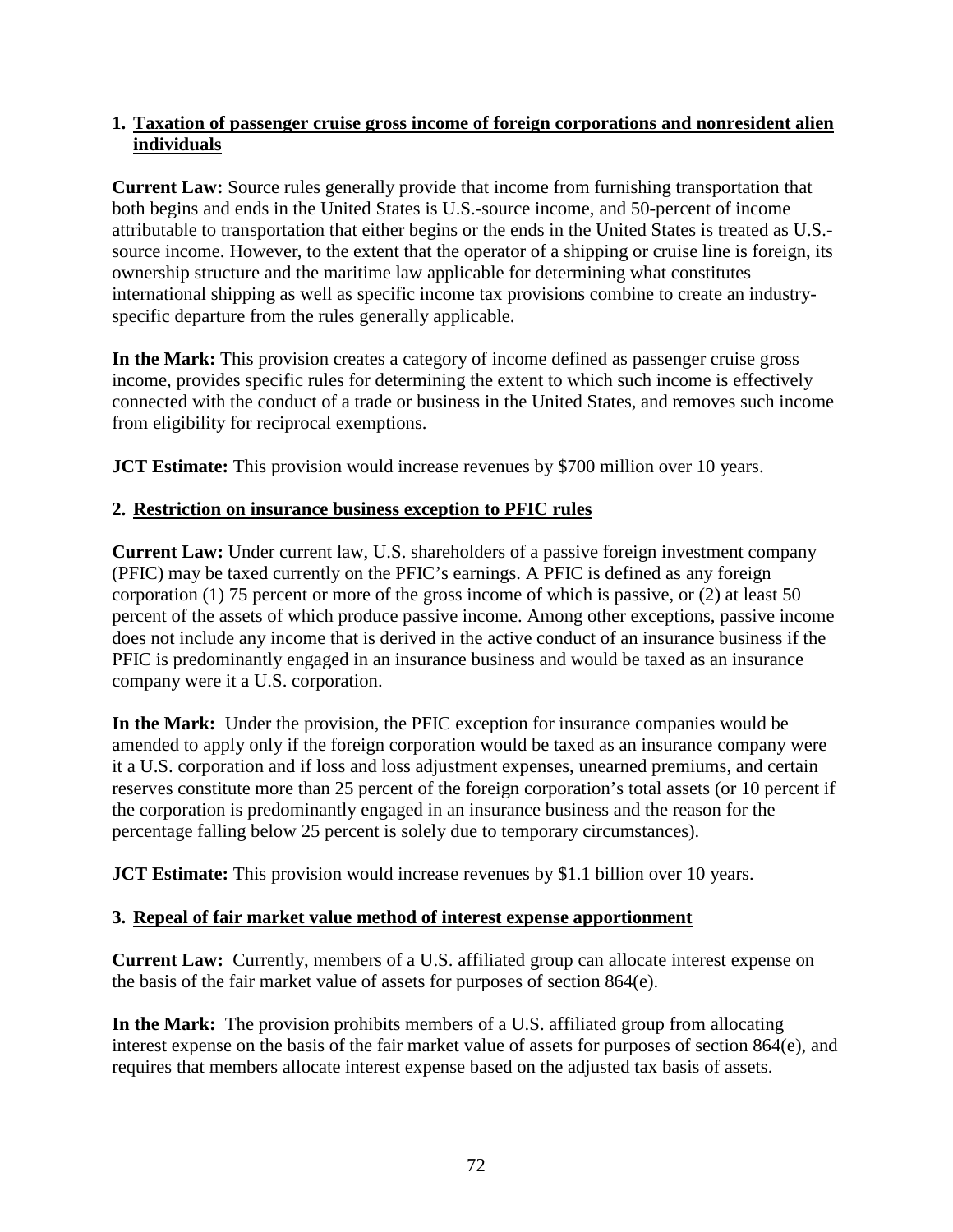**JCT Estimate:** This provision would increase revenues by \$200 million over 10 years.

## **4. Modification to source rules involving possessions.**

**Adopted in the Modified Mark:** The provision modifies the sourcing rule in section 937(b)(2) by modifying the U.S. income limitation to exclude only U.S. source (or effectively connected) income attributable to a U.S. office or fixed place of business. It also modifies section 865(j)(3) by providing that capital gains income earned by a U.S. Virgin Islands resident shall be deemed to constitute U.S. Virgin Islands source income regardless of the tax rate imposed by the U.S. Virgin Islands government.

**JCT Estimate**: This provision would reduce revenues by \$600 million over 10 years.

## **5. Repeal exclusion applicable to certain passenger aircraft operated by a foreign corporation**.

**Adopted in the Modified Mark:** This proposal modifies the reciprocal exemption from U.S. tax under section for gross income derived by a foreign corporation from the international operation of an aircraft by adding two additional requirements. Under the proposal, the exemption from U.S. tax under section 883(a)(2) shall not apply if: (1) the foreign corporation engaged in the international operation of an aircraft is headquartered in a foreign country without an income tax treaty between the United States and such foreign country, and (2) the foreign country has fewer than two arrivals and departures, per week, from major passenger airline carriers headquartered in the United States. For these purposes, an aircraft that lands in one country and subsequently departs from that country is treated as having engaged in one arrival and departure. The proposal is effective for taxable years beginning after December 31, 2017.

**JCT Estimate:** This provision would increase revenues by \$200 million over 10 years.

## **6. Stock compensation of insiders in expatriated corporations**

**Adopted in the Manager's Amendment:** The amendment increases the excise tax on stock compensation in an inversion from 15 percent to 20 percent.

**JCT Estimate:** This provision would increase revenues by \$100 million over 10 years.

## **IV – Revenue Dependent Repeals**.

**Adopted in the Modified Mark:** The Chairman's Mark is modified by adding a proposal that repeals the proposals described in sections II.B.4, II.B.6, II.C.1, II.C.2, II.C.5270, and III.B.1, of this document if, as determined by the Secretary of the Treasury from amounts reported in the Financial Report of the United States Government, cumulative aggregate on-budget Federal revenue from all sources for the period beginning October 1, 2017, and ending September 30, 2026, exceeds \$27,487,000,000,000 by an amount greater than or equal to \$900,000,000,000. The proposal is effective for taxable years beginning after December 31, 2025.